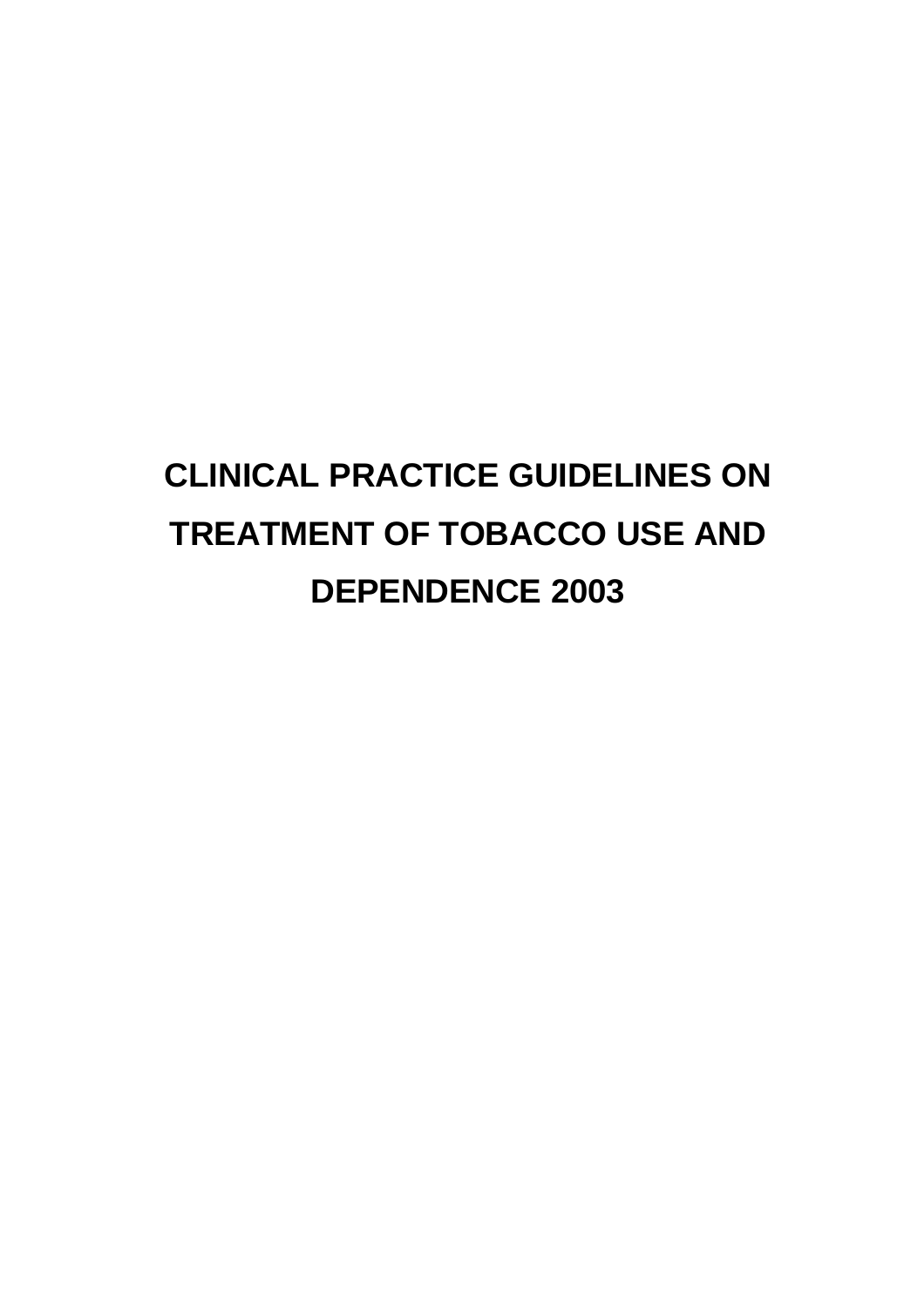## FLOW CHART OF CLINICAL PRACTICE GUIDELINES ON MANAGEMENT OF TOBACCO USE AND DEPENDENCE



Patients still unwilling to quit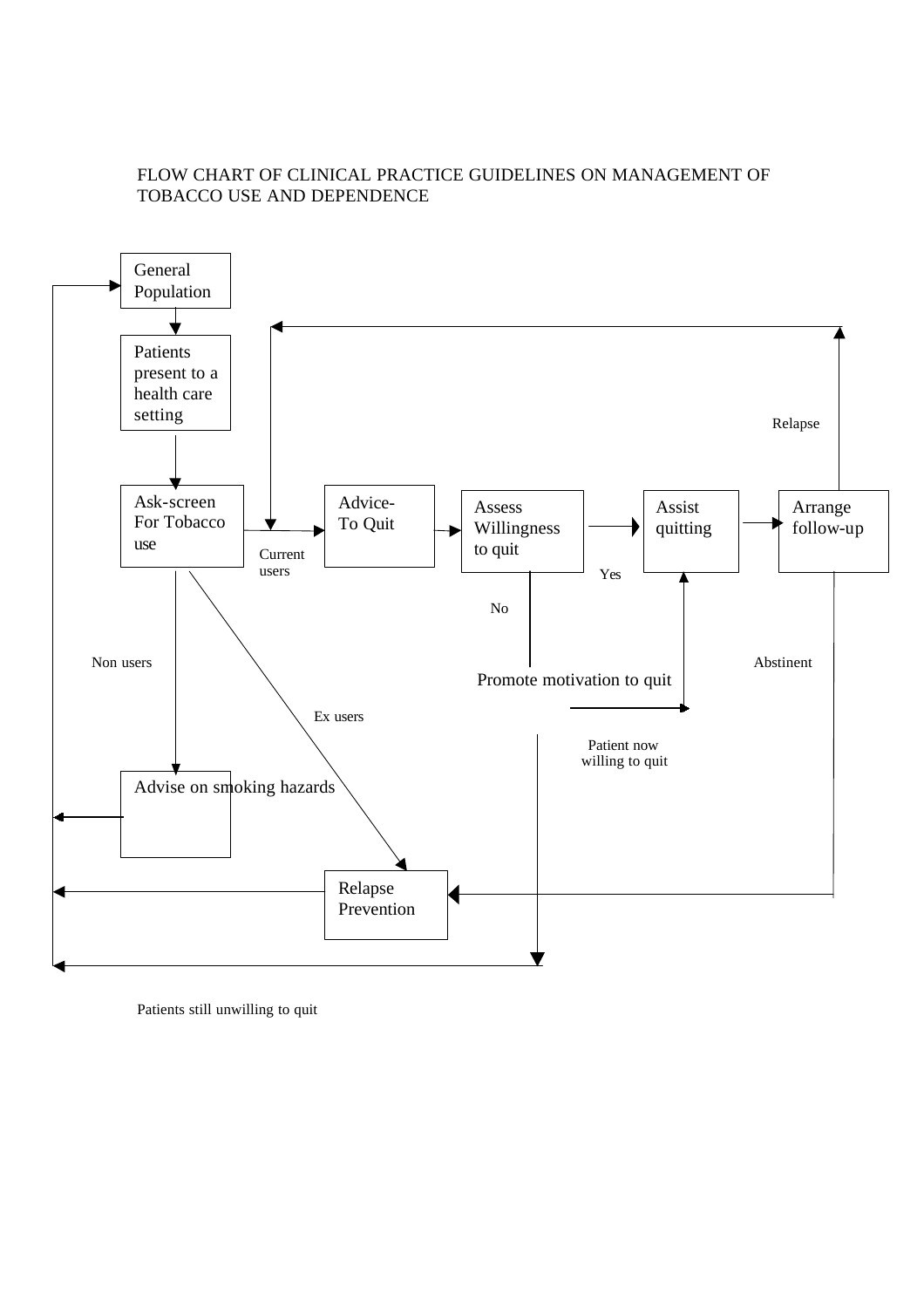# **CONTENTS**

|     |                                           | Page           |  |
|-----|-------------------------------------------|----------------|--|
|     | <b>FOREWORD</b>                           | ii             |  |
|     | EXECUTIVE SUMMARY                         | iv             |  |
|     | CORETEAM MEMBERS                          | vi             |  |
|     | LISTS OF ABBREVIATION                     | vii            |  |
|     | LISTS OF TABLES                           | vii            |  |
| 1.  | INTRODUCTION                              | 1              |  |
|     |                                           | $\overline{2}$ |  |
| 2.  | GUIDELINE DEVELOPMENT METHODOLOGY         | $\overline{2}$ |  |
|     |                                           | 3              |  |
| 3.  |                                           | $\overline{4}$ |  |
| 4.  |                                           | 4              |  |
|     | 4.1                                       | $\overline{4}$ |  |
|     | Non-pharmacological Intervention<br>4.1.1 | 5              |  |
|     | Pharmacological Intervention<br>4.1.2     | 8              |  |
|     | 4.2<br>Intensive clinical intervention    | 14             |  |
| 5.  | PATIENT UNWILLING TO QUIT                 | 15             |  |
| 6.  | PATIENT WHO HAS RECENTLY QUIT<br>17       |                |  |
| 7.  | <b>SPECIAL POPULATIONS</b><br>19          |                |  |
| 7.1 | Female smokers                            | 19             |  |
|     | <b>Pregnant Women</b>                     | 20             |  |
| 7.2 | <b>Hospitalised smokers</b>               | 21             |  |
|     | 7.3 Psychiatric patients.                 | 22             |  |
| 7.4 | Children and adolescents                  | 23             |  |
| 7.5 | Elderly                                   | 23             |  |
| 8.  | <b>MANAGEMENT OF WEIGHT GAIN</b>          | 24             |  |
| 9.  | <b>REFERENCES</b><br>25                   |                |  |
|     | <b>ALGORITHM</b>                          | 32             |  |
|     | <b>GLOSSARY</b>                           | 33             |  |
|     | <b>APPENDIX</b>                           | 36             |  |
|     | <b>LIST OF CONTRIBUTORS</b>               | 39             |  |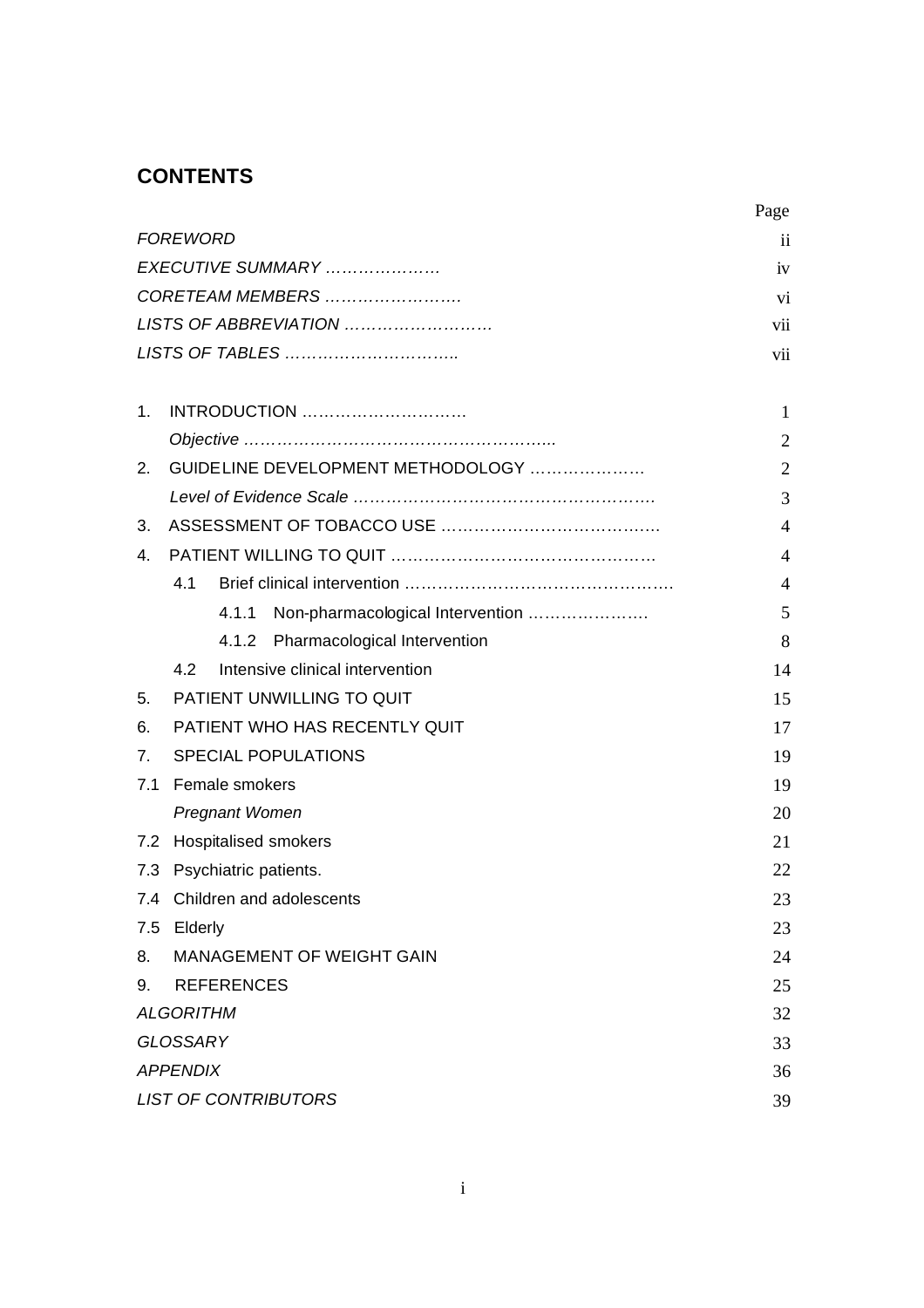## CLINICAL PRACTICE GUIDELINES ON TREATMENT OF TOBACCO USE AND DEPENDENCE 2002

#### FOREWORD

Smoking accounts for one out of every five deaths in Malaysia. It is the most important modifiable cause of premature death, responsible annually for an estimated 120,000 years of potential life lost. About 10,000 Malaysia die each year as a result of smoking. Since early studies in the 1950s and 1960s, a large body of epidemiological evidence has accumulated regarding the health effects of smoking. Major cohort studies, many case-control studies, and other data sources provide consistent, convincing evidence linking the use of tobacco with a variety of serious pulmonary, cardiovascular, and neoplastic diseases. A number of consistent findings from this body of evidence are well established.

Tobacco consumption had markedly reduced in most high-income countries. In the United States of America for instance, by 1997 the prevalence of smoking among Americans had dropped to 23% from 40% in 1964. In contrast, however, tobacco consumption in recent years has been rising in developing countries including Malaysia. The prevalence of smoking among Malaysian adults aged 15 years and above had increased from 21% in 1985 to 31% in 2000. Some 49% of all adult males and 5% of all adult females are now current smokers. Due largely to population increase, the number of smokers will continue to rise. Today there are about 5 million smokers in Malaysia, each consuming an average of 14 cigarettes per day. Of these smokers aged 15 years and above 90% are male. Half of these smokers alive today will eventually be killed by tobacco, and the number of annual deaths attributable to smoking will be triple over the next three decade from 10,000 in 1998 to 30,000 by the year 2030.

Nonetheless, as a result of our intensive anti smoking activities since 1991 in conjunction with our National Healthy Life Style Campaign, the level of awareness with regard to the hazard of smoking among the general public both smokers and non smokers alike have markedly increased. Among the current smokers, about 43% of them have attempted to quit on their own, but unfortunately most of them had been unsuccessful.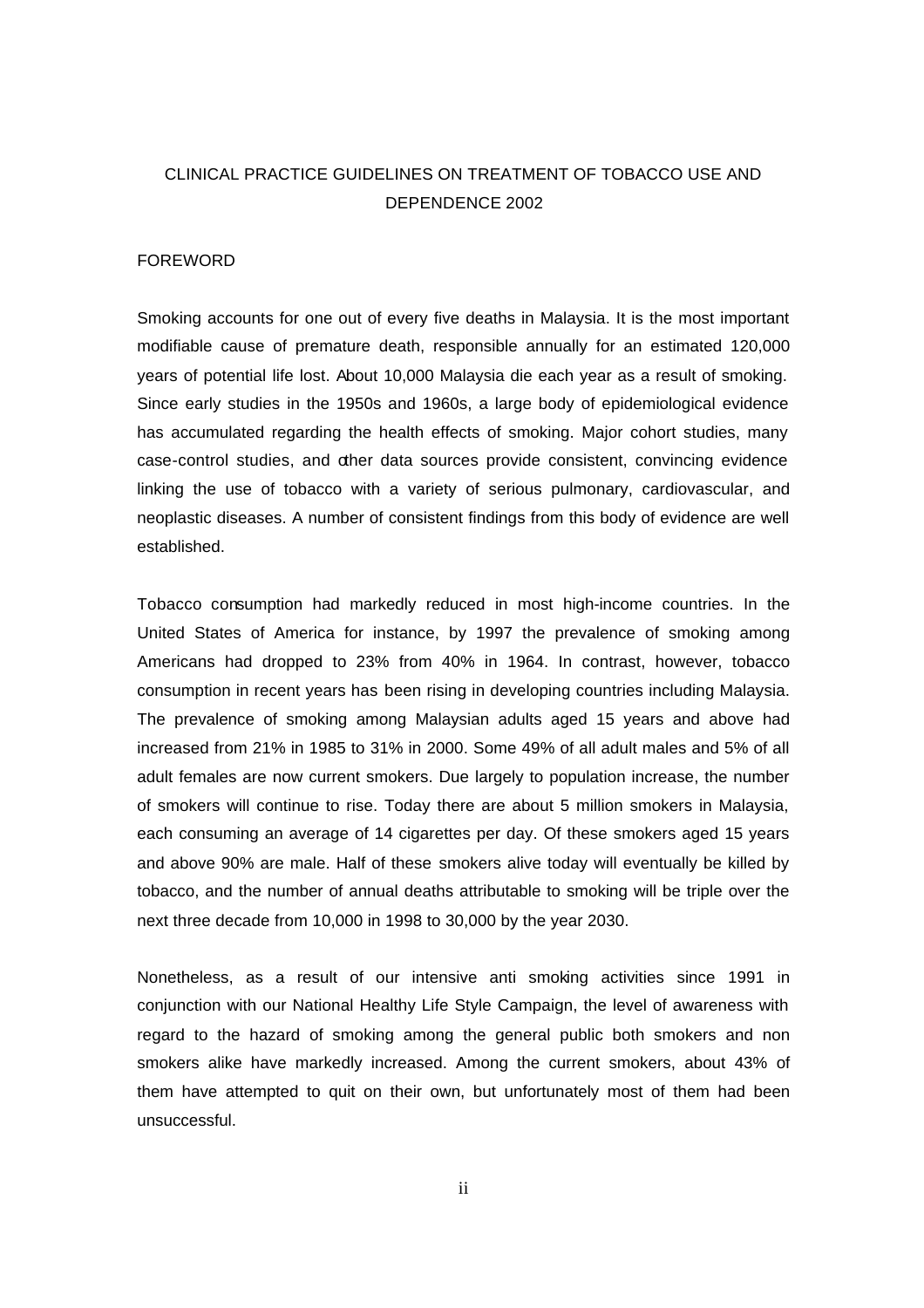We know now that smoking is seriously difficult habit to break, and very few smokers succeed in their attempts to quit. Outside of individual strengths and willpower, various countries have proven that healthcare professionals can play an active role in helping smokers to break free of their tobacco addiction through a properly organized smoking cessation programs. Studies have found that a few minutes of firm advice from the doctor, supported by educational materials and the mutual understanding that there would be follow up, gave a 5% quit smoking rate which translated to about 25 exsmokers per year per doctor. Other studies have shown that the greater the intensity of invention coupled with appropriate pharmacotherapy, the higher the success of smoking cessation.

Health Ministry recognized the need for doctors and other health professionals to participate in smoking cessation program. This Clinical Practice Guideline is timely produced to assist doctors and other health professionals to help smokers to quit smoking for good.

(TAN SRI DATU DR. HJ. MOHD. TAHA BIN ARIF) Director General of Health Ministry of Health Malaysia

………………………………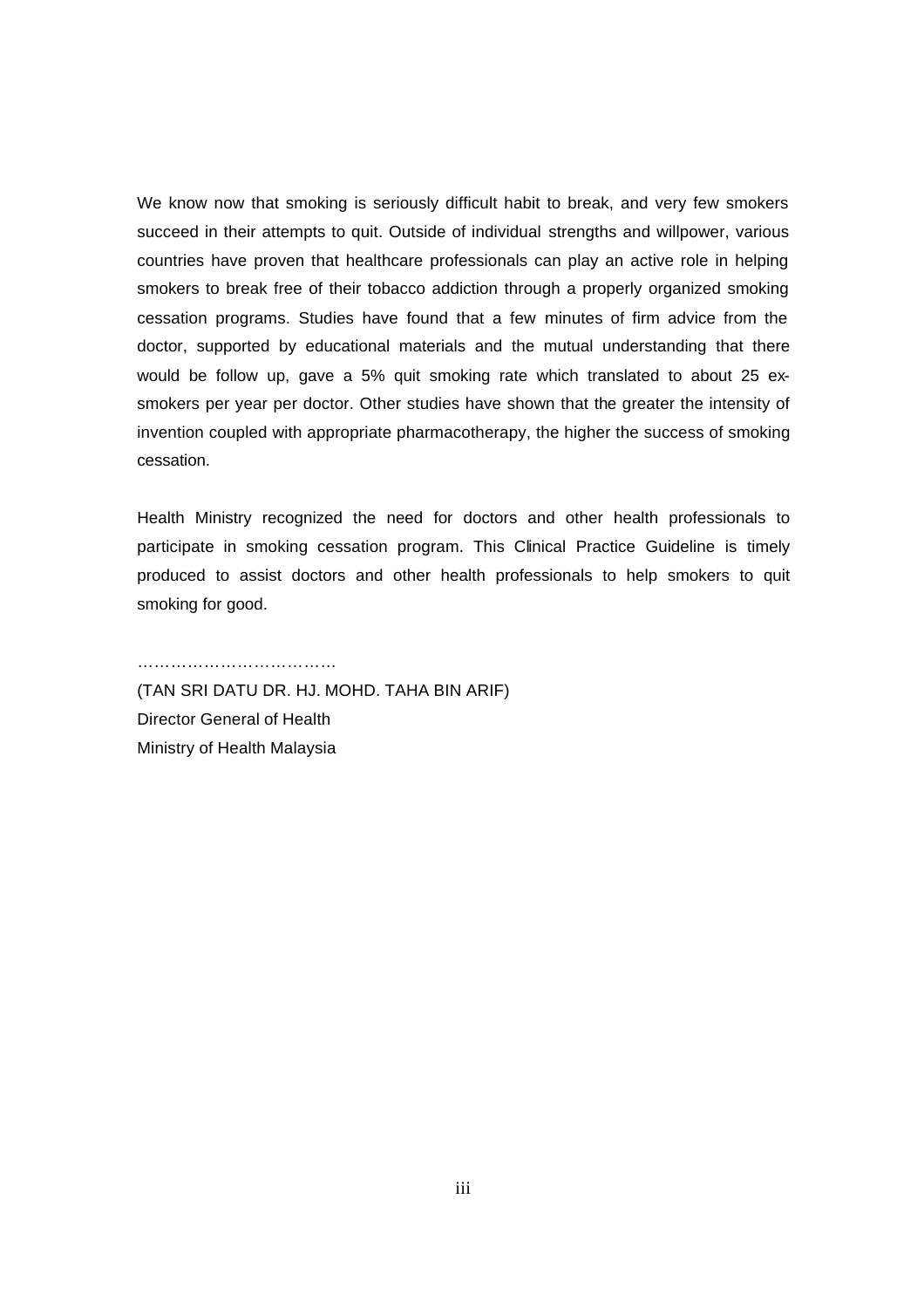#### EXECUTIVE SUMMARY

Tobacco use is recognized as the main cause of premature and preventable death in our country. It is estimated that 10,000 deaths in Malaysia are attributed to smoking yearly. Tobacco dependency does not only cause physical withdrawal, it also causes life long addiction. Hence, due recognition should be given to it as a chronic disease. Malaysia has a high prevalence of smokers especially among the males and adolescents. However despite the high prevalence of tobacco use, healthcare providers are not well trained to manage this problem effectively. Furthermore health care providers lack the knowledge and awareness that treating tobacco dependence is more cost effective as compared to treating tobacco related diseases.

There is no clinical practice guideline available on treatment of tobacco use and dependence in Malaysia. Therefore it is imperative that the Ministry of Health produces a clinical practice guideline (CPG) which is for both public and private health care providers and best suited for Malaysians. With this in mind, the Division of Disease Control initiated and coordinated the preparation of this manual, enlisting the help of experts from the various medical fields relevant to tobacco cessation. This group collaborated for a year, going through the various local and international resources to produce this CPG. This includes the review of national statistics, The US Department of Health and Human Services, Public Health Service CPG on Treating Tobacco Use and Dependence, The Cochrane Collaboration and the New Zealand Smoking Cessation Guidelines. The preliminary draft of CPG was reviewed at a national level conference by independent experts and end-users.

The objective of this CPG is to provide the latest and updated treatment protocols to assist health care providers in managing tobacco use and dependence effectively.

This guideline is based on a combination of two methods, namely adaptation from the three leading and prominent CPGs on tobacco cessation in addition to the latest literature review based on a systematic search for evidence. All recommendations in this CPG are graded based on the appropriate level of evidence and are specific and unambiguous. The health benefits, adverse effects and risks of all recommended pharmacological agents are detailed in table forms. The overall treatment guideline is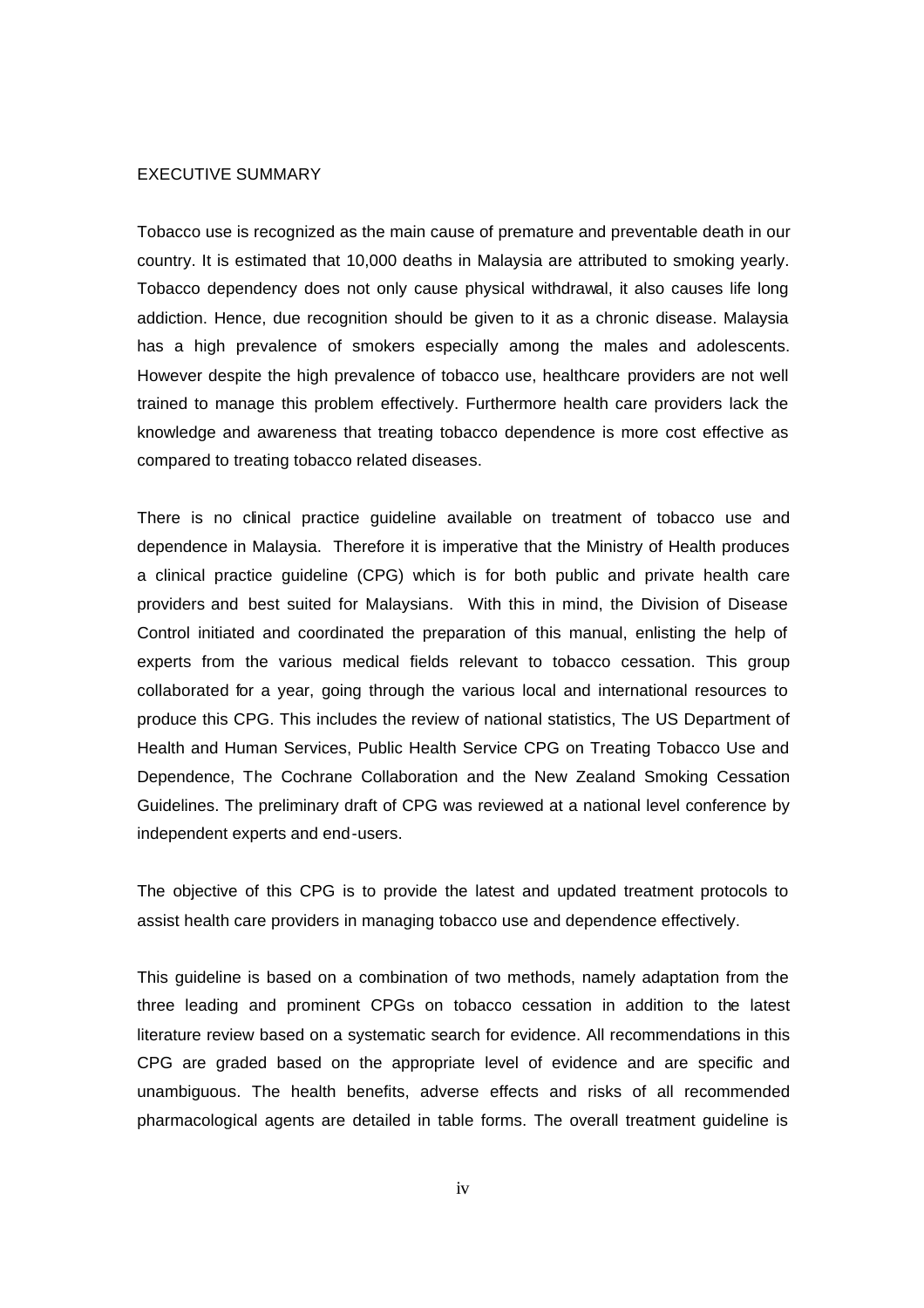provided in a clinical pathway format. Furthermore, the effectiveness and health benefits that are derived from each recommendation in this CPG are taken into consideration.

It is hoped that clinicians and other allied healthcare providers can adopt this evidence – based guideline to maximize the success rate of tobacco cessation. However, this CPG is not meant as a substitute for clinical judgement and clinicians are recommended to individualize their treatment strategies.

This CPG is planned for a review at every two-year interval by the committee and appropriately updated if the need arises.

Evaluation of this CPG would include an assessment of the number of smoking cessation services and the outcome of smokers treated throughout Malaysia. Studies to look at improvement in standard of practice regarding smoking cessation treatment will also be conducted.

During the development of this CPG it was realized that there was a lack of local data on tobacco use and dependence. Thus it is recommended that more research be conducted on a national level.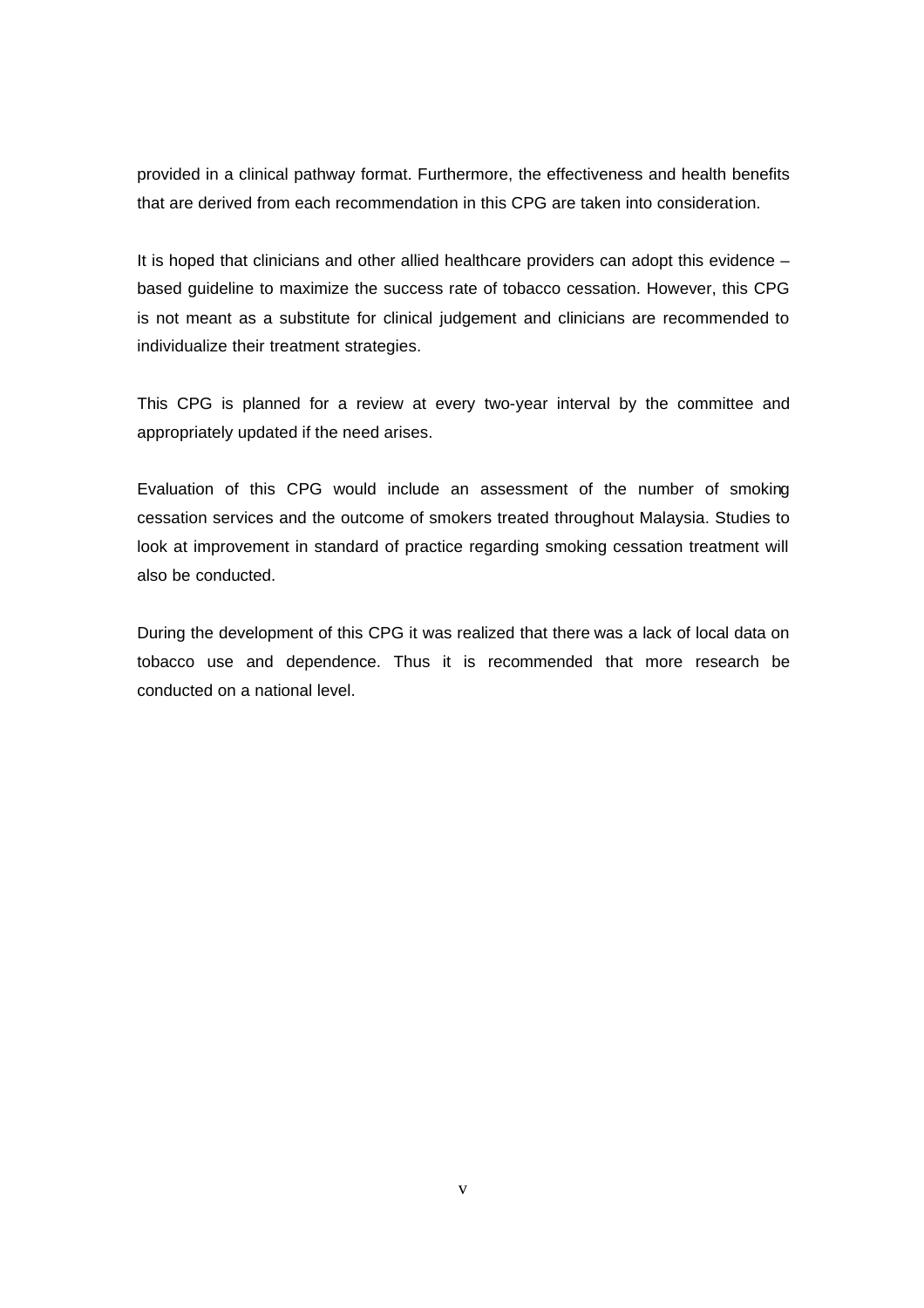## CORETEAM MEMBERS

| 1              | Dr. Hih Aziah bt. Mahayiddin   | Senior Consultant Chest Physician,                         |
|----------------|--------------------------------|------------------------------------------------------------|
|                | (Co-Chair)                     | Ministry of Health                                         |
| $\overline{2}$ | Dr. Mahmud Mazlan              | <b>Consultant Psychiatrist &amp; Addiction Specialist,</b> |
|                | (Co-Chair)                     | Ministry of Health                                         |
| 3              | Dr. Sallehudin Abu Bakar       | Public Health Specialist, Ministry of Health               |
| 4              | Mr. Wong Kok Thong             | Chief Pharmacist, Ministry of Health                       |
| 5              | Dr. Mohamad Haniki Nik Mohamed | Clinical Pharmacist & Lecturer, University of Science      |
|                |                                | Malaysia                                                   |
| 6              | Dr. Mohd Fozi Kamarudin        | Family Medicine Specialist, Ministry of Health             |
| 7              | Dr. M. Sheila                  | Paediatrician, Ministry of Health                          |
| 8              | Dr. Nik Ahmad Nik Abdullah     | Obstetric and Gynaecologist, Ministry of Health            |
| 9              | Dr. Noor Zurani Haris Robson   | Family Medicine Specialist & Lecturer, University of       |
|                |                                | Malaya                                                     |
| 10             | Dr. Tengku M. Izam             | Otolaryngologist, Ministry of Health                       |
| 11             | Dr. Mohd. Rizal Hj. Manap      | Public Health Specialist & Lecturer, National              |
|                |                                | University of Malaysia                                     |
| 12             | Dr. Mohamad Ismail Abdul Samad | Epidemiologist, Ministry of Health                         |
| 13             | Dr. Anis Salwa Kamarudin       | Public Health Specialist, Ministry of Health               |
|                | (Secretariat)                  |                                                            |
| 14             | Dr. Zarihah Mohd. Zain         | Epidemiologist, Ministry of Health                         |
|                | (Main Co-ordinator)            |                                                            |
|                |                                |                                                            |

## Secretariat

|    | Mr. Mohd. Ishak Jaidin | Health Department, Ministry of Health |
|----|------------------------|---------------------------------------|
|    | Mr. Harun Masdar       | Health Department, Ministry of Health |
| 3. | Mr. Zakaria Othman     | Health Department, Ministry of Health |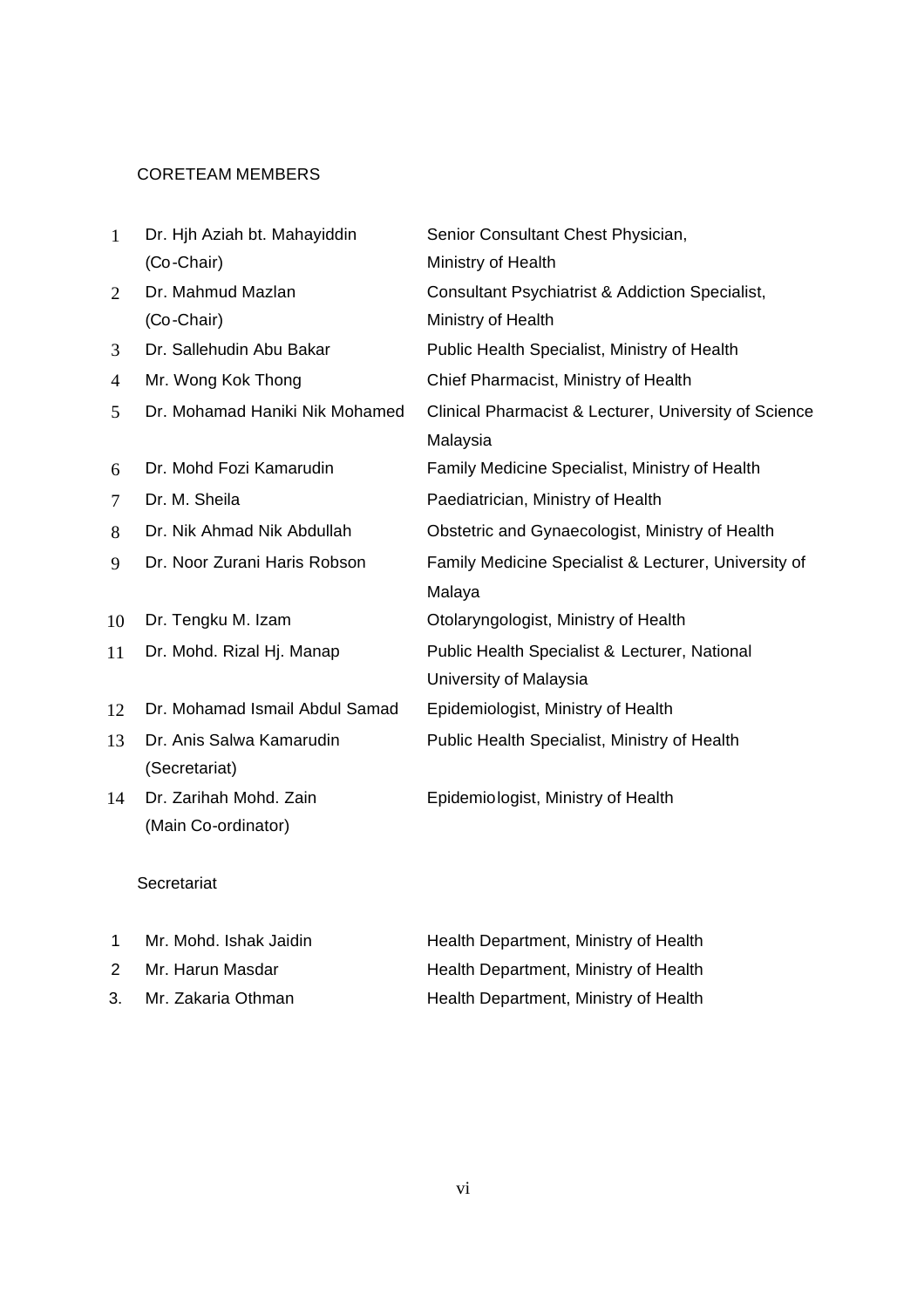#### LIST OF ABBREVIATION

- 1. CDC Centres for Disease Control and Prevention
- 2. CPG Clinical practice guideline
- 3. CTPR Control of tobacco products and regulations
- 4. ETS Environmental tobacco smoke
- 5. FDA Food and Drug Administration
- 6. MAO Monoamine oxidase
- 7. NRT Nicotine replacement therapy
- 8. SR Sustained release
- 9. TTS Transdermal therapeutics system

#### LIST OF TABLES

- 1. The 5 A's for brief intervention
- 2. Clinical use of nicotine gum
- 3. Clinical use of nicotine patch
- 4. Clinical use of nicotine inhaler
- 5. Clinical use of bupropion SR
- 6. The 5 R's for enhancing motivation to quit tobacco
- 7. Problem-related interventions to maintain smoking cessation
- 8. The 5 A's for brief intervention
- 9. Clinical use of nicotine gum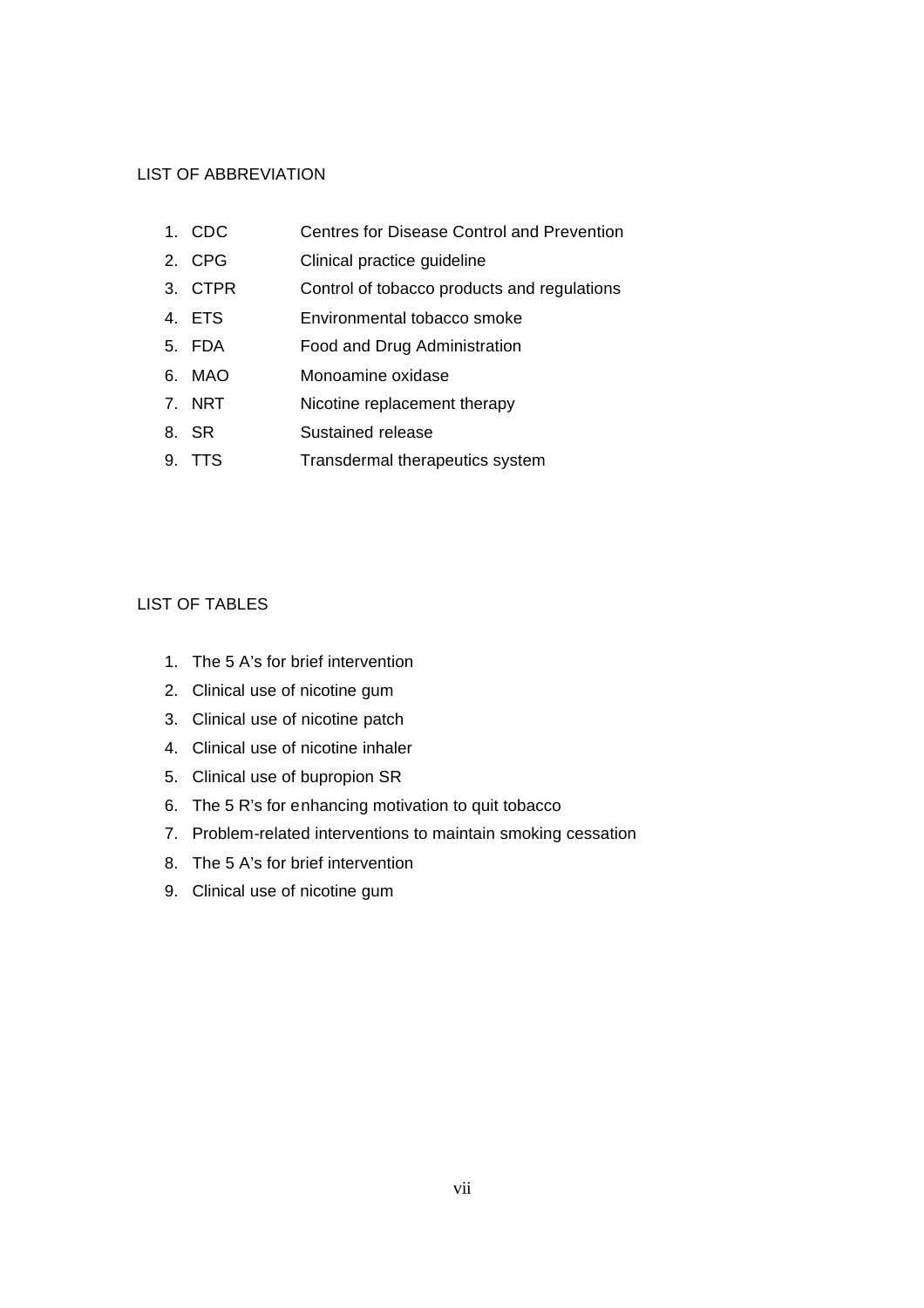#### 1. INTRODUCTION

Tobacco cessation strategy is a significant component of an overall tobacco control program to reduce morbidity and mortality due to tobacco-related diseases (CDC, 1984). Unfortunately quitting smoking is not easy. So many smokers have undergone the dilemma of wishing to quit and then been unsuccessful (CDC, 1990-1991; Hatziandreu et al., 1990). Therefore it seems obvious that there must be more to smoking than just a bad habit.

Today enough scientific evidence has been gathered to explain why some smokers had such difficulties with quitting. No matter how intellectually astute a smoker may be, no amount of rationalization will be able to curtail their craving for cigarette.

It is an accepted fact that cigarette smoking is an addiction. Within a few years of daily smoking, most smokers will become dependent, both physically and psychologically. This dependence is due to the neurobiological effects of nicotine on the brain. Nicotine receptors are found in the region of the brain involved in reward and emotion and in those areas associated with learning and memory, namely the hippocampus (Piccittio, 1998). The existence of these nicotine receptors which are directly connected to the reward system in the brain provides physical evidence of how nicotine found in tobacco exerts its addictive effects.

Most smokers attempt to quit at some point in their smoking lives and almost all fail on their first unaided attempt. The chance of success in a single unaided quit attempt is in the region of 1 in 100, and 98% of them relapsed within a period of 12 months (Fiore et al., 1995). It is not uncommon to see smokers who stopped for quite a while but slipped back into smoking and then quit again and then slipped back again, and the cycle continues. Research suggest that people who smoke go through a five stage tobacco addiction cycle that leads them from being non-smokers to new smokers, then to committed smokers, to smokers trying to stop and to finally reformed smokers (Prochaska & Goldstein, 1991). However only a few stay in that final stage. In reality the tendency is for recent or renewed quitters to relapse into nicotine addiction, and the overall cycle.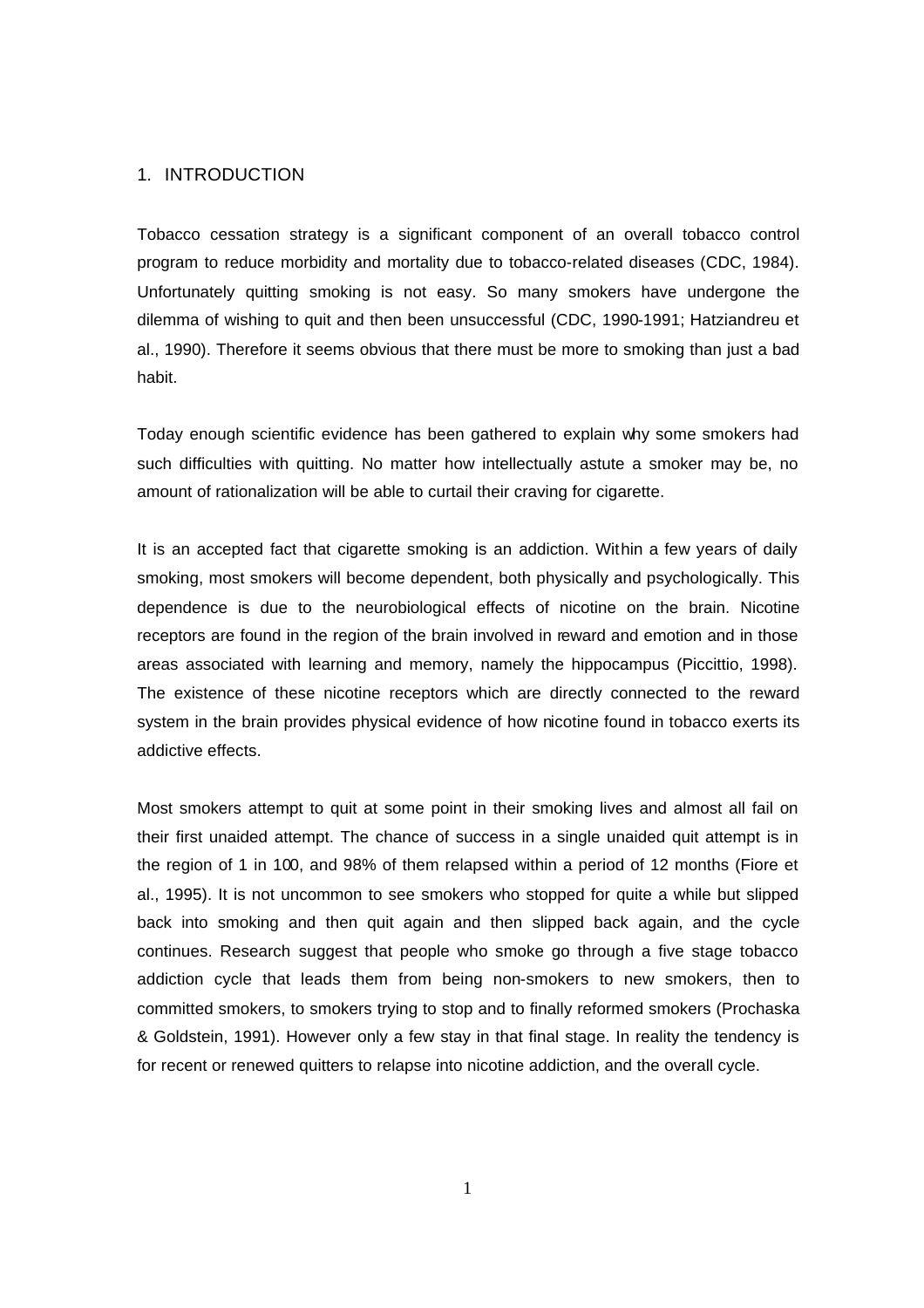If smokers can be persuaded to not only quit smoking but also more importantly to stay clean of their addiction, they can benefit their own health and finance, as well as ease the burden on the society that must shoulder their healthcare costs.

We have now sufficient evidence-based treatment modalities that are both efficacious and effective ranging from behavioural therapy to pharmacotherapy. Several costeffectiveness analyses have shown that cessation treatments compare quite favourably with routine medical interventions such as the treatment of hypertension and hypercholesterolemia, and with other preventive interventions such as periodic mammography (Eddy, 1986; Health and Human Service, 1991; Tengs et al., 1995; Lightwood & Glantz, 1997).

#### **Objective**

This CPG has been developed to serve as a useful tool for doctors and other health professionals in Malaysia to treat tobacco dependence in various settings, including hospitals, clinics or pharmacies. Adoption of this evidence-based guideline is hopes to maximize the success rate of tobacco cessation. However, this CPG is not meant as a substitute for clinical judgement and clinicians are recommended to individualize their treatment strategies.

This CPG will be reviewed every two years and updated with the most recent development if the need arises.

#### 2. GUIDELINE DEVELOPMENT METHODOLOGY

This guideline is based on a combination of 2 methods, namely adaptation from the clinical practice guidelines (CPGs) as mentioned below and incorporation of the latest literature review.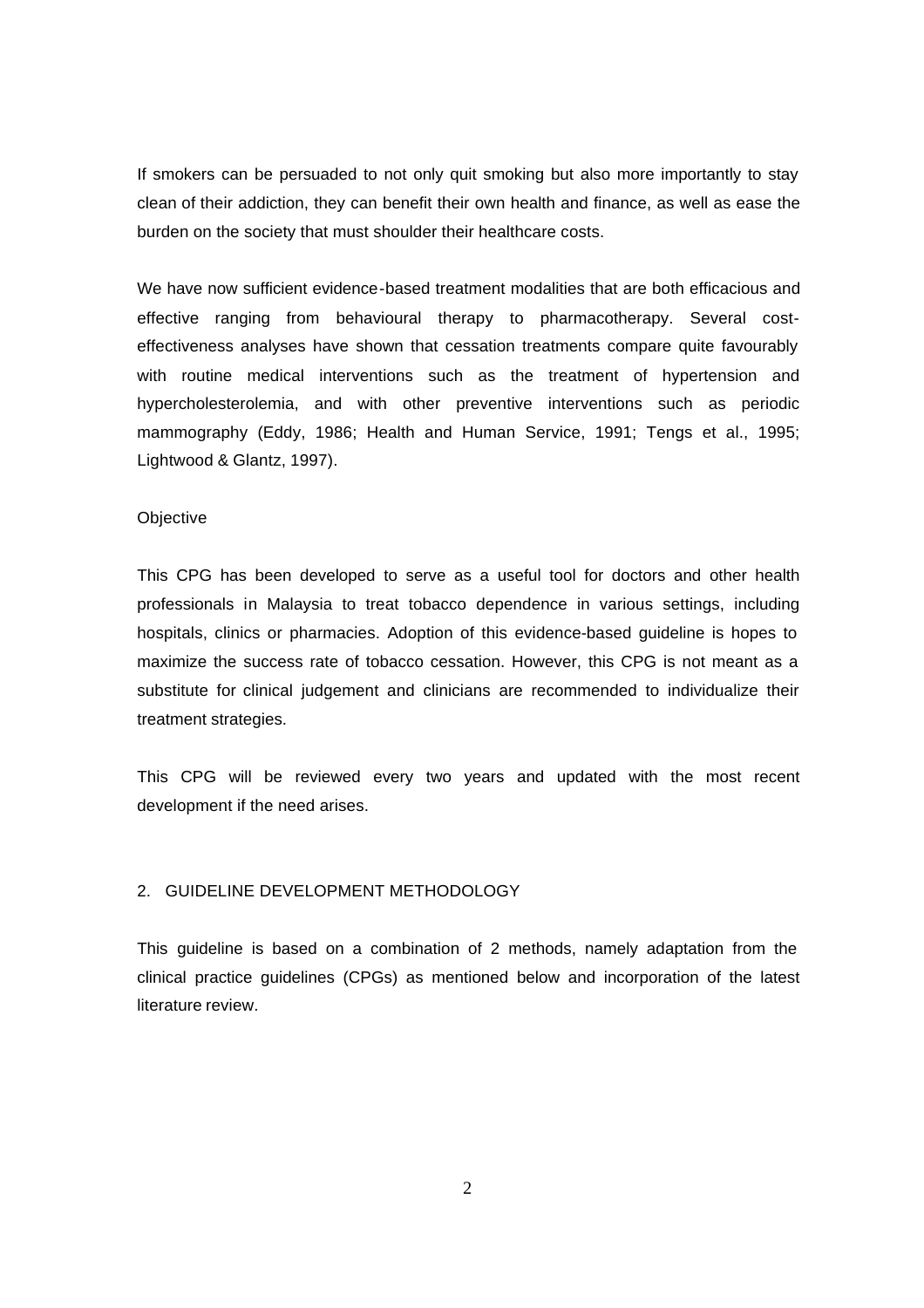The adaptation were from:

- 1. Treating Tobacco Use and Dependence 2000,US Department of Health and Human services (Fiore et al., 2000)
- 2. Guideline for smoking cessation 2001, New Zealand National Advisory Committee on Health and Disability.
- 3. American Psychiatric Association. Practice guideline for the treatment of patients with nicotine dependence 1996.

These reviewed CPGs provided data up to the year of 1999. Systematic search was done looking at the latest literature up to May 2001.The systematic search was on Medline database search, Cochrane review (up to early September 2001) and Yale search based mesh words on reports on nicotine or tobacco treatment, medications, and clinical management. Our search revealed 120 articles published in peer-reviewed journals.

The evidence level used is adapted from The US/Canada Preventive Services Task Force

Level of Evidence Scale

- I Evidence obtained from at least one properly randomised controlled trial
- II-1 Evidence obtained from well-designed controlled trials without randomisation
- II-2 Evidence obtained from well-designed cohort or case-control analytic studies, preferably from more than one research group
- II-3 Evidence obtained from multiple time series with or without the intervention. Dramatic results in uncontrolled experiments (such as the results of the introduction of penicillin treatment in the 1940s) could also be regarded as this type of evidence
- III Opinions of respected authorities, based on clinical experienced; descriptive studies and case reports; or reports of expert committees.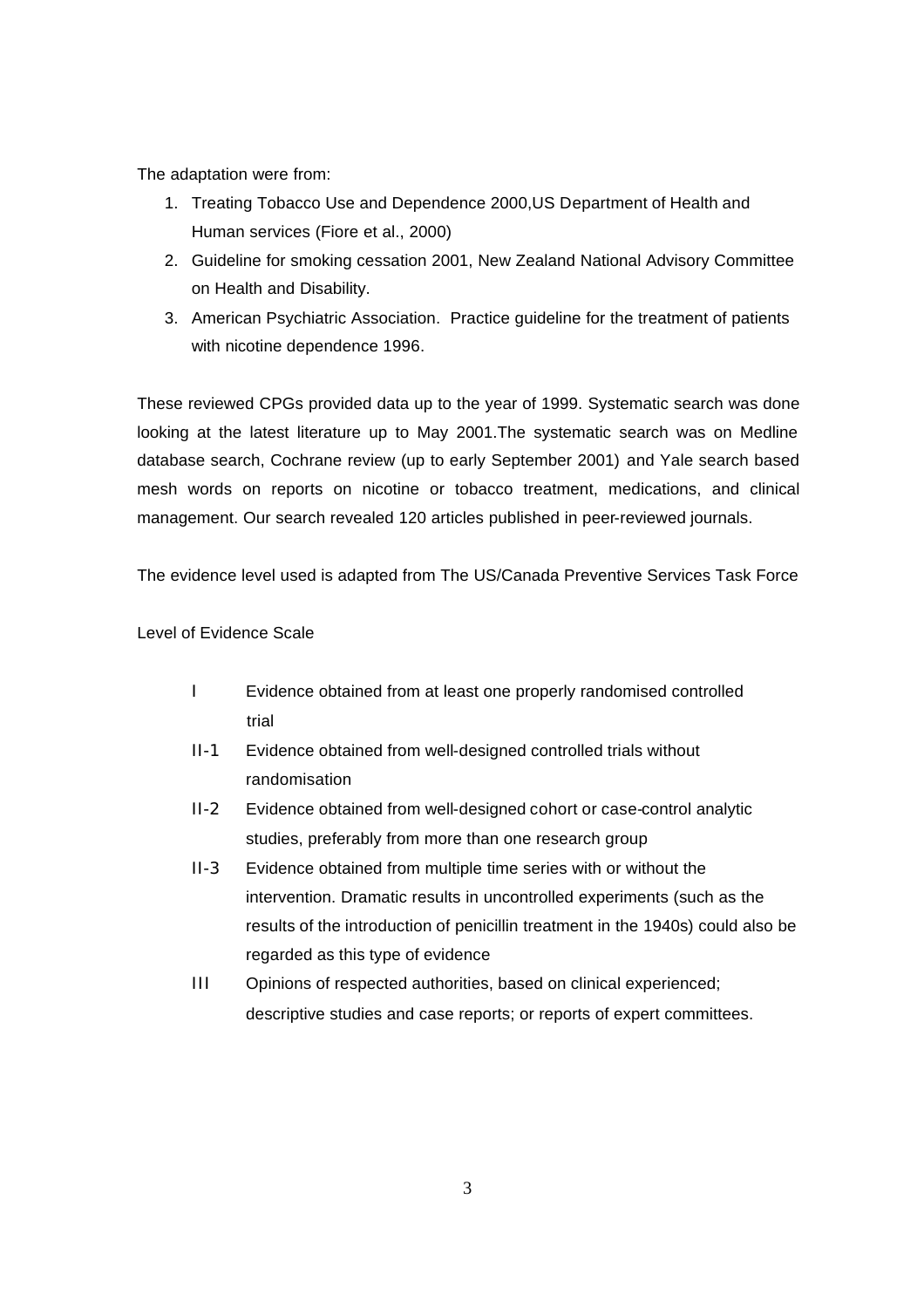#### 3. ASSESSMENT OF TOBACCO USE

The first step in treating tobacco use and dependence is to identify tobacco users. All patients should be asked if they use tobacco and should have their tobacco-use status documented on a regular basis. Evidence has shown that this significantly increases rates of clinician intervention (Fiore et al., 1995; Ahluwalia, 1997; Ahluwalia et al., 1999)(Level  $\vert$ ).

This clinical practice guideline is organized to provide the clinician with simple, but effective interventions for all of these patients.

The assessments are to look for:

- i. Level of addiction (using Fagerstrom Questionnaires + number of cigarette smoked) -*Appendix 1*
- ii. Readiness for quitting (Miller & Rollnick, 1991)

Screening for current or past tobacco use will result in four possible responses:

- i. the patient uses tobacco and is now willing to make a quit attempt;
- ii. the patient uses tobacco but is not now willing to make a quit attempt;
- iii. the patient once used tobacco but has since quit;
- iv. the patient never regularly used tobacco.

#### 4. PATIENTS WILLING TO QUIT

 There are 2 types of clinical intervention depending on the intensity of intervention and level of service provided. They are:

- i. Brief clinical intervention
- ii. Intensive clinical intervention

#### 4.1 Brief Clinical Intervention

Brief clinical intervention by the physician increases quit rates effectively (Fiore et al., 2000) (Level I). It is vital to change clinical culture and practice patterns to ensure that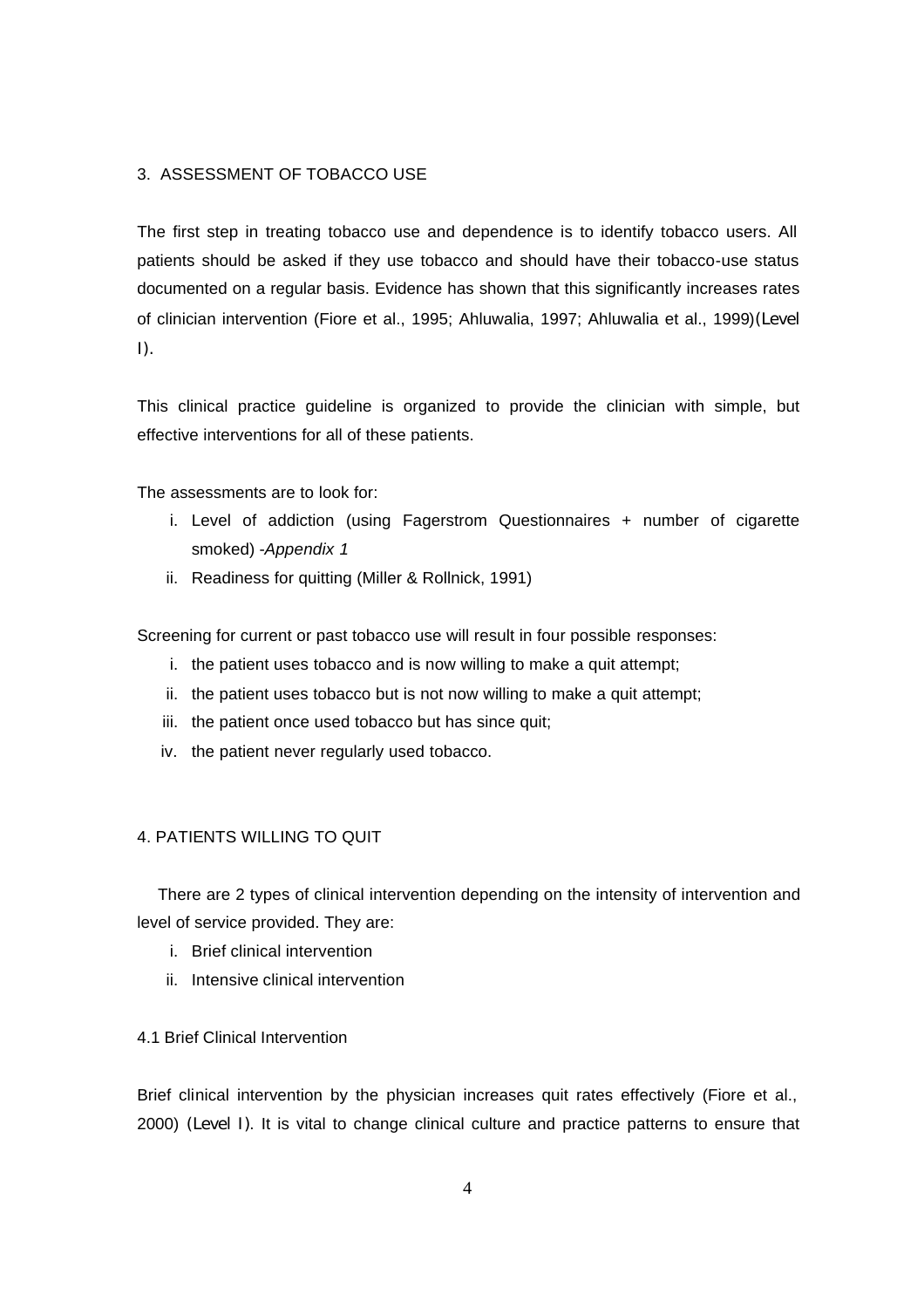every patient who uses tobacco is identified and offered treatment. Brief intervention can be divided into treatment either non-pharmacological, pharmacological or combined.

#### 4.11 Non-pharmacological intervention

Every tobacco user should be offered at least a brief intervention whether or not he or she is referred to an intensive intervention as this has been proven to increase overall tobacco abstinence rates (Robinson et al., 1995; Ahluwalia et al., 1999). There is a strong doseresponse relationship between the session length of person-to-person contact and successful treatment outcomes (Fiore et al., 2000). Intensive interventions are more effective than brief interventions and should be used whenever possible (Fiore et al., 2000). Person-to-person treatment delivered for four or more sessions appears especially effective in increasing abstinence rates. Therefore, if feasible, clinicians should strive to meet four or more times with individuals quitting tobacco use.

Individual and group counselling formats are effective and should be used in smoking cessation interventions. Smoking cessation interventions that are delivered in multiple formats increase abstinence rates and should be encouraged. Studies have shown that individual counselling resulted in higher abstinence rates as compared to group or phone counselling and self-help (Fiore et al., 2000) (Level I).

The five major steps (the "5 A's") to intervention in the primary care setting are described below. The strategies are designed to be brief and minimal clinician's time is required (Glynn & Manley, 1989; Glynn et al., 1990).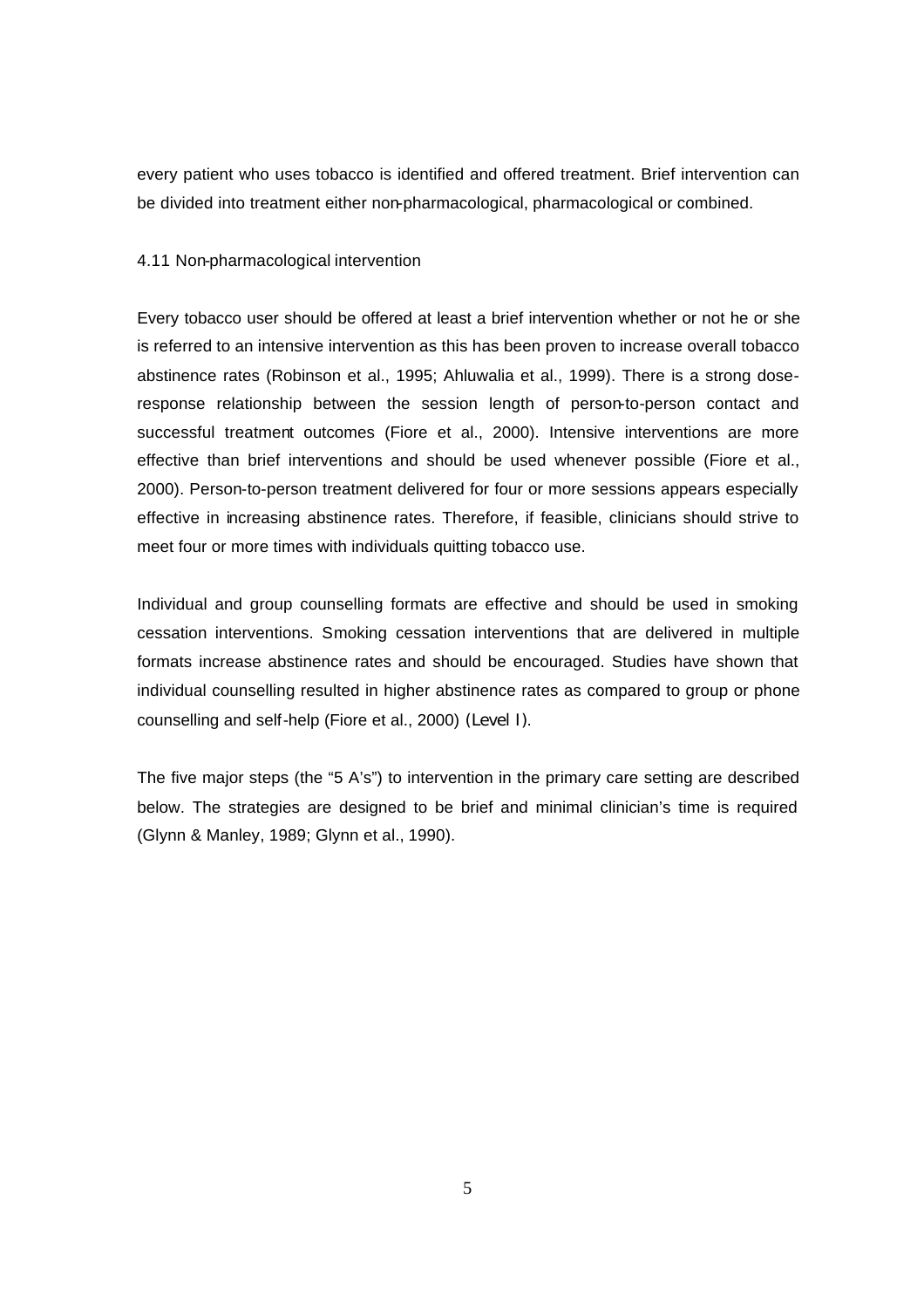#### Table 1. The "5 A's" for brief intervention

1. Ask about tobacco use:

Identify and document tobacco use status for every patient at every visit.

What needs to be done?

• Expand the vital signs to include tobacco use or use an alternative universal identification system (e.g., stickers on patient charts).

2. Advise to quit:

• In a clear, strong and personalized manner urge every tobacco user to quit.

Advice should be:

- Clear—"I think it is important for you to quit smoking now and I can help you." "Cutting down while you are ill is not enough."
- Strong—"As your clinician, I need you to know that quitting smoking is the most important thing you can do to protect your health now and in the future. The clinic staff and I will help you."
- Personalised—Tie tobacco use to current health/illness, and/or its social and economic costs, motivation level/readiness to quit, and/or the impact of tobacco use on children and others in the household.

3. Assess willingness to make a quit attempt:

Is the tobacco user wi lling to make a quit attempt at this time?

- If the patient is willing to make a quit attempt at this time, provide assistance
- If the patient will participate in an intensive treatment, deliver such a treatment or refer to an intensive intervention.
- If the patient clearly states he or she is unwilling to make a quit attempt at this time, provide a motivational intervention. Refer page 15-16.
- If the patient is a member of a special population (e.g., adolescent, pregnant smoker), consider providing additional information.

4. Assist in quit attempt:

For the patient willing to make a quit attempt, use counselling with pharmacotherapy (when indicated) to help him or her quit.

Preparations for quitting:

- Set a quit date. Ideally, the quit date should be within 2 weeks. Reduce the number of cigarettes gradually before the set date.
- Tell family, friends, and co-workers about quitting and request understanding and support. Also,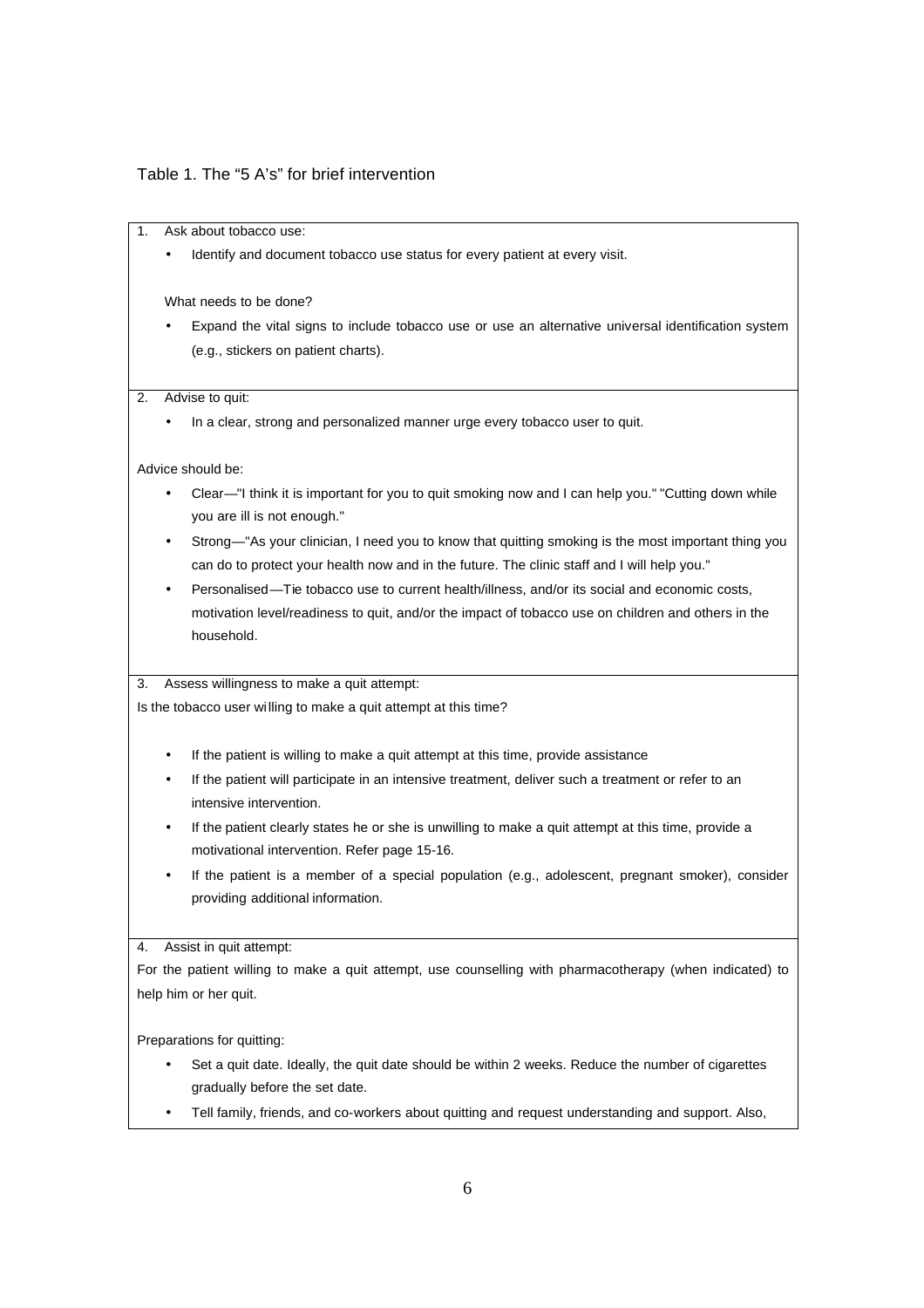help patient obtain extra-treatment social support from self-help groups.

- Other smokers in the household. Patients should encourage household members to quit with them or not smoke in their presence to minimize risk of treatment failure and exposure to second-hand smoking.
- Advice patient to remove tobacco products from his or her environment. Prior to quitting, avoid smoking in places where a lot of patient's time is spent (e.g., work, home, car).
- Provide a supportive healthcare environment while encouraging the patient in his or her quit attempt.
- Anticipate challenges to planned quit attempt, particularly during the critical first few weeks. These include nicotine withdrawal symptoms. Discuss challenges/triggers and how patient will successfully overcome them. Provide patients with problem solving/skills training.
- Abstinence. Total abstinence is essential. Not even a single puff after the quit date.
- Past quit experience. Identify what helped and what hurt in previous quit attempts.
- Alcohol. Since alcohol can cause relapse, the patient should consider limiting/abstaining from alcohol while quitting.
- Recommend the use of approved pharmacotherapies, if indicated. Explain how these medications increase smoking cessation success and reduce withdrawal symptoms.
- Provide supplementary materials.
- 5. Arrange follow-up:

Schedule follow-up contact, preferably within the first week after the quit date.

- Timing. Follow-up contact should occur soon after the quit date, preferably during the first week. Subsequent follow-ups are recommended weekly within the first month, and then every two weeks for the 2nd and 3rd month, and monthly after that up to 6 months.
- For those who successfully quit, schedule follow-up contact, either in person or via telephone.
- Actions during follow-up contact. Congratulate success. If tobacco use has occurred, review circumstances and elicit recommitment to total abstinence. Remind patient that a lapse can be used as a learning experience. Identify problems already encountered and anticipate challenges in the immediate future. Assess pharmacotherapy use and problems. Consider using more intensive treatment, if not available, referral is indicated.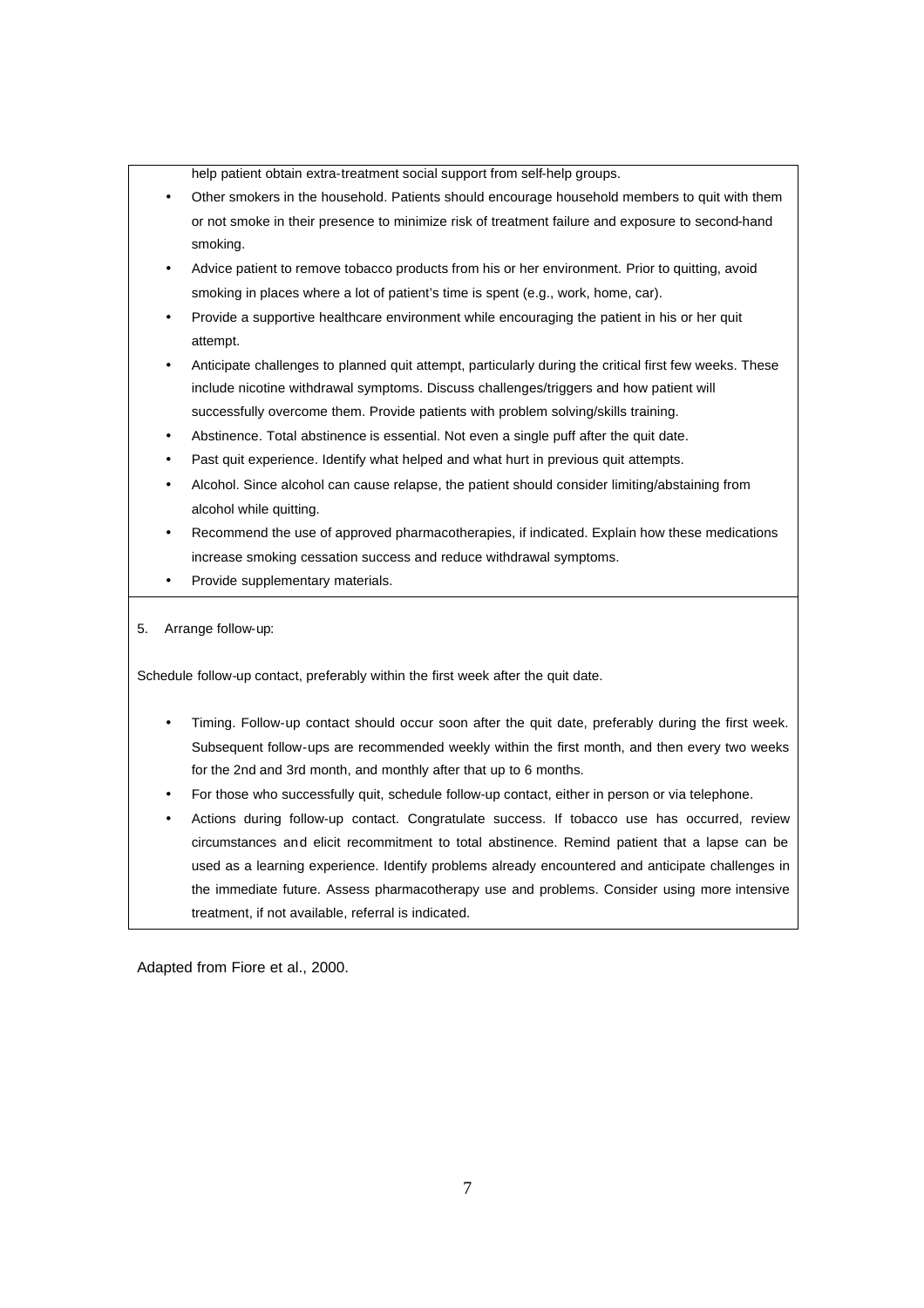#### Who Should Deliver The Service?

Abstinence rate is better when smoking cessation interventions are delivered by health care providers as compared when there is no clinician involved (e.g., self-help interventions). However, studies have shown that interventions by doctors are costeffective and their non-pharmacological interventions produced better abstinence rates than those by other healthcare personnel (Silagy et al, Cochrane Library 2001; US Department of Health and Human Services, Nov 2000)(Level 1). Therefore, doctors should take the lead role in tobacco cessation programs involving a multidisciplinary team.

#### 4.1.2 Pharmacological Intervention

Our expert committee have reviewed research papers and also from our clinical experience in Malaysia we are in the opinion that all smokers attempting to quit with scores from Modified Fagerstrom's questionnaire (Appendix 1) of  $\geq$  4 should be offered pharmacotherapy (Level II). If and smoking > 10 cigarettes per day pharmacotherapy is considered in smokers with Fagerstrom's score < 4 or smokes < 10 cigarettes/day, clinicians may use a lowered dose.

Agents proven to be efficacious which are recommended as first line agents for pharmacotherapy includes nicotine replacement therapies (NRT, e.g., gum, patch and inhaler) and sustained release (SR) bupropion(Fiore et al., 2000) (Level I).

Choice of a specific first-line pharmacotherapy must be guided by factors such as clinician's familiarity with the medications, contraindications for selected patients, patient preference, previous patient experience with a specific pharmacotherapy (positive or negative), and patient characteristics (e.g., history of depression, concerns about weight gain (Henningfield, 1995; Hughes & Goldstein, 1999). All allied-health care providers should be supervised by physician when pharmacotherapy is instituted in concordance with the existing law. Currently all the NRT's are listed under class "C" of the Poison Act 1952.

8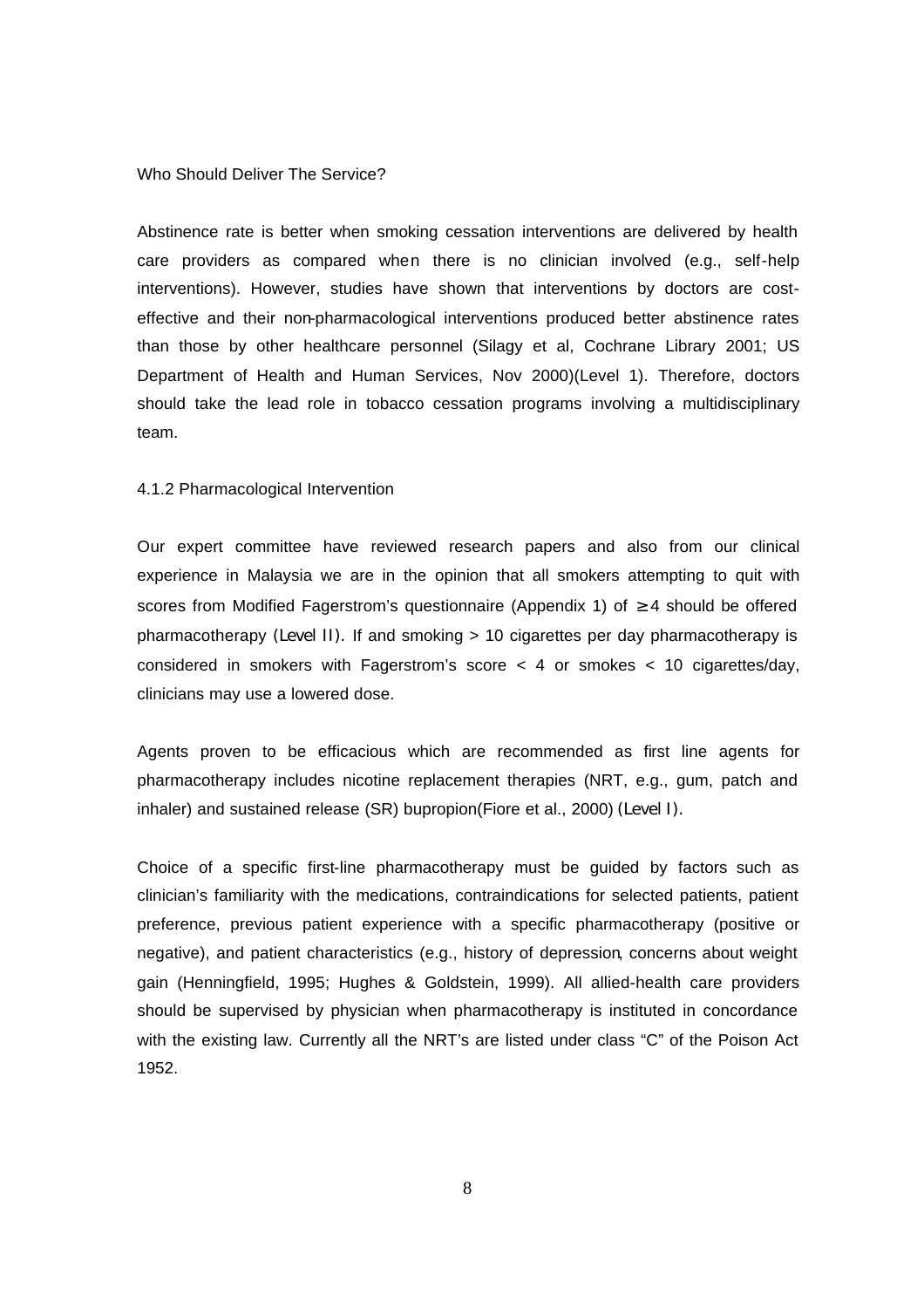Special consideration should be given before using pharmacotherapy in selected populations:

- having medical contraindications (recent myocardial infarction, life-threatening arrhythmia, unstable or worsening angina, recent cerebrovascular accident or hypersensitivity to nicotine (Benowitz et al., 1997; Mahmarian et al., 1997)
- pregnant/breastfeeding women (Windsor et al.,1985: Walsh et al., 1997)
- adolescent smokers (Pierce et al., 1998)

Patients with hypertension, stable angina pectoris, cerebrovascular accident, occlusive peripheral arterial disease, heart failure, hyperthyroidism, diabetes mellitus, renal or hepatic impairment or peptic ulcer need closer monitoring (Hughes & Goldstein, 1999).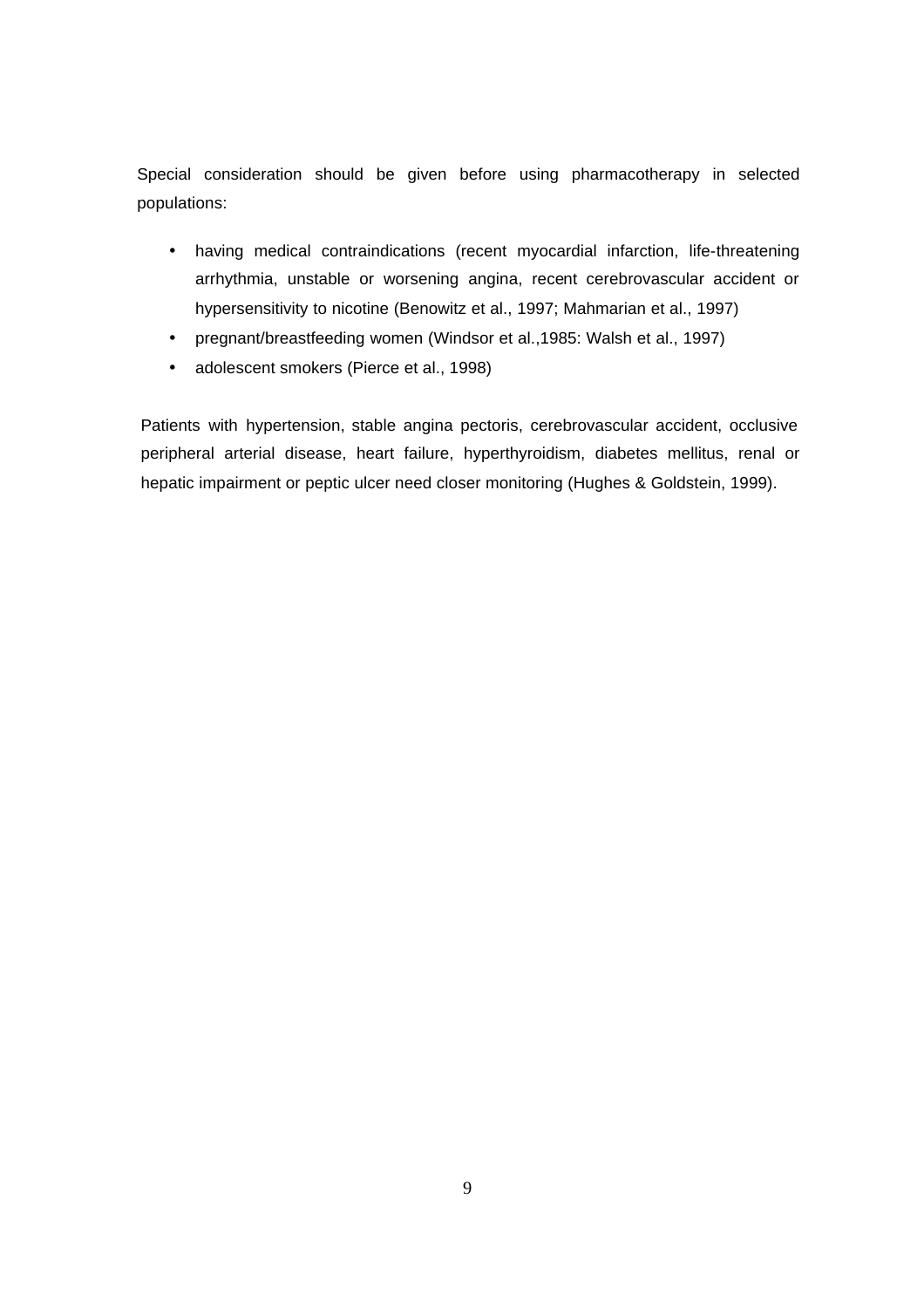## Table 2. Clinical use of nicotine gum

| Patient selection        | Appropriate as a first-line pharmacotherapy for smoking cessation.           |
|--------------------------|------------------------------------------------------------------------------|
| Precautions              | Pregnancy Pregnant smokers should be encouraged to quit first without        |
|                          | pharmacologic treatment. Nicotine gum should be used during pregnancy        |
|                          | only if the increased likelihood of smoking abstinence, with its potential   |
|                          | benefits, outweighs the risk of nicotine replacement and potential           |
|                          | concomitant smoking. Similar factors should be considered in lactating       |
|                          | women (FDA Class D) - Appendix 3                                             |
|                          | Cardiovascular diseases. NRT is not an independent risk factor for acute     |
|                          | myocardial events, but it should be used with caution among certain          |
|                          | cardiovascular patient groups: those in the immediate (within 2 weeks) post  |
|                          | myocardial infarction period, those with serious arrhythmias, and those with |
|                          | serious or worsening angina pectoris.                                        |
| Side effects.            | Common side effects of nicotine chewing gum include mouth soreness,          |
|                          | hiccups, dyspepsia, and jaw ache. These effects are generally mild and       |
|                          | transient, and often can be alleviated by correcting the patient's chewing   |
|                          | technique (see prescribing instructions below).                              |
| Dosage                   | Nicotine gum is available in 2 mg and 4 mg (per piece) doses. The 2 mg       |
|                          | gum is recommended for patients smoking less than 20 cigarettes per day,     |
|                          | while the 4 mg gum is recommended for patients smoking 20 or more            |
|                          | cigarettes per day. Generally, the gum should be used for up to 12 weeks     |
|                          | with no more than 24 pieces/day. Clinicians should tailor the dosage and     |
|                          | duration of therapy to fit the needs of each patient.                        |
| Availability             | Nicorette 2 and 4 mg                                                         |
| Prescribing instructions | Chewing technique. Gum should be chewed slowly until a peppery or minty      |
|                          | taste emerges, then parked between cheek and gum to facilitate nicotine      |
|                          | absorption through the oral mucosa. Gum should be slowly and                 |
|                          | intermittently chewed and parked for about 30 minutes or until the taste     |
|                          | dissipates. - Appendix 4.                                                    |
|                          | Absorption. Eating and drinking anything except water should be avoided      |
|                          | for 15 minutes before and during chewing as acidic beverages (e.g., coffee,  |
|                          | juices, soft drinks) interfere with the buccal absorption of nicotine.       |
|                          | Scheduling of dose. Patients often do not use enough gum to get the          |
|                          | maximum benefit: they chew too few pieces per day and they do not use        |
|                          | the gum for a sufficient number of weeks.                                    |
|                          | Instructions to chew the gum on a fixed schedule (at least one piece every   |
|                          | 1-2 hours during waking hours) for at least 1-3 months may be more           |
|                          | beneficial than when necessary.                                              |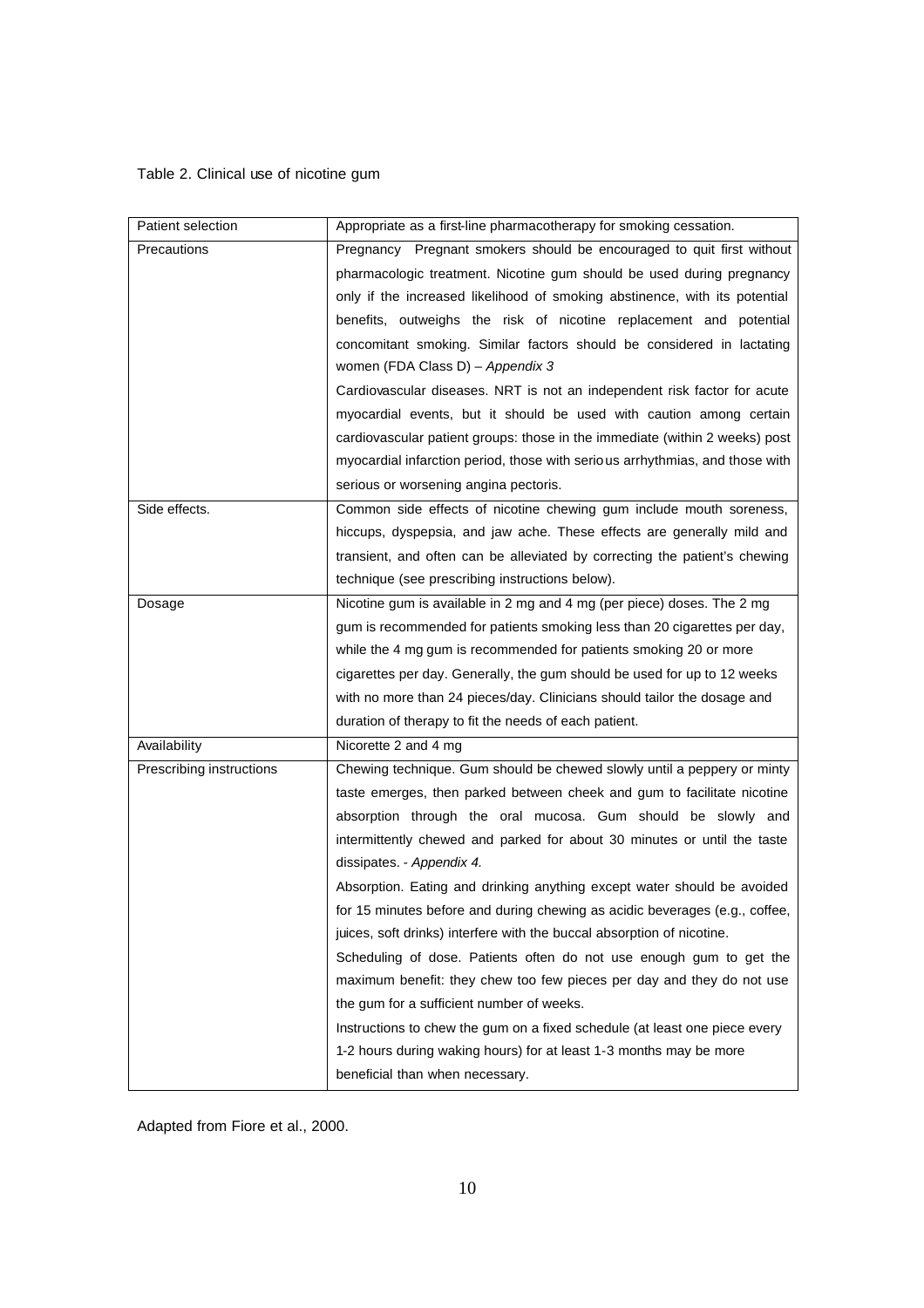## Table 3. Clinical use of the nicotine patch

| Patient selection                                                                    | Appropriate as a first-line pharmacotherapy for smoking cessation.                |              |                                                                                      |
|--------------------------------------------------------------------------------------|-----------------------------------------------------------------------------------|--------------|--------------------------------------------------------------------------------------|
| Precautions                                                                          | Pregnancy. Pregnant smokers should be encouraged to quit first without            |              |                                                                                      |
|                                                                                      |                                                                                   |              | pharmacological treatment. The nicotine patch should be used during pregnancy        |
|                                                                                      |                                                                                   |              | only if the increased likelihood of smoking abstinence, with its potential benefits, |
|                                                                                      |                                                                                   |              | outweighs the risk of nicotine replacement and potential concomitant smoking.        |
|                                                                                      |                                                                                   |              | Similar factors should be considered in lactating women. (FDA Class C)               |
|                                                                                      | Cardiovascular diseases. As per gum                                               |              |                                                                                      |
| Side effects                                                                         |                                                                                   |              | Skin reactions. Up to 50% of patients using the nicotine patch will have a local     |
|                                                                                      |                                                                                   |              | skin reaction. Skin reactions are usually mild and self-limiting, but may worsen     |
|                                                                                      |                                                                                   |              | over the course of therapy. Local treatment with hydrocortisone cream (1%) or        |
|                                                                                      |                                                                                   |              | triamcinolone cream (0.5%) and rotating patch sites may reduce such local            |
|                                                                                      |                                                                                   |              | reactions. In less than 5% of patients, such reactions require the discontinuation   |
|                                                                                      | of nicotine patch treatment.                                                      |              |                                                                                      |
|                                                                                      | Other side effect: Insomnia.                                                      |              |                                                                                      |
| Treatment of 8 weeks or less has been shown to be as efficacious as longer<br>Dosage |                                                                                   |              |                                                                                      |
|                                                                                      |                                                                                   |              | treatment periods. 16- and 24-hour patches are of comparable efficacy.               |
|                                                                                      |                                                                                   |              | Clinicians should consider individualizing treatment based on specific patient       |
|                                                                                      |                                                                                   |              | characteristics such as previous experience with the patch, amount smoked,           |
|                                                                                      |                                                                                   |              | degree of addictiveness, etc. Finally, clinicians should consider starting treatment |
|                                                                                      |                                                                                   |              | on a lower patch dose in patients smoking 10 or fewer cigarettes per day.            |
| Availability                                                                         | Nicotinell TTS30,20,10 (21, 14 and 7 mg, respectively), Nicorette 15,10 and 5 mg  |              |                                                                                      |
|                                                                                      | $\geq$ 20 cig/day                                                                 | < 20 cig/day | Duration (weeks)                                                                     |
| Nicotinell TTS                                                                       | <b>TTS30</b>                                                                      | <b>TTS20</b> | $1 - 4$                                                                              |
|                                                                                      | TTS20                                                                             | TTS10        | $5 - 8$                                                                              |
|                                                                                      | <b>TTS10</b>                                                                      | <b>TTS10</b> | $9 - 12$                                                                             |
|                                                                                      |                                                                                   |              |                                                                                      |
| Nicorette                                                                            | 15 mg x 8 weeks, then 10 mg x 2 weeks and finally 5 mg x 2 weeks                  |              |                                                                                      |
| Prescribing instructions                                                             |                                                                                   |              | Location. At the start of each day, the patient should place a new patch on a        |
|                                                                                      | relatively hairless location, typically between the neck and waist.               |              |                                                                                      |
|                                                                                      | Activities. No restrictions while using the patch.                                |              |                                                                                      |
|                                                                                      | Time. Patches should be applied as soon as the patient wakes on their quit day.   |              |                                                                                      |
|                                                                                      | In patients who experience sleep disruption, advise the patient to remove the 24- |              |                                                                                      |
|                                                                                      | hour patch prior to bedtime or use the 16-hour patch.                             |              |                                                                                      |
|                                                                                      |                                                                                   |              |                                                                                      |
|                                                                                      |                                                                                   |              |                                                                                      |
|                                                                                      |                                                                                   |              |                                                                                      |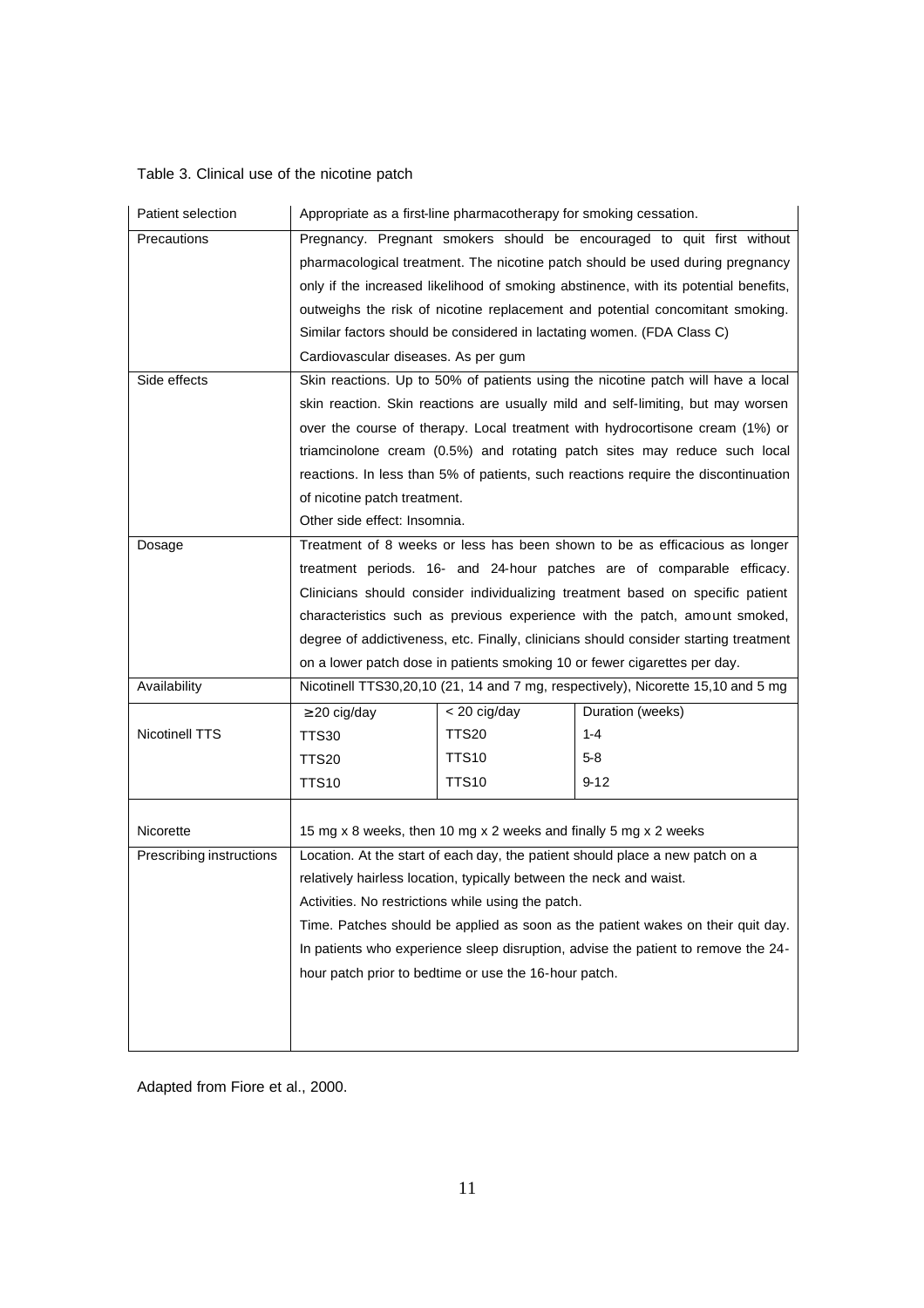## Table 4. Clinical use of the nicotine inhaler

| Patient selection        | Appropriate as a first-line pharmacotherapy for smoking cessation.                |
|--------------------------|-----------------------------------------------------------------------------------|
| Precautions              | Pregnancy and cardiovascular diseases. As for nicotine gum.                       |
|                          |                                                                                   |
|                          |                                                                                   |
| Side effects             | Local irritation reactions. Local irritation in the mouth and throat was observed |
|                          | in 40% of patients using the nicotine inhaler. Coughing and rhinitis occur in     |
|                          | 32% and 23%, respectively. Severity was generally rated as mild, and the          |
|                          | frequency of such symptoms declined with continued use.                           |
| Dosage                   | A dose from the nicotine inhaler consists of a puff or inhalation.                |
|                          | Each cartridge delivers 4 mg of nicotine over 80 inhalations.                     |
|                          | Recommended dosage is 6-16 cartridges/day. Recommended                            |
|                          | duration of therapy is up to 6 months. Instruct patient to taper                  |
|                          | dosage during the final 3 months of treatment.                                    |
| Availability             | 4 mg/cartridge                                                                    |
| Prescribing instructions | Ambient temperature. The inhaler and cartridges should be kept at room            |
|                          | temperature.                                                                      |
|                          | Duration. Use is recommended for up to 6 months with gradual reduction in         |
|                          | frequency of use over the last 6-12 weeks of treatment.                           |
|                          | Absorption. Acidic beverages (e.g., coffee, juices, soft drinks) interfere with   |
|                          | the buccal absorption of nicotine, so eating and drinking anything except         |
|                          | water should be avoided for 15 minutes before and during inhalation.              |
|                          | Best effects. Best effects are achieved by frequent puffing.                      |
|                          |                                                                                   |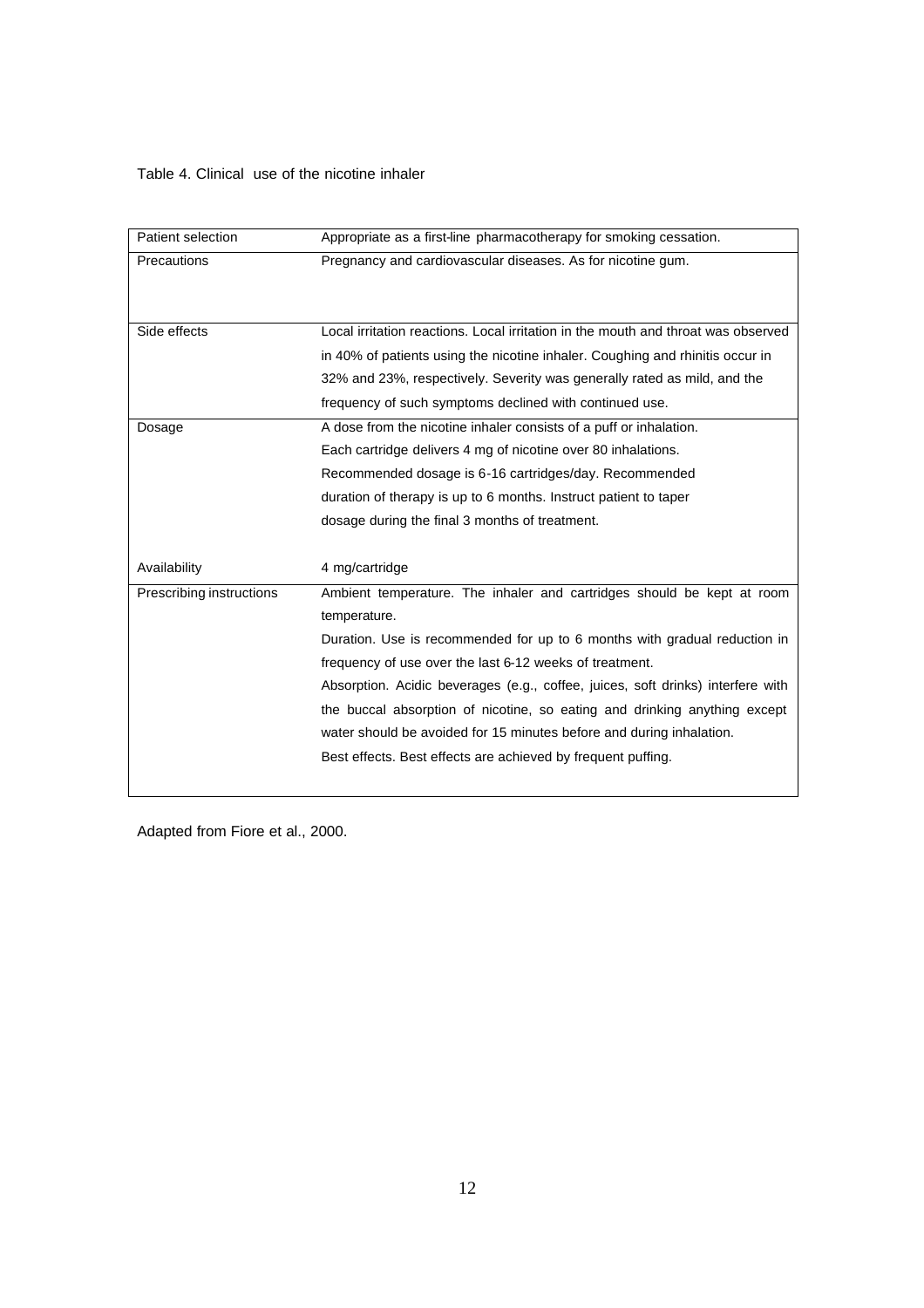## Table 5. Clinical use of bupropion SR

| Patient selection        | Appropriate as a first-line pharmacotherapy for smoking cessation.             |
|--------------------------|--------------------------------------------------------------------------------|
| Precautions              | Pregnant smokers should be encouraged to quit first                            |
|                          | without pharmacologic treatment. Bupropion SR should be used                   |
|                          | during pregnancy only if the increased likelihood of smoking                   |
|                          | abstinence, with its potential benefits, outweighs the risk of                 |
|                          | bupropion SR treatment and potential concomitant smoking.                      |
|                          | Similar factors should be considered in lactating women (FDA Class B).         |
|                          | Cardiovascular diseases . Generally well tolerated; infrequent reports of      |
|                          | hypertension.                                                                  |
|                          | Side effects . The most common side effects reported by bupropion SR           |
|                          | users were insomnia (35-40%) and dry mouth (10%).                              |
|                          | Contraindications .Bupropion SR is contraindicated in individuals with a       |
|                          | history of seizure disorder, a history of an eating disorder, who are using    |
|                          | another form of bupropion or who have used an MAO inhibitor in the past        |
|                          | 14 days.                                                                       |
|                          |                                                                                |
| Dosage                   | Patients should begin with a dose of 150 mg q AM for 3 days, then              |
|                          | increase to 150 mg b.i.d. Dosing at 150 mg b.i.d. should continue for 7-12     |
|                          | weeks following the quit date. Unlike nicotine replacement products,           |
|                          | patients should begin bupropion SR treatment 1-2 weeks before they quit        |
|                          | smoking.                                                                       |
|                          | For maintenance therapy, consider bupropion SR 150 mg b.i.d. for up to 6       |
|                          | months.                                                                        |
|                          |                                                                                |
| Availability             | Not yet available                                                              |
|                          |                                                                                |
| Prescribing instructions | Cessation prior to quit date .Recognize that some patients will lose their     |
|                          | desire to smoke prior to their quit date, or will spontaneously reduce the     |
|                          | amount they smoke.                                                             |
|                          | Scheduling of dose . If insomnia is marked, taking the PM dose earlier (in     |
|                          | the afternoon, at least 8 hours after the first dose) may provide some relief. |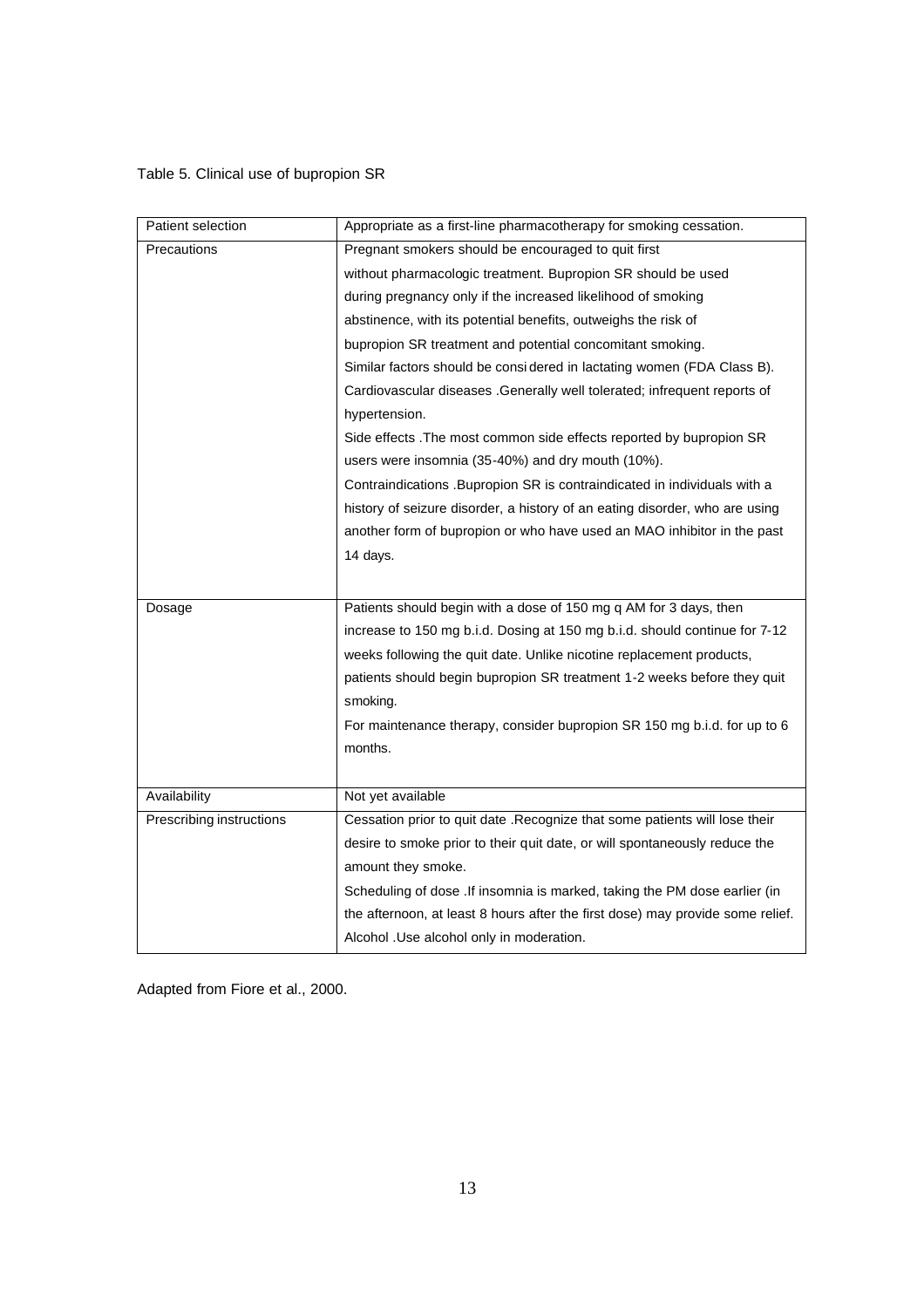#### Combination of agents

Strategies of combining agents available (e.g., two NRTs, a non-NRT, e.g. bupropion with a NRT) may be more efficacious. For example, combining the nicotine patch with a selfadministered form of nicotine replacement therapy (either the nicotine gum or nicotine inhaler) is more efficacious than a single form of nicotine replacement, and patients should be encouraged to use such combined treatments if they are unable to quit using a single type of first-line pharmacotherapy (Silagy C et al., 2001, Covey LS et al., 2000, Hughes et al., 2001) (Level I).

#### 4.2 Intensive Clinical Interventions

Evidence shows that intensive tobacco dependence treatment is more effective than brief treatment. This could be achieved by increasing the length of individual treatment sessions, the number of treatment sessions and specialized behavioural therapies. Intensive clinical interventions could be provided by any suitably trained doctors and other healthcare providers who have the resources available to give intensive interventions and are appropriate for any tobacco user willing to participate in them (Fiore et al., 2000) (Level I).

#### Components of an intensive intervention

- Assessments should ensure that tobacco users are willing to quit using an intensive treatment program. Other assessments can provide information useful in counselling (eg. stress, weight reduction and other medical conditions).
- Multidisciplinary team of clinicians and healthcare providers who deliver messages about health risks, benefits of pharmacotherapy and behavioural therapies.
- The intensity of the program should be longer than 10 minutes per session, minimum 4 sessions
- Either individual or group counselling may be used.
- Proactive telephone counselling as well as other methods of communications should be considered
- Use of adjuvant self-help material is optional.
- Follow-up assessment intervention procedures should be used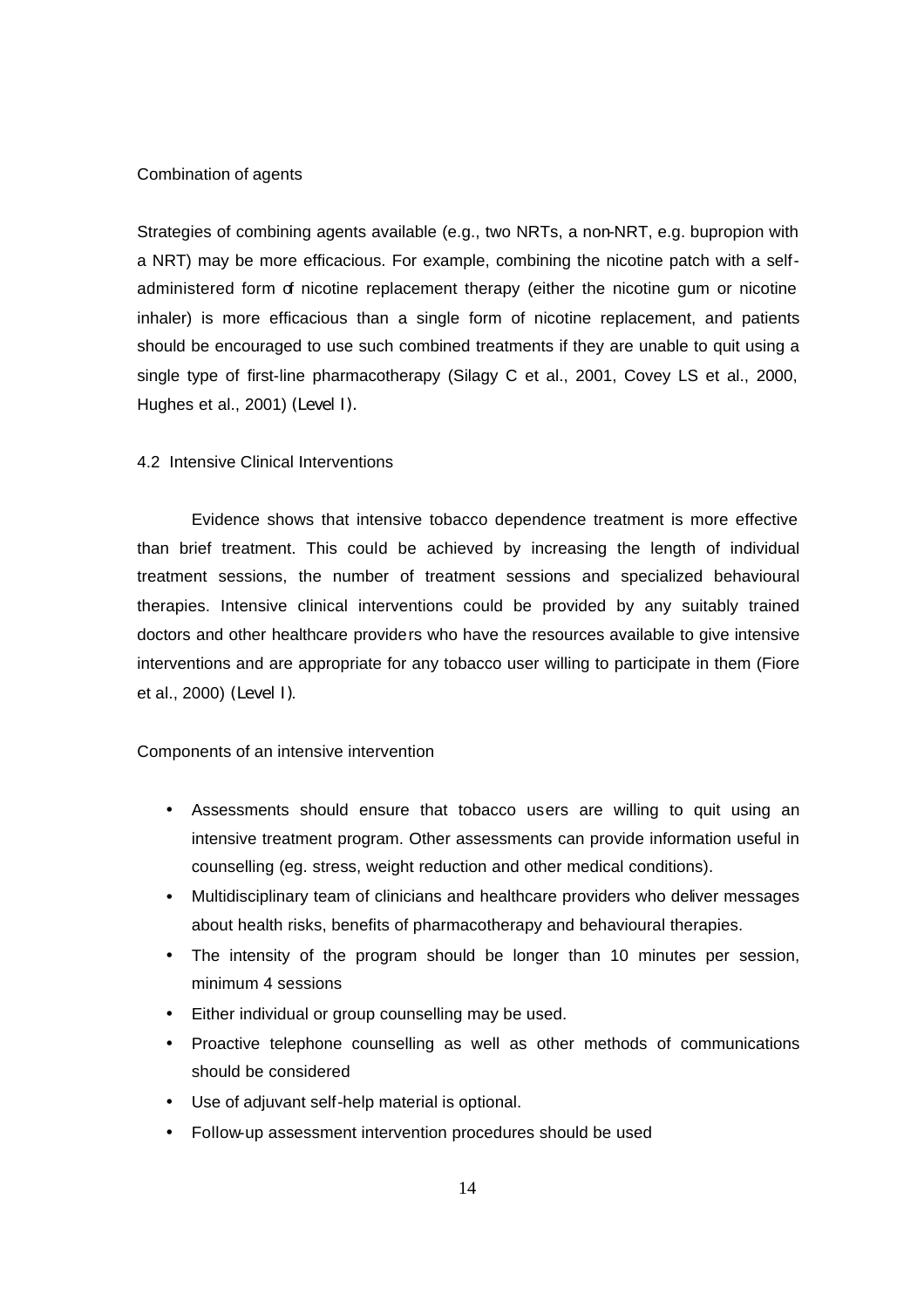- Specialized counselling such as cognitive behavioural therapy
- Every smoker should be encouraged to use pharmacotherapies endorsed in this guideline.

Three specific types of counselling and behavioural therapy categories yield statistically significant increases in abstinence rates relative to no-contact (e.g., untreated control conditions) (Davis et al., 1984; Platt et al., 1997). These categories are:

- providing practical counselling such as problem solving/skills training/ relapse prevention/stress management
- providing support during a smoker's direct contact with a clinician (intra-treatment social support
- intervening to increase social support in the smoker's environment (extratreatment social support)

## 5. FOR THE PATIENT UNWILLING TO QUIT

Motivational interventions are most likely to be successful when the clinician is empathic, promotes patient autonomy (e.g., choice among options), avoids arguments, and supports the patient's self-efficacy (e.g., by identifying previous successes in behaviour change efforts) (Miller & Rolnick , 1991; Rundmo et al., 1997; Colby et al., 1998).

Patients unwilling to make a quit attempt during a visit may be due to:

- lack of information about the harmful effects of tobacco,
- may be demoralized because of previous relapse.
- lack the required financial resources
- may have fears or concerns about quitting

Such patients may respond to a motivational intervention built around the "5 R's": relevance, risks, rewards, roadblocks, and repetition.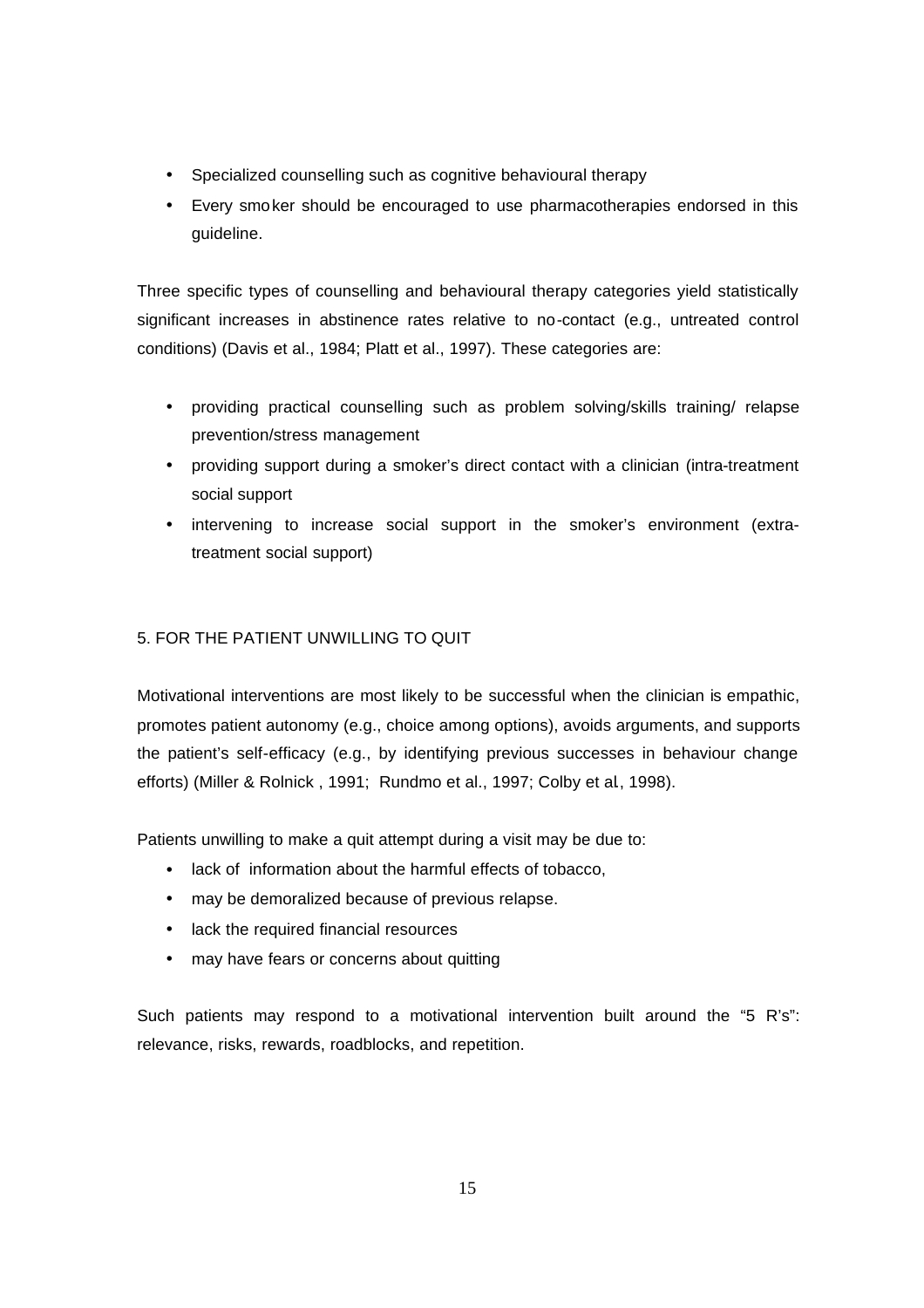Table 6. The 5 R's for enhancing motivation to quit tobacco

| Relevance    |                                                                                                                                                                                                                                                                                                                                                                                                                                                                                                                                                 |
|--------------|-------------------------------------------------------------------------------------------------------------------------------------------------------------------------------------------------------------------------------------------------------------------------------------------------------------------------------------------------------------------------------------------------------------------------------------------------------------------------------------------------------------------------------------------------|
| $\bullet$    | Encourage the patient to indicate why quitting is personally relevant, being as specific as possible.<br>Motivational information has the greatest impact if it is relevant to a patient's disease status or risk,<br>family or social situation (e.g., having children in the home), health concerns, age, gender, and<br>other important patient characteristics (e.g., prior quitting experience, personal barriers to<br>cessation).                                                                                                        |
| <b>Risks</b> |                                                                                                                                                                                                                                                                                                                                                                                                                                                                                                                                                 |
| ٠            | The clinician should ask the patient to identify potential negative consequences of tobacco use.<br>The clinician may suggest and highlight those that seem most relevant to the patient. The clinician<br>should emphasize that switching to low-tar/low-nicotine cigarettes or other forms of tobacco (e.g.,<br>smokeless tobacco, cigars, "rokok daun" and pipes) will still have similar risks. Examples of risks<br>are:                                                                                                                   |
|              | Short-term risks: Shortness of breath, exacerbation of asthma, harm to pregnancy,<br>O                                                                                                                                                                                                                                                                                                                                                                                                                                                          |
|              | impotence, infertility, increased serum carbon monoxide.<br>Long-term risks: Heart attacks and strokes, lung and other cancers (larynx, oral cavity,<br>O<br>pharynx, oesophagus, pancreas, bladder, cervix), chronic obstructive pulmonary diseases<br>(chronic bronchitis and emphysema), long-term disability and need for extended care.<br>Environmental risks: Increased risk of lung cancer and heart disease in spouses; higher<br>$\circ$<br>rates of smoking by children of tobacco users; increased risk for low birth weight, SIDS, |
|              | asthma, middle ear disease, and respiratory infections in children of smokers.                                                                                                                                                                                                                                                                                                                                                                                                                                                                  |
| Rewards      |                                                                                                                                                                                                                                                                                                                                                                                                                                                                                                                                                 |
| $\bullet$    | The clinician should ask the patient to identify potential benefits of stopping tobacco use. The                                                                                                                                                                                                                                                                                                                                                                                                                                                |
|              | clinician may suggest and highlight those that seem most relevant to the patient. Examples of<br>rewards follow:                                                                                                                                                                                                                                                                                                                                                                                                                                |
|              | Improved health.<br>O                                                                                                                                                                                                                                                                                                                                                                                                                                                                                                                           |
|              | Improved sense of smell.<br>O                                                                                                                                                                                                                                                                                                                                                                                                                                                                                                                   |
|              | Feel better about yourself.<br>O                                                                                                                                                                                                                                                                                                                                                                                                                                                                                                                |
|              | Can stop worrying about quitting.<br>O                                                                                                                                                                                                                                                                                                                                                                                                                                                                                                          |
|              | Food will taste better.<br>O                                                                                                                                                                                                                                                                                                                                                                                                                                                                                                                    |
|              | Save money.<br>O                                                                                                                                                                                                                                                                                                                                                                                                                                                                                                                                |
|              | Home, car, clothing, breath will smell better.<br>O                                                                                                                                                                                                                                                                                                                                                                                                                                                                                             |
|              | Set a good example for children.<br>O                                                                                                                                                                                                                                                                                                                                                                                                                                                                                                           |
|              | Have healthier babies and children.<br>O                                                                                                                                                                                                                                                                                                                                                                                                                                                                                                        |
|              | Not worry about exposing others to smoke.<br>$\circ$                                                                                                                                                                                                                                                                                                                                                                                                                                                                                            |
|              | Perform better in physical activities.<br>O                                                                                                                                                                                                                                                                                                                                                                                                                                                                                                     |
|              | Reduced wrinkling/aging of skin.<br>$\circ$                                                                                                                                                                                                                                                                                                                                                                                                                                                                                                     |
| Roadblocks   |                                                                                                                                                                                                                                                                                                                                                                                                                                                                                                                                                 |
| $\bullet$    | The clinician should ask the patient to identify barriers to quitting and note elements of treatment                                                                                                                                                                                                                                                                                                                                                                                                                                            |
|              | (problem solving, pharmacotherapy) that could address barriers. Typical barriers might include:                                                                                                                                                                                                                                                                                                                                                                                                                                                 |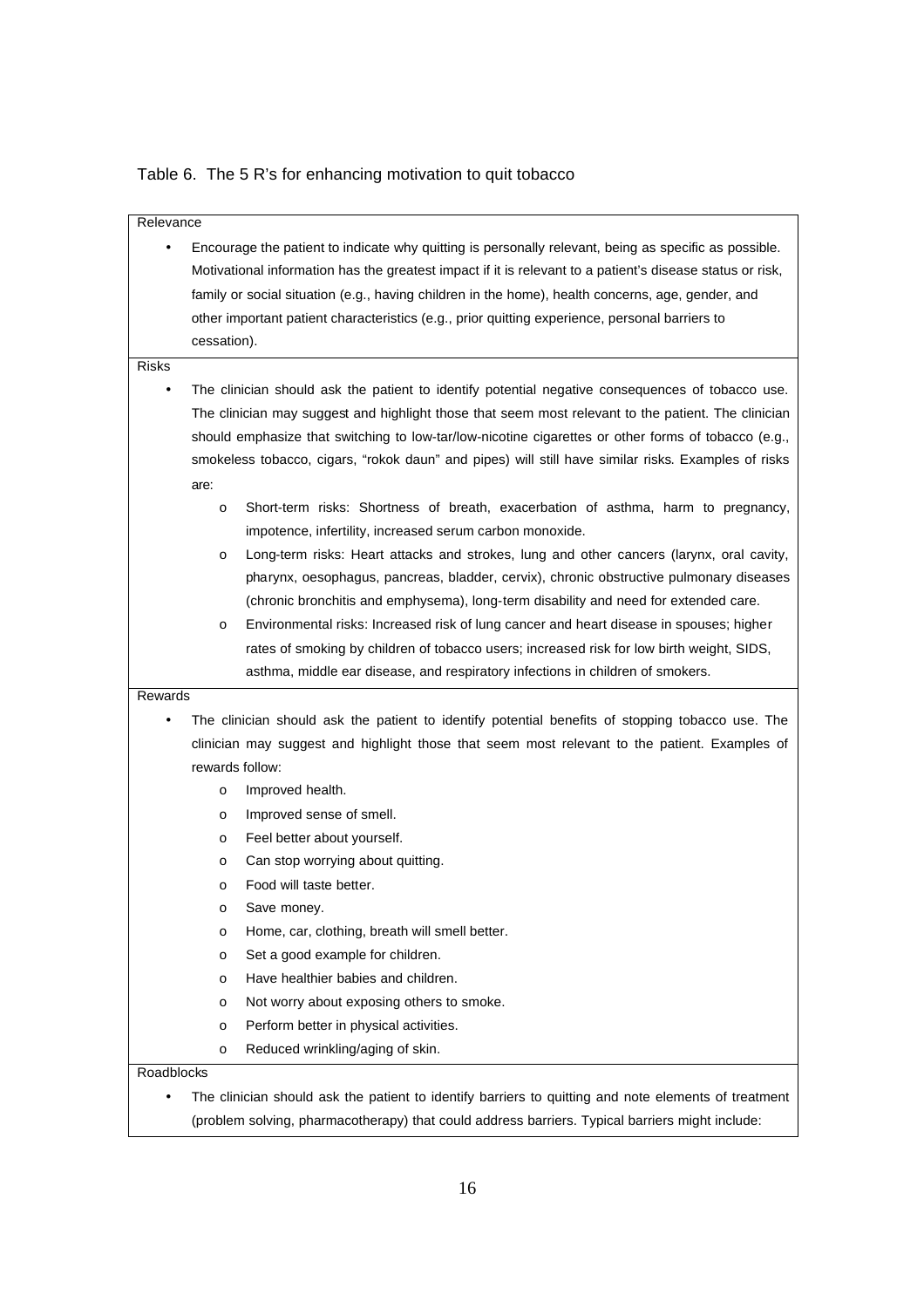|                                                                                                  | $\circ$  | Withdrawal symptoms.                                                                                 |
|--------------------------------------------------------------------------------------------------|----------|------------------------------------------------------------------------------------------------------|
|                                                                                                  | $\Omega$ | Fear of failure.                                                                                     |
|                                                                                                  | $\circ$  | Weight gain.                                                                                         |
|                                                                                                  | $\circ$  | Lack of support.                                                                                     |
|                                                                                                  | $\circ$  | Depression.                                                                                          |
|                                                                                                  | $\circ$  | Enjoyment of tobacco.                                                                                |
|                                                                                                  | $\Omega$ | Cost of treatment.                                                                                   |
| Repetition                                                                                       |          |                                                                                                      |
| $\bullet$                                                                                        |          | The motivational intervention should be repeated every time an unmotivated patient visits the clinic |
| setting. Tobacco users who have failed in previous quit attempts should be told that most people |          |                                                                                                      |
| make repeated quit attempts before they are successful.                                          |          |                                                                                                      |

Adapted from Fiore et al., 2000.

#### 6. PATIENT WHO HAS RECENTLY QUIT

Clinicians should provide brief effective relapse prevention interventions due to the chronic relapsing nature of tobacco dependence (Brandon et al., 1990; Zhu et al., 1996; Westman et al., 1997).

When clinicians encounter a patient who has quit tobacco use recently, they should:

- i. reinforce the patient's decision to quit
- ii. review with patient the benefits of quitting
- iii. assist the patient in resolving any residual problems arising from quitting.

Although most relapse occurs early (within first 3 months) in the quitting process, some relapse occurs months or even years after the quit date (Hatziandreu et al., 1990; Brandon et al., 1990). Therefore, clinicians should continuously engage in relapse prevention interventions.

Relapse prevention interventions can be delivered by means of scheduled clinic visits, telephone calls, or any time the clinician encounters an ex-tobacco user. There are two practices of relapse prevention, either minimal or intensive.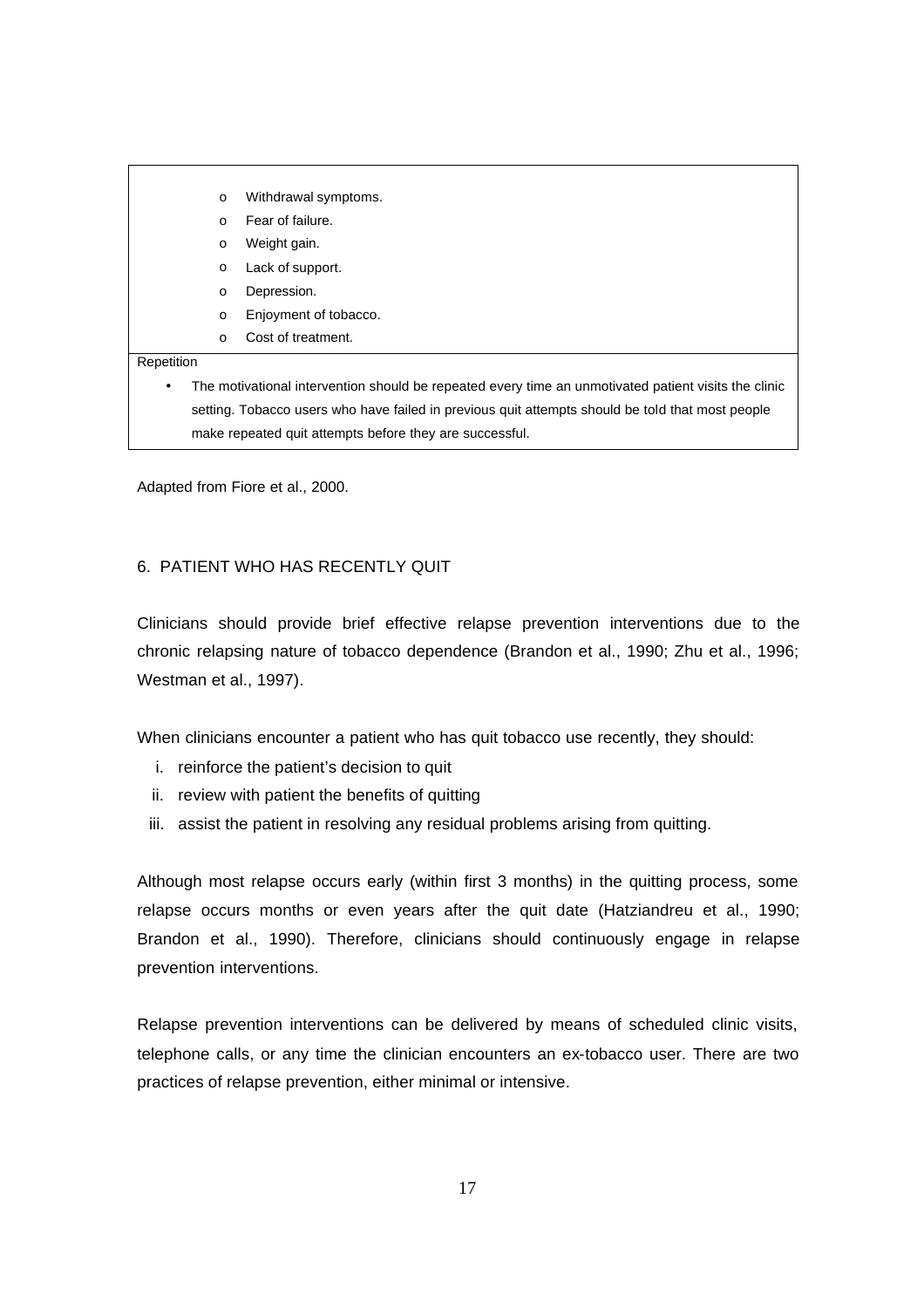#### Minimal practice relapse prevention

This is appropriate for most recent quitters and can be addressed briefly during a coincident clinic visit or a scheduled follow-up visit. Similarly, the "5 R's" strategy should be used to prevent relapse. Patients should be encouraged to report difficulties promptly (e.g., lapses, depression, medication side-effects) while continuing efforts to remain abstinent.

When encountering a recent quitter, use open-ended questions designed to initiate patient problem solving (e.g., How has stopping tobacco use helped you?).

The clinician should encourage the patients to actively discuss the topics below:

- i. The benefits, including potential health benefits, the patient may derive from cessation.
- ii. Any success the patient has had in quitting (duration of abstinence, reduction in withdrawal, etc.).
- iii. The problems encountered or anticipated threats to maintaining abstinence (e.g., depression, weight gain, alcohol, other tobacco users in the household).

Every ex-tobacco user undergoing relapse prevention should be congratulated on any success and strongly encouraged to remain abstinent.

Intensive practice relapse prevention

Intensive relapse prevention components are individualized based on information obtained about problems the patient has encountered in maintaining abstinence. These interventions may be delivered during a dedicated follow-up contact (in-person or by telephone) or through a specialized clinic or program. Specific interventions recommended for problems related to maintaining smoking cessation are listed in Table 7. Long-term smoking cessation pharmacotherapy should be considered as a strategy to reduce the likelihood of relapse.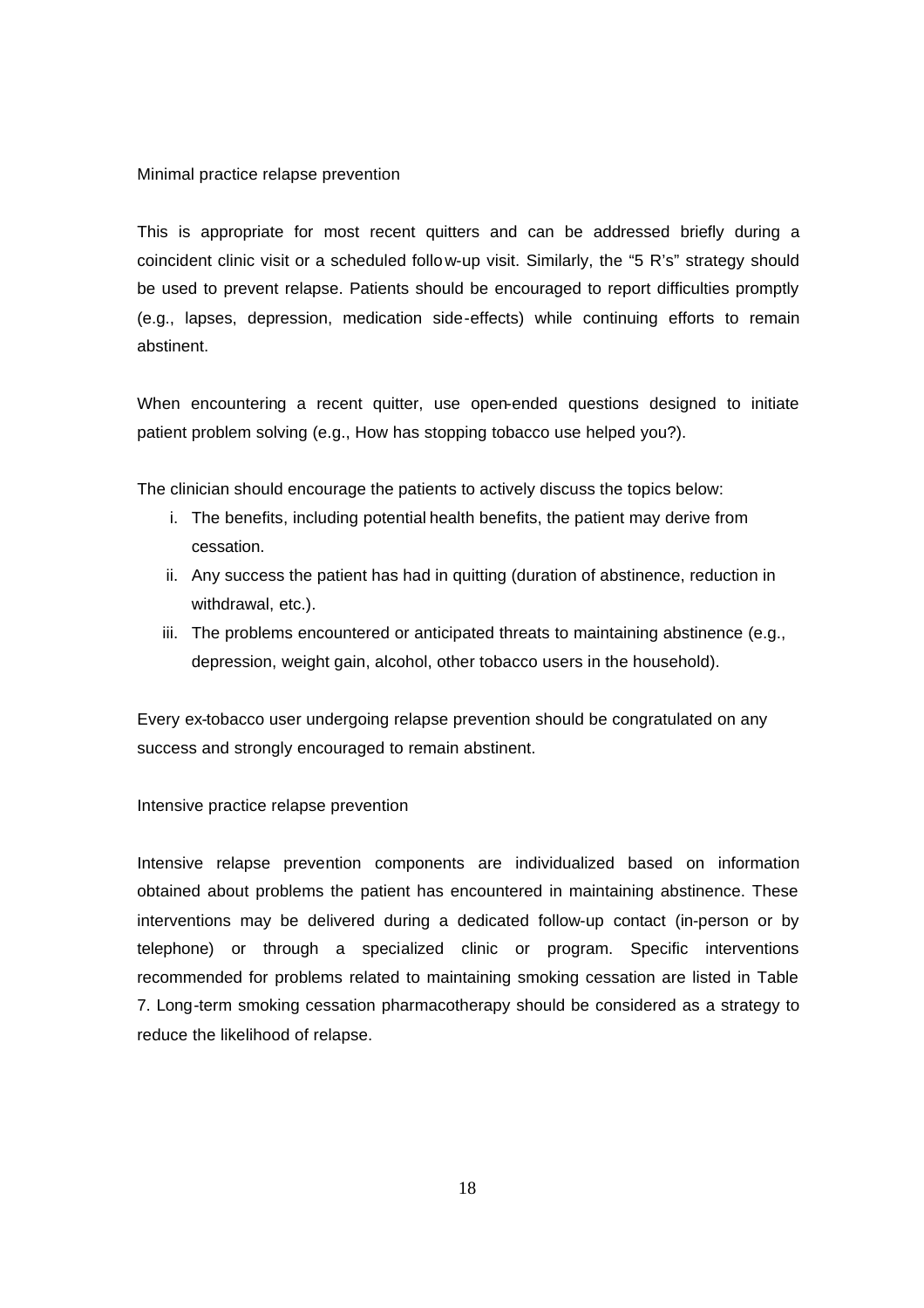Table 7. Problem-related interventions to maintain smoking cessation

| Problems                     | Recommended interventions                                                        |
|------------------------------|----------------------------------------------------------------------------------|
| Lack of support for          | Schedule follow-up visits or telephone calls with the patient.                   |
| cessation                    |                                                                                  |
|                              | Help the patient identify sources of support within his or her environment.      |
|                              | Refer the patient to an appropriate organization that offers cessation           |
|                              | counselling or support.                                                          |
| Negative mood or             | If significant, provide counselling, prescribe appropriate medications, or refer |
| Depression                   | the patient to a specialist.                                                     |
| Strong or prolonged          | If the patient reports prolonged craving or other withdrawal symptoms,           |
| withdrawal symptoms          | consider extending the use of                                                    |
|                              | an approved pharmacotherapy or adding/combining pharmacological                  |
|                              | medications to reduce strong withdrawal symptoms.                                |
| Weight gain                  | Recommend starting or increasing physical activity; discourage strict            |
|                              | dieting.                                                                         |
|                              | Reassure the patient that some weight gain after quitting is common<br>٠         |
|                              | and appears to be self-limiting. Emphasize the importance of a                   |
|                              | healthy diet.                                                                    |
|                              | Maintain the patient on pharmacotherapy known to delay weight<br>$\bullet$       |
|                              | gain (e.g., bupropion SR, NRTs, particularly nicotine gum).                      |
|                              | Refer the patient to a specialist or program.<br>$\bullet$                       |
| Flagging motivation/ feeling | Reassure the patient that these feelings are common.<br>$\bullet$                |
| deprived                     | Recommend rewarding activities.<br>٠                                             |
|                              | Probe to ensure that the patient is not engaged in periodic tobacco              |
|                              | use.                                                                             |
|                              | Emphasize that beginning to smoke (even a puff) will increase urges              |
|                              | and make quitting more difficult.                                                |

Adapted from Fiore et al., 2000.

## 7. SPECIAL POPULATIONS

#### 7.1 Female smokers

Smoking cessation clinical trials reveal that the same treatments benefit both men and women (Bjornson et al., 1995; Gritz et al., 1998). However, research suggests that some treatments are less efficacious in women than in men (e.g., NRTs) (Perkins et al., 1996;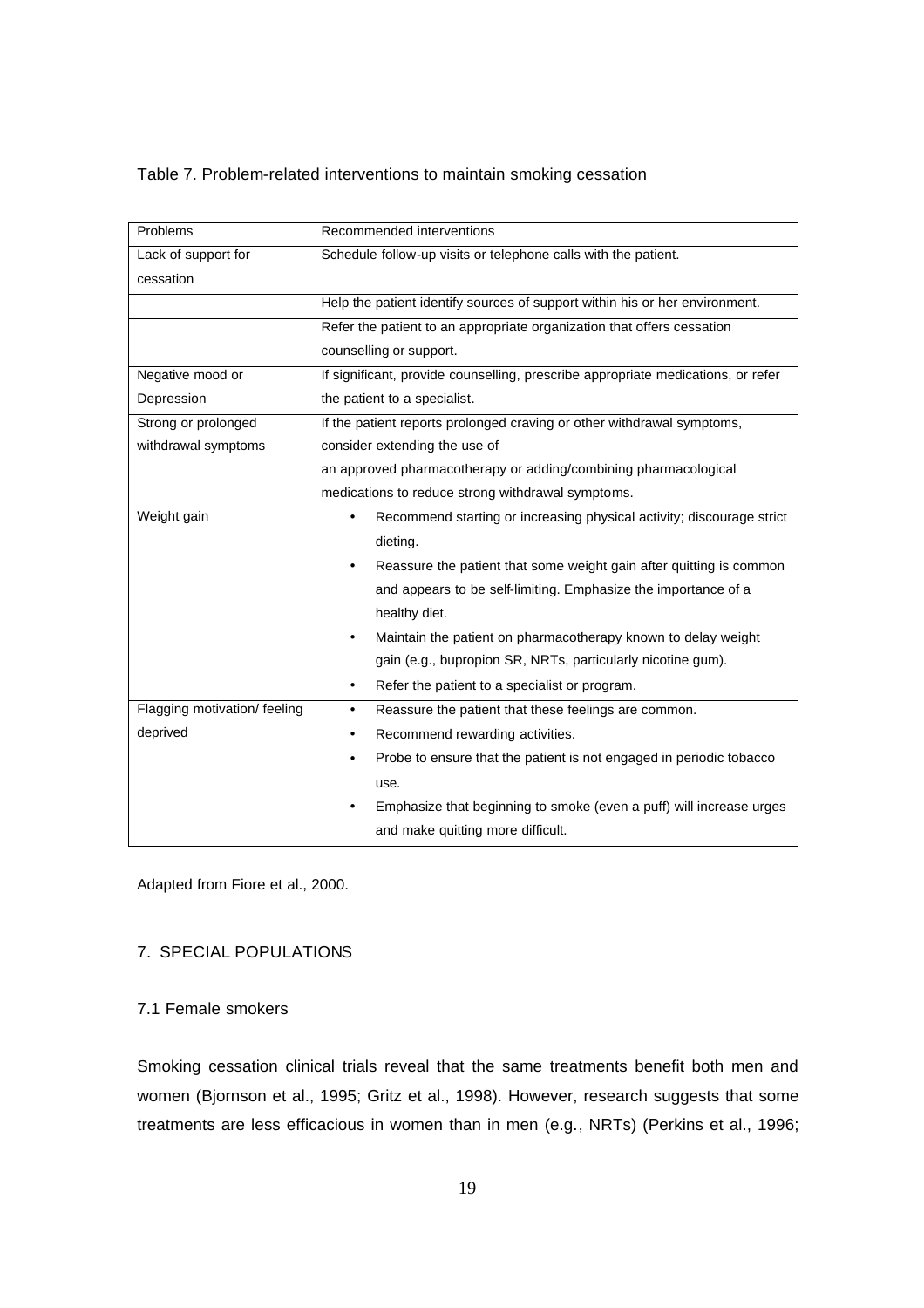Wetter et al., 1999). Although research shows that women benefit from the same interventions as men, women may face different stressors and barriers to quitting that should be addressed in treatment. These include greater likelihood of depression, greater weight control concerns, hormonal cycles, and others (Gritz et al., 1996). This suggests that women may benefit from tobacco dependence treatments that address these topics, although few studies have examined programs targeted to one gender. Women who are considering pregnancy may be especially receptive to tobacco cessation.

#### Pregnant Women

All pregnant women should be strongly advised to quit smoking due to the adverse effects of smoking to the pregnancy and the foetus. Smoking has been implicated in the etiology of abruptio placenta, placenta previa, spontaneous abortion, premature delivery, and stillbirth. Intrauterine growth retardation is the most strongly documented adverse effect of smoking during pregnancy. Prenatal smoking is thought to account for about 18% of cases of low birth weight (<2500 g), and also increases risk of premature delivery, respiratory distress syndrome, and sudden infant death syndrome (Sexton M and Hebel JR 1984, Ershoff DH, Quinn VP, Mullen PD, et al 1990). A reduction in tobacco use increases birth weight, decreases the incidence of low birth weight infants and is cost effective. Cognitive ability is decreased in children whose mothers have smoked during gestation (Levin & Slotkin, 1998). Exposure to second hand smoke (passive smoking) may also have an adverse effect on birth weight (Fortier, et al 1994).

All pregnant smokers should be offered intensive interventions (Fortier, et al 1994). Although abstinence early in pregnancy will produce the greatest benefits to the foetus and expectant mother, quitting at any point in pregnancy can yield benefits. Therefore, clinicians should offer effective smoking cessation interventions to pregnant smokers at the first prenatal visit as well as throughout the course of pregnancy (Baric L 1976, Burling et al T 1984, McArthur C 1987, Lilley J and Forster DP1986). Pharmacotherapy should be considered when a pregnant woman is otherwise unable to quit, and when the likelihood of quitting, with its potential benefits, outweighs the risks of the pharmacotherapy and potential continued smoking (Baric L 1976, Burling T et al., 1984, McArthur C 1987, Lilley J and Forster DP 1986). Consultation with medical specialist is recommended before initiating pharmacotherapy.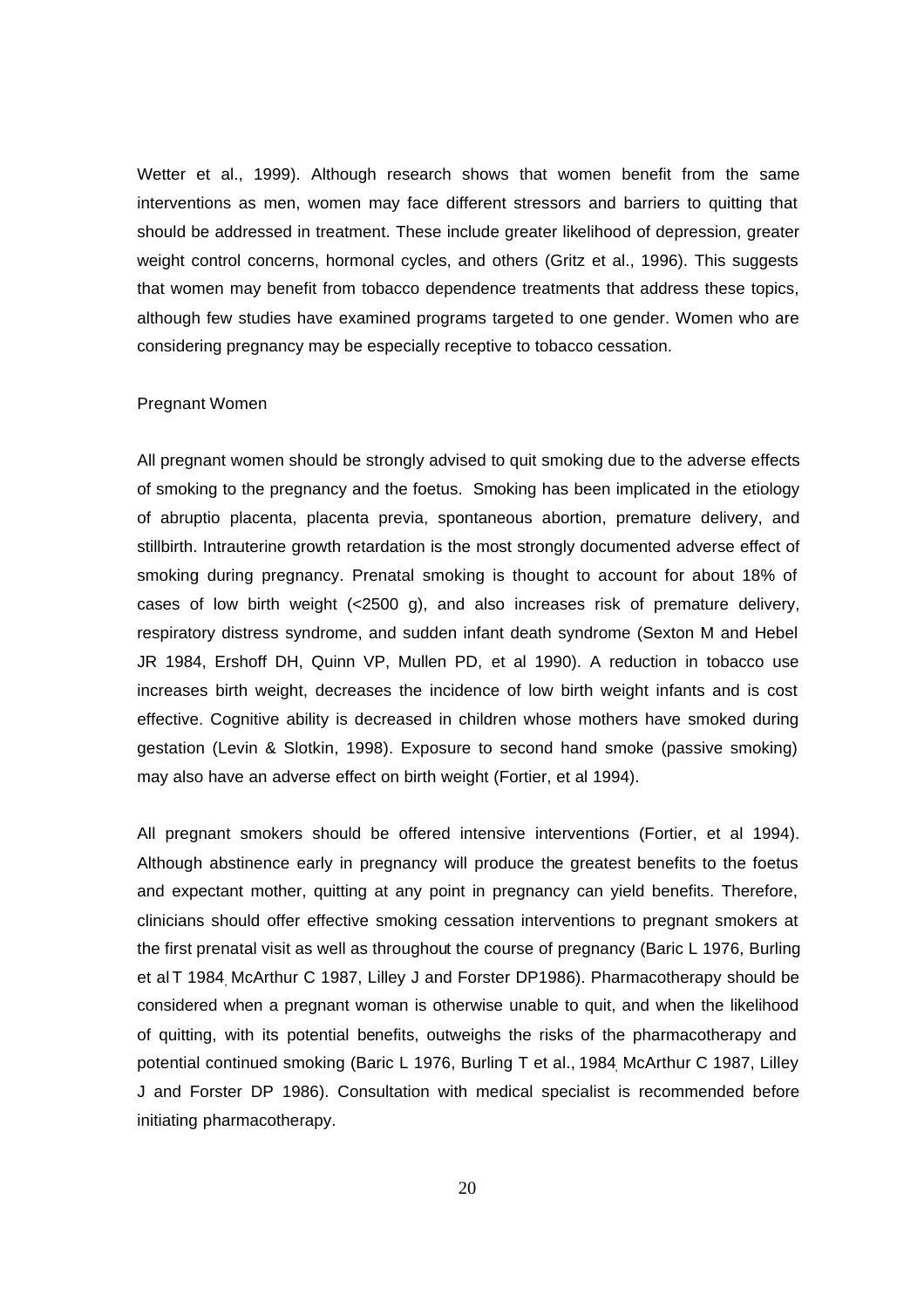#### 7.2. Hospitalised smokers

Hospitalisation provides a powerful opportunity to quit smoking. It is vital that they attempt to quit smoking, as smoking may interfere with their recovery. Augmented smoking cessation treatments e.g., self-help via brochure or audio/videotape, chart, prompt reminding physician to advise smoking cessation, pharmacotherapy, hospital counselling, and post-discharge counselling telephone calls have been shown to be effective. Among cardiac patients, second heart attacks are more common in those who continue to smoke. (Lightwood, 1997) Lung, head, and neck cancer patients who are successfully treated, but who continue to smoke, are at higher risk for a second cancer.( Gritz et al., 1991; Browman et al., 1993; Richardson et al., 1993; Fujisawa et al., 1999; Kawahara et al., 1998). Additionally, smoking delays bone and wound healing( Jones, 1985; Grossi et al., 1995; Chang et al., 1996).

Hospitalised patients may be particularly motivated to make a quit attempt for two reasons. Firstly, the illness causing the hospitalisation may have been due to or exacerbated by smoking, highlighting the patient's personal vulnerability to the health risks of smoking (Hurt et al., 1992; Stevens 1993). Secondly, all hospitals in Malaysia are designated smoke-free areas (CTPR 2003). Patients in long-term care facilities such as mental health institution, old folks home, rehabilitation centres should also receive tobacco cessation interventions. Suggested interventions for hospitalised patients are as follows:

- Ask each patient on admission if he or she uses tobacco and document tobacco use status.
- For current tobacco users, record tobacco use status on the admission problem list and as a discharge diagnosis.
- Use counselling and pharmacotherapy to assist all tobacco users to maintain abstinence and to treat withdrawal symptoms accordingly.
- Provide advice and assistance on how to quit during hospitalisation and remain abstinent after discharge.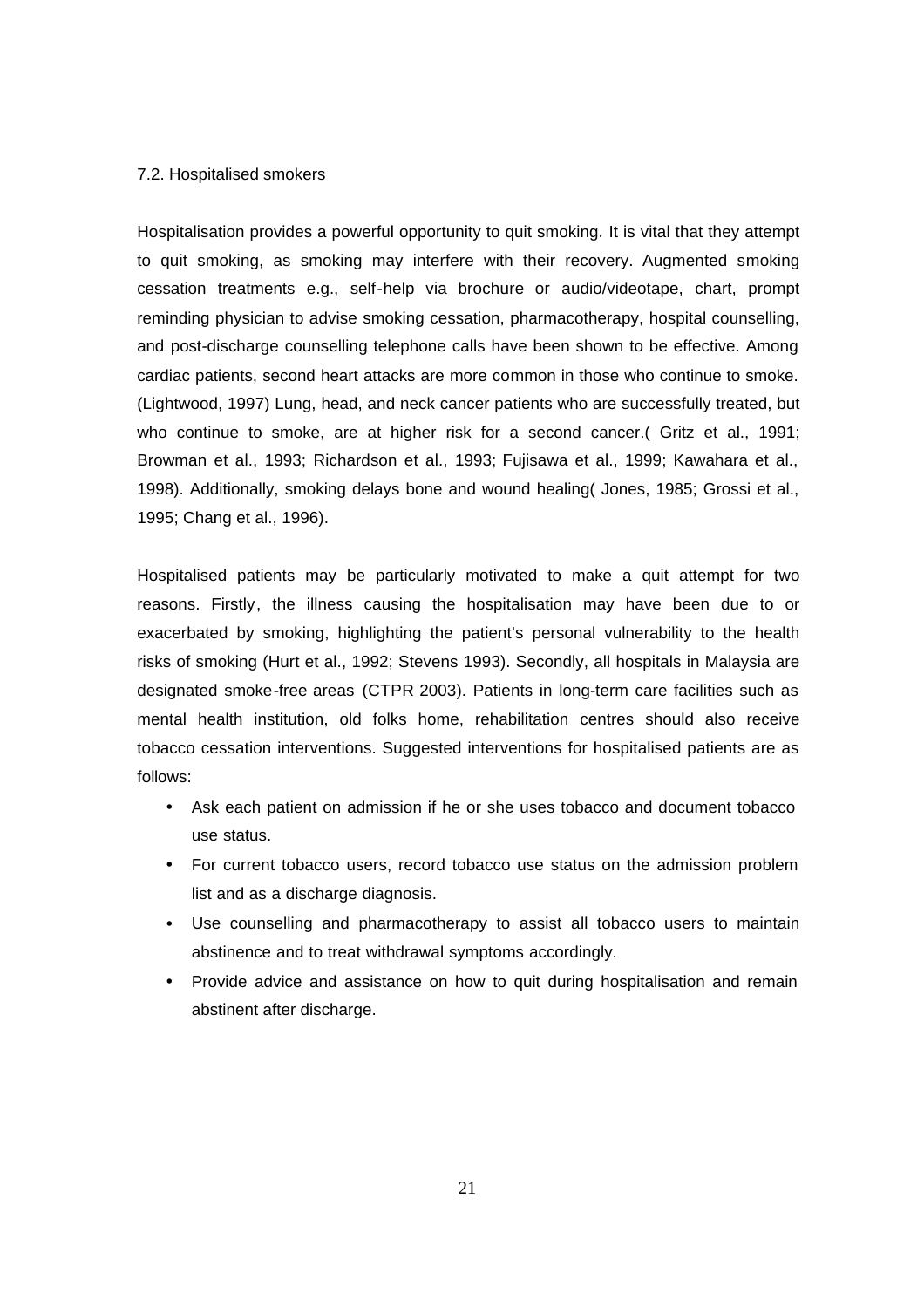#### 7.3 Psychiatric patients.

Smoking cessation treatments sho uld be provided to all smokers with psychiatric morbidity because of beneficial effects of intervention (Addington et al,1998; Kelly & McCreadie,2000; McEvoy & Joseph,2000). Bupropion SR is a drug of choice for smokers with depression. Evidence indicates that smoking cessation interventions do not interfere with recovery from chemical dependency. Therefore, smokers receiving treatment for chemical dependency should be provided smoking cessation treatments shown to be effective in this guideline, including both counselling and pharmacotherapy (Evins & Tisdale, 1999; Kelly & Mc Creadie, 2001) (Level II-3).

Patients with psychiatric illness have a higher prevalence of smoking compare to general population e.g., 3 times higher in those with schizophrenia (Hughes et al,1986; Dalack et al, 1996). 68% of patients with schizophrenia who smoked were classified as heavy smokers compared with 11% of those in the general population (Kelly et al, 2000). Smoking had been shown to decrease plasma levels of neuroleptics by inducing hepatic microsomal enzymes (Solokangas et al,1997). Therefore, patients who smoke require larger doses of drugs than non-smokers (Lohr & Flynn, 1992). A substantial proportion of the income of smokers with schizophrenia is spent on cigarettes (Mc Creadie & Kelly, 2000). Smoking ban on in-patient psychiatric units has met with some success but the most severely addicted patients are extremely resourceful and continue to smoke(Lavin et al, 1996). The symptoms of nicotine withdrawal can confuse or exacerbate the symptoms of schizophrenia. The use of NRT can substantially reduce these symptoms (Dalack & Meadow-Woodruf, 1999). Buproprion SR, alone or combination with NRT is the choice pharmacotherapy for tobacco cessation in these patients (Joren et al,1999; Evins & Tisdale,1999).

About 30% of those seeking smoking cessation in general population have a history of depression (Covey et al, 1998, Breckenridge, 1990). Smoking cessation may elicit or exacerbate depression among patients with a prior history of affective disorder (Hall et al,1993, Glassman et al1993). Smokers with depression have a heightened risk of relapse of depression if they quit smoking. Buproprion SR, alone or combination with NRT is recommended. Smokers with psychiatric and other chemical or substance dependence (eg. alcohol, should be referred to relevant specialist.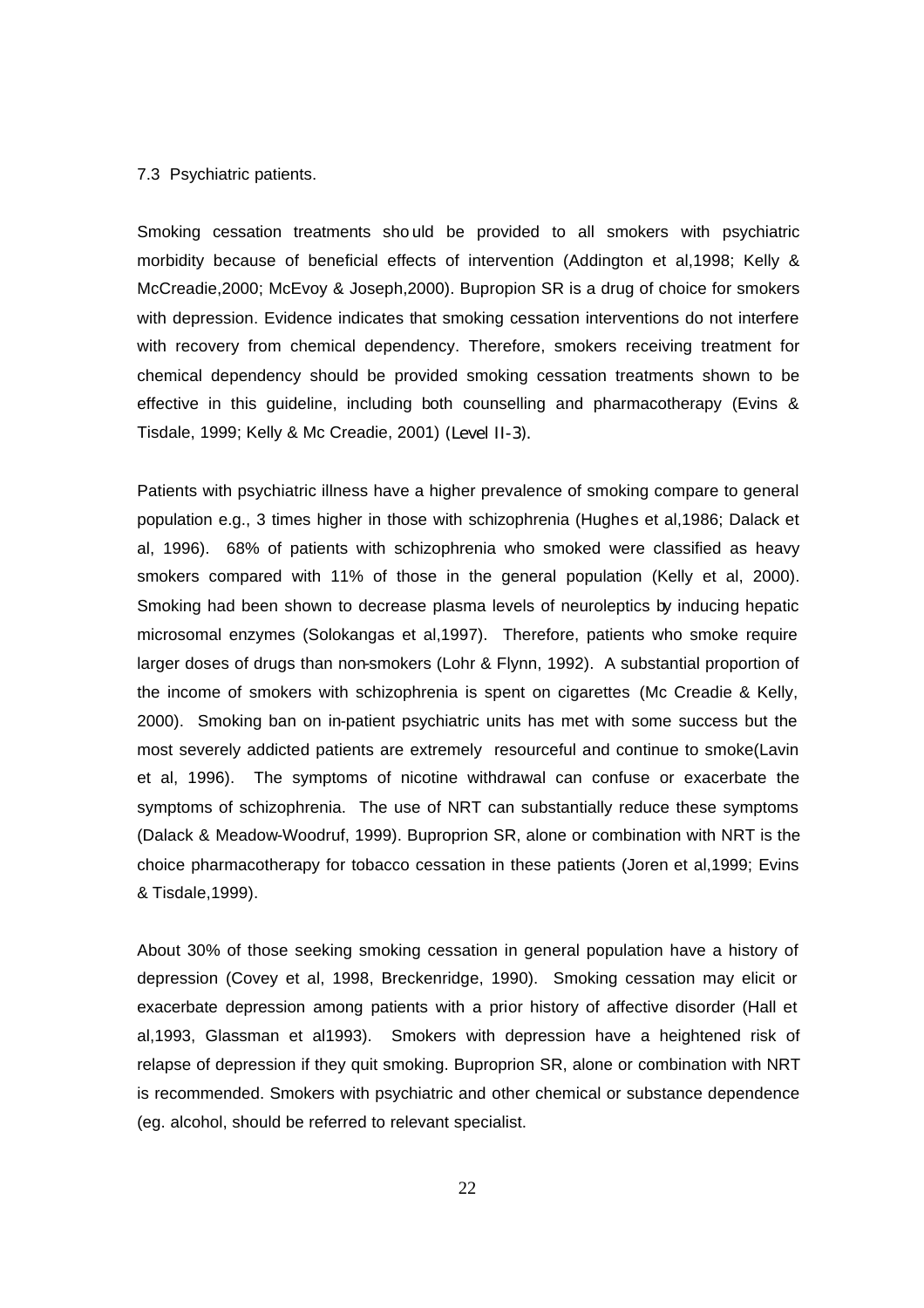#### 7.4 Children and adolescents

Healthcare providers should screen paediatric and adolescent patients, and their parents, for tobacco use and exposure. Counselling and behavioural interventions that have been shown to be effective are recommended for children and adolescents (Fiore et al., 2000) (Level I). The contents of these interventions should be modified according to the age of the child (Lawendowski 1998). When treating adolescent smokers, clinicians may consider NRT or bupropion SR when there is evidence of nicotine dependence and desire to quit (Fiore et al., 2000) (Level III). However, because of the psychosocial behavioural aspects of smoking in adolescents, clinicians should be very sure of the patient's tobacco dependence and intention to quit before instituting pharmacotherapy. Special consideration should be given to the degree of dependence, number of cigarettes per day, and body weight.

Healthcare providers in a paediatric setting should offer smoking cessation advice and interventions to parents or guardians to limit children's exposure to second-hand smoke (Fiore et al., 2000) (Level I).

Youth smokers of today are likely to become regular smokers of tomorrow (NIDA,1993). It is estimated that 90% of smokers start smoking before the age of18. Hence it is important to reduce the amount of tobacco use among youth so as to decrease the rate of nicotine dependence and subsequent morbidity and mortality in future adults (Riley et al 1996).

Adolescents are likely to model parents' behaviour and adopt similar norms. Youth who have family members and close friends who smoke have a stronger predilection to regular smoking. The role of socio-economic and demographic factors in smoking initiation/experimentation is well documented. These factors include low socio-economic status, smoking among family and friends, low self esteem, poor academic performances and behavioural problems (Flay et al., 1994).

#### 7.5 Elderly

Smoking cessation in older smokers can reduce the risk of myocardial infarction, death from coronary heart disease, and lung cancer. Moreover, abstinence can promote more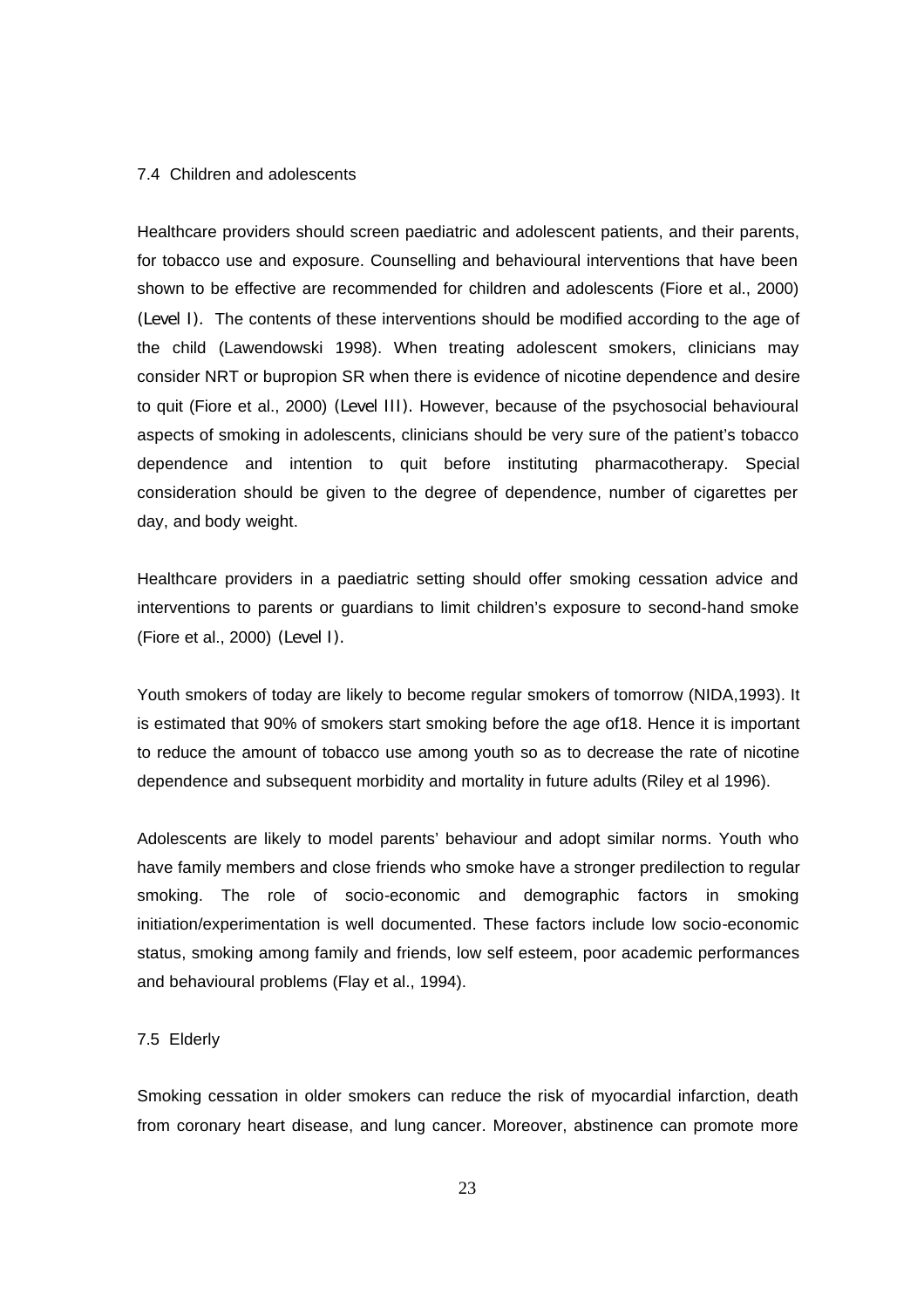rapid recovery from illnesses that are exacerbated by smoking and can improve cerebral circulation (Hermanson et al., 1988; Rogers et al., 1985). In fact, age does not appear to diminish the benefits of quitting smoking (Hermanson et al 1988).

Counselling interventions, (Burton et al., 1995; Morgan et al., 1996; Wetter et al., 1990) physician advice, (Morgan et al., 1996) telephone counselling, (Rimer et al., 1994; Osip-Klein et al., 1997) and the nicotine patch (Orleans et al., 1994) have all been shown to be effective in treating tobacco use in adults ages 50 and older.

#### 8. MANAGEMENT OF WEIGHT GAIN

For smokers who are greatly concerned about weight gain, it may be most appropriate to prescribe or recommend bupropion SR or NRT, in particular nicotine gum, which have been shown to delay weight gain after quitting (Fiore et al., 2000) (Level I).

Quitting smoking is often followed by weight gain hence, health professionals involved should:

- i. note that the health risks of weight gain are small when compared to the risks of continued smoking
- ii. recommend physical activities and a healthy diet to control weight
- iii. recommend that patients concentrate primarily on smoking cessation, not weight control, until ex-smokers are confident that they will not return to smoking.

A majority of smokers gain weight after they quit smoking. Most will gain less than 5 kilograms. It has been reported that about 10% of quitters gain up to 15 kilograms (Froom et al., 1998). However, weight gain that follows smoking cessation is a negligible health threat compared with the risks of continued smoking. Weight gain that follows smoking cessation is a negligible health threat compared with the risks of continued smoking (Williamson et al., 1981; Burnette et al., 1988). Post-cessation weight gain appears to be caused both by increased intake and by metabolic adjustments. The involvement of metabolic mechanisms suggest that even if smokers do not increase their caloric intake upon quitting, they will, on average, gain some weight (Gray et al., 1995; Hatsukami et al., 1993; Hofstette et al., 1986; Klesges et al., 1992; Moffatt et al., 1981).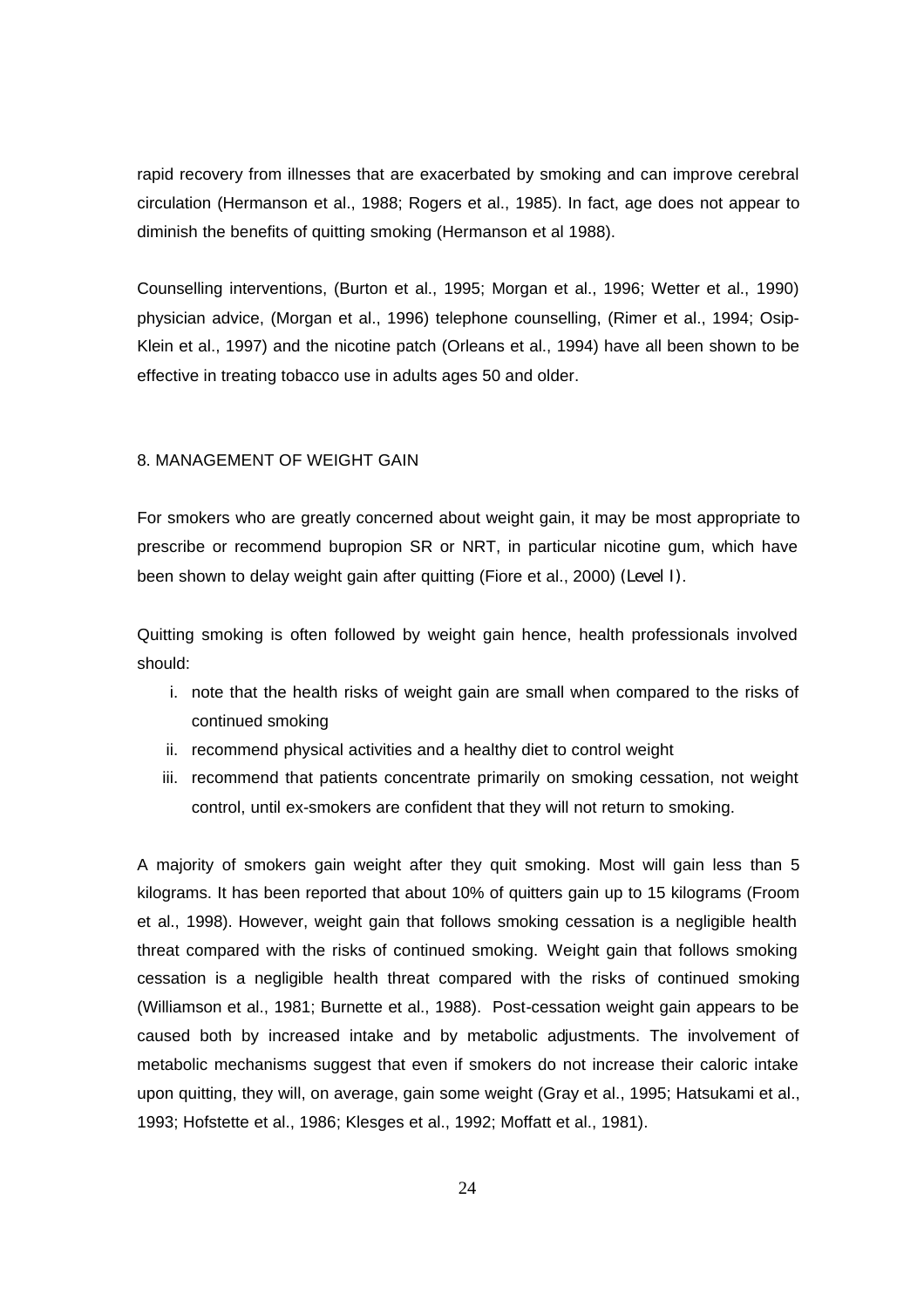#### 9. REFERENCES

Ahluwalia JS. Reaching the medically underserved with the AHCPR guideline. Tob Control 1997; 6(Suppl 1):S29-S32.

Ahluwalia J, Gibson C, Kenney R, Wallace D, Resnicow K. Smoking status as a vital sign. J Gen Intern Med 1999;14(7):402-8.

Baric L, MacArthur C, Sherwood M. A study of health education aspects of smoking in pregnancy. Int J Health Educ 1976; 19 (Suppl 2): 1-15

Benowitz NL, Gourlay SG. Cardiovascular toxicity of nicotine: implications for nicotine replacement therapy. J Am Coll Cardiol 1997;29(7):1422-31.

Bjornson W, Rand C, Connett JE, Lindgren P, Nides M, Pope F, et al. Gender differences in smoking cessation after 3 years in the Lung Health Study. Am J Public Health 1995;85(2):223-30.

BreckenridgeJS. Smoking by outpatients. Hosp Community Psychiatry 1990;41(4):454- 5.

Brandon TH, Tiffany ST, Obremski K, Baker TB. Postcessation cigarette use: the process of relapse. Addict Behav 1990;15:105-14.

Browman GP, Wong G, Hodson I, Sathya J, Russell R, McAlpine L, et al. Influence of cigarette smoking on the efficacy of radiation therapy in head and neck cancer. N Engl J Med 1993;328(3):159-63.

Burling T, et al. Changes in smoking during pregnancy. Paper presented at the Society for Behavioral Medicine, Philadelphia, PA, May 25, 1984

Burnette MM, Meilahn E, Wing RR, Kuller LH. Smoking cessation, weight gain, and changes in cardiovascular risk factors during menopause: the Healthy Women Study. Am J Public Health 1998;88(1):93-6.

Burton LC, Paglia MJ, German PS, Shapiro S, Damiano AM, The Medicare Preventive Services Research Team. The effect among older persons of a general preventive visit on three health behaviors: smoking, excessive alcohol drinking, and sedentary lifestyle. Prev Med 1995;24(5):492-7.

Centers for Disease Control and Prevention. Health objectives for the nation cigarette smoking among adults—United States, 1993. MMWR Morb Mortal Wkly Rep 1994;43(50):925-30.

Centers for Disease Control and Prevention. Perspectives in disease prevention and health promotion smoking-attributable mortality and years of potential life lost—United States, 1984. MMWR Morb Mortal Wkly Rep 1997; 46(20):444-51.

Centers for Disease Control and Prevention. Smoking cessation during previous year among adults—United States, 1990 and 1991. MMWR Morb Mortal Wkly Rep 1993;42(26):504-7.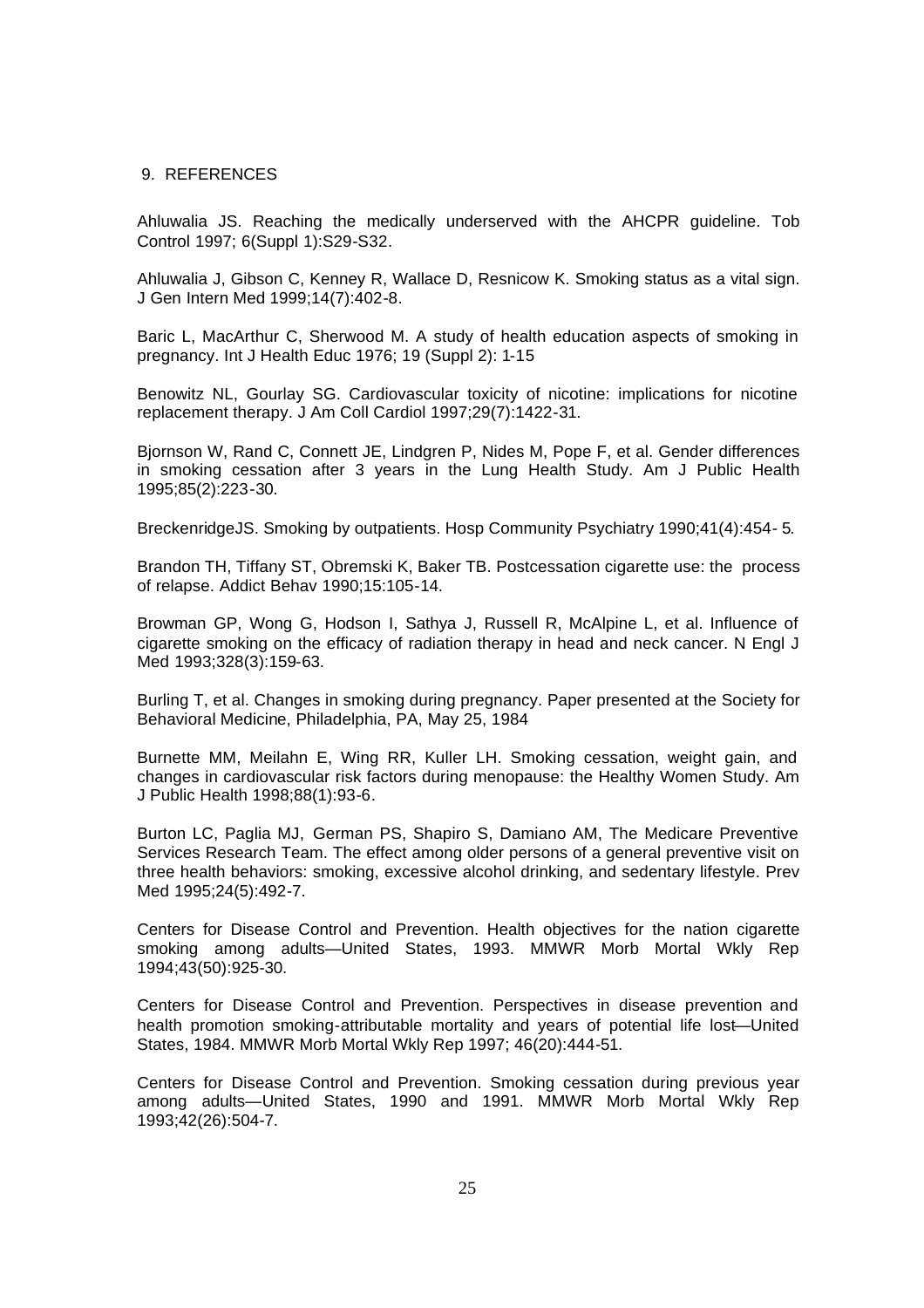Chang HC, Zimmerman LH, Beck JM. Impact of chart reminders on smoking cessation practices of pulmonary physicians. Am J Respir Crit Care Med 1995; 152(3):984-7.

Colby SM, Barnett NP, Monti PM, Rohsenow DJ, et al. Brief motivational interviewing in a hospital setting for adolescent smoking: a preliminary study. J Consult Clin Psychol 1998;66(3):574-8.

Consensus statement US Public Health Service, JAMA June 2000

Covey LS, Glassman AH, Stetner F. Cigarette smoking and major depression. [Review] [28 refs]. J Addict Dis 1998;17(1):35-46.

Control of Tobacco Products Regulations 2003 in Food Act 1983. Laws of Malaysia.

Davis AL, Faust R, Ordentlich M. Self-help smoking cessation and maintenance programs: a comparative study with 12-month follow-up by the American Lung Association. Am J Public Health 1984;74(11):1212-7.

Dalack GW, Meadow-Woodruff JH. Acute feasibility and safety f a smoking reduction strategy for smokers with schizophrenia. Nicotine Tobacco Research. 1999;1:53-57.

Dalack GW, Meadow-Woodruff JH. Smoking, smoking withdrawal and schizophrenia: case reports and a review of literature. Schizophrenia Research, 1996; 22:133-141.

Eddy DM. Setting priorities for cancer control programs. J Natl Cancer Inst 1986; 76(2):187-199.

Ershoff DH, Quinn VP, Mullen PD, et al. Pregnancy and medical cost outcomes of a selfhelp prenatal smoking cessation program in a HMO. Public Health Rep 1990; 105: 340- 347

Evins AE, Tisdale T. Bupropiion and smoking cessation. American Journal Psychiatry. 1999;156: 798-799.

Fergusson DM, Lloyd M. Smoking during pregnancy and its effects on child cognitive ability from the ages of 8 to 12 years. Paediatr Perinatal Epidemiol 1991; 5: 189-200

Fiore MC, Jorenby DE, Schensky AE, Smith SS, Bauer RR, Baker TB. Smoking status as the new vital sign: effect on assessment and intervention in patients who smoke. Mayo Clin Proc 1995;70(3):209-13.

Fiore MC, Bailey WC, Cohen SJ, et al. Treating Tobacco Use and Dependence.Clinical Practice Guideline. Rockville, MD: U.S. Department of Health and Human Services. Public Health Service. June 2000.

First National Health and Morbidity Survey (NHMS1) 1985. Ministry of Health, Malaysia

Flay B,Hu FB,Siddique O,et al.Differential influenceof parental smoking and friends' smoking on adolescent initiation and escalation of smoking. J Health Soc Behav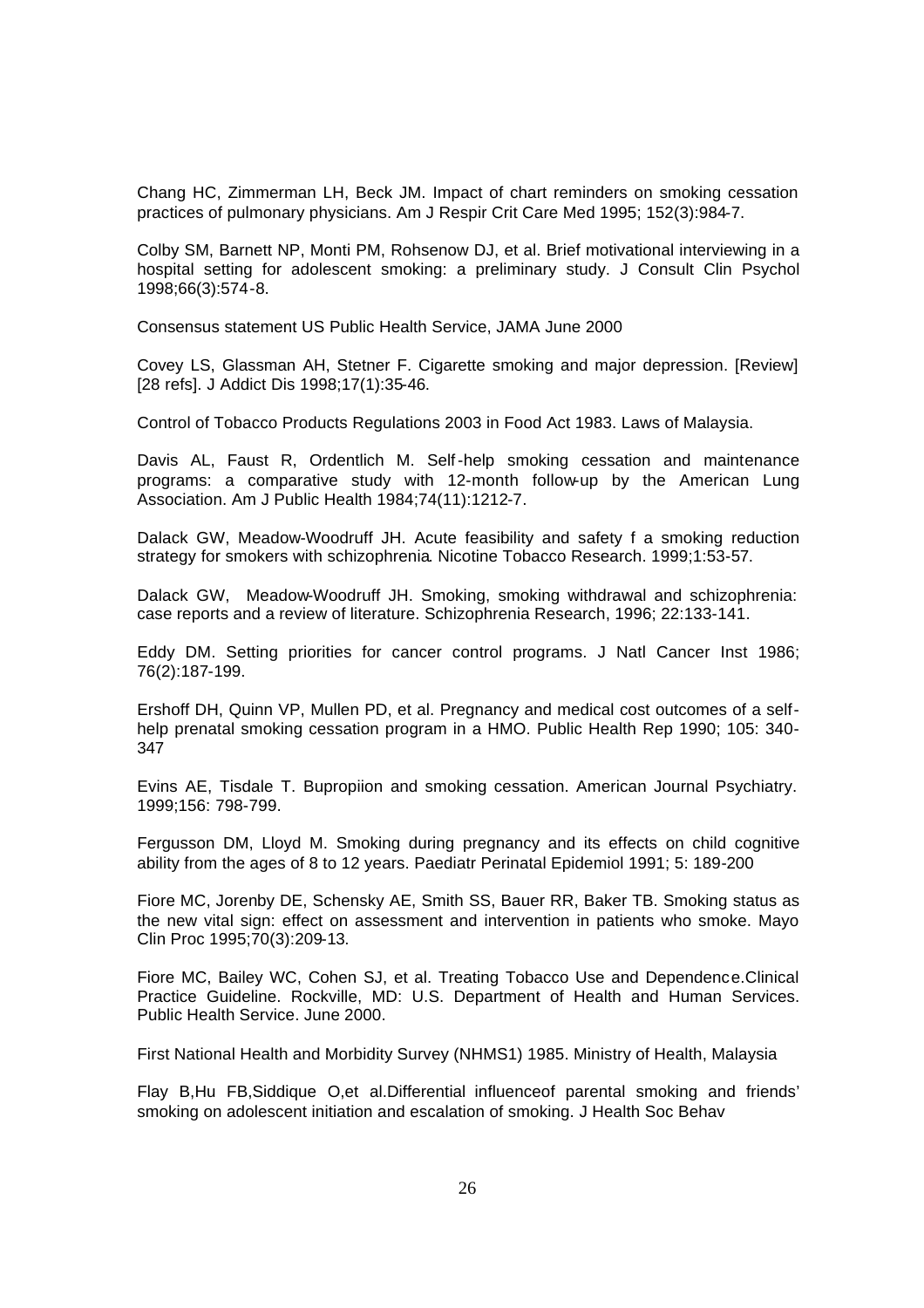Fortier I, Marcoux S, Brisson J. Passive smoking during pregnancy and the risk of delivering a small-for-gestational-age infant. Am J Epidemiol 1994; 139: 294-301

Froom P, Melamed S, Benbassat J. Smoking cessation and weight gain. [Review] [61 refs]. J Fam Pract 1998;46(6):460-4.

Fujisawa T, Lizasa T, et al. Smoking before surgery predicts poor long-term survival in patients with stage I non-small-cell lung carcinomas. J Clin Oncol 1999; 17(7):2086-91.

Glassman AH. Cigarette smoking: implications for psychiatric illness. Am J Psychiatry 1993;150(4):546-53.

Glynn TJ, Manley MW, Pechacek TF. Physician-initiated smoking cessation program: the National Cancer Institute trials. Prog Clin Biol Res 1990;339:11-25.

Glynn TJ, Manley MW. How to help your patients stop smoking: a National Cancer Institute manual for physicians. Bethesda, MD: NIH Publication No. 89-3064. 1989.

Gray CL, Cinciripini PM, Cinciripini LG. The relationship of gender, diet patterns, and body type to weight change following smoking reduction: a multivariate approach. J Subst Abuse 1995;7(4):405-23.

Gritz E. Smoking and smoking cessation in cancer patients. British Journal of Addict 1991;86:549-54.

Gritz ER, Nielsen IR, Brooks LA. Smoking cessation and gender: the influence of physiological, psychological, and behavioral factors. [Review] [86 refs]. J Am Med Womens Assoc 1996;51(1-2):35-42.

Gritz E, Thompson B, Emmons K, Ockene J, McLerran DF, Nielsen IR. Gender differences among smokers and quitter in the working well trial. Prev Med 1998; 27:553- 61.

Grossi SG, Genco RJ, Machtei EE, et al. Assessment of risk for periodontal diseases. II. Risk indicators for alveolar bone loss. J Periodontol 1995;66:23-9.

Hall SM, Munoz RF, Reus VI, Sees KL. Nicotine, negative affect, and depression. J Consult Clin Psychol 1993;61(5):761-7.

Hatsukami D, LaBounty L, Hughes J, Laine D. Effects of tobacco abstinence on food intake among cigarette smokers. Health Psychol 1993;12(6):499-502.

Hatziandreu EJ, Pierce JP, Lefkopoulou M, Fiore MC, Mills SL, Novotny TE, et al. Quitting smoking in the United States in 1986. J Natl Cancer Inst 1990; 82(17):1402-6.

Hermanson B, Omenn GS, Kronmal RA, Gersh BJ. Beneficial six-year outcome of moking cessation in older men and women with coronary artery disease. Results from the CASS registry. N Engl J Med 1988;319(21):1365-9.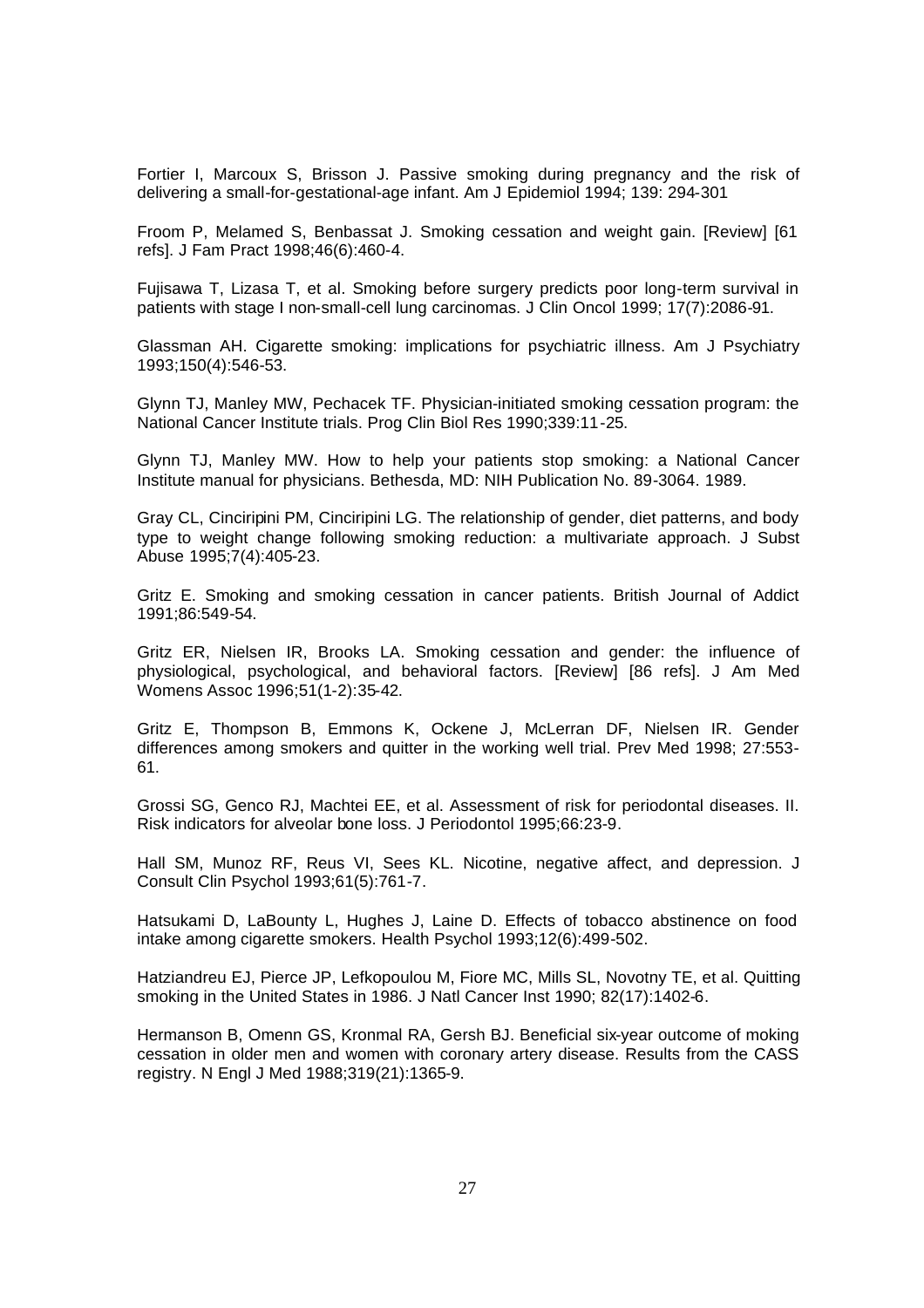Herrera N, Franco R, Herrera L, Partidas A, Rolando R, Fagerstrom KO. Nicotine gum, 2 and 4 mg, for nicotine dependence. A double-blind placebo-controlled trial within a behavior modification support program. Chest 1995; 108(2):447-51.

Henningfield JE. Nicotine medications for smoking cessation. [Review] [101 refs]. N Engl J Med 1995;333(18):1196-203.

Hjalmarson AIM, Hahn L, Svanberg B. Stopping smoking in pregnancy: effect of a selfhelp manual in controlled trial. Br J Obstet Gynaecol 1991; 98: 260-264

Hofstetter A, Schutz Y, Jequier E, Wahren J. Increased 24-hour energy expenditure in cigarette smokers. N Engl J Med 1986;314(2):79-82.

Hughes J, Goldstein MG. Recent advances in the pharmacotherapy of smoking. JAMA 1999;281(1):72-6.

Hughes JR, Hatsukami DK, Mitchell JE et al. Prevalence of smoking among psychiatric outpatients. American Journal of Psychiatry, 1986;143: 993-997.

Hurt RD, Lauger GG, Offord KP, Bruce BK, Dale LC, McClain FL, et al. An integrated approach to the treatment of nicotine dependence in a medical center setting: description of the initial experience. J Gen Intern Med 1992;7:114-6.

Jones RM. Smoking before surgery: the case for stopping [editorial]. BMJ (Clin Res Ed) 1985;290(6484):1763-4.

Jorenby,DE, Leischw SJ, Nides MA et al. A controlled trial of sustained release buprenorphine, a nicotine patch, or both for smoking cessation. New England Journal of Medicine. 1999;304:685-691.

Kawahara M, Ushijima S, et al. Second primary tumours in more than 2-year disease-free survivors of small-cell lung cancer in Japan: the role of smoking cessation. Br J Cancer 1998;78(3):409-12.

Kelly C, McCreadie R. Cigarette smoking and schizophrenia. Advances Psychiatric treatment. 2000;6: 327-331.

Klesges LM, Shumaker SA, editors. Proceedings of the national working conference on smoking and body weight. Health Psychol 1992;11(suppl):1-22.

Kornitzer M, Kittel F, Dramaix M, Bourdoux P. A double blind study of 2 mg versus 4 mg nicotine-gum in an industrial setting. J Psychosom Res 1987;31(2):171-6.

Kviz FJ, Clark MA, Crittenden KS, Freels S, Warnecke RB. Age and readiness to quit smoking. Prev Med 1994;23(2):211-22.

Lawendowski LA. A motivational intervention for adolesent smokers. 1998. Preventive Medicine 27, A39-A46

Lavin MR, SirisSG, Mason SE. What is the clinical importance of cigarette smoking in schizophrenia? American Journal Addictions. 1996;5:18-208.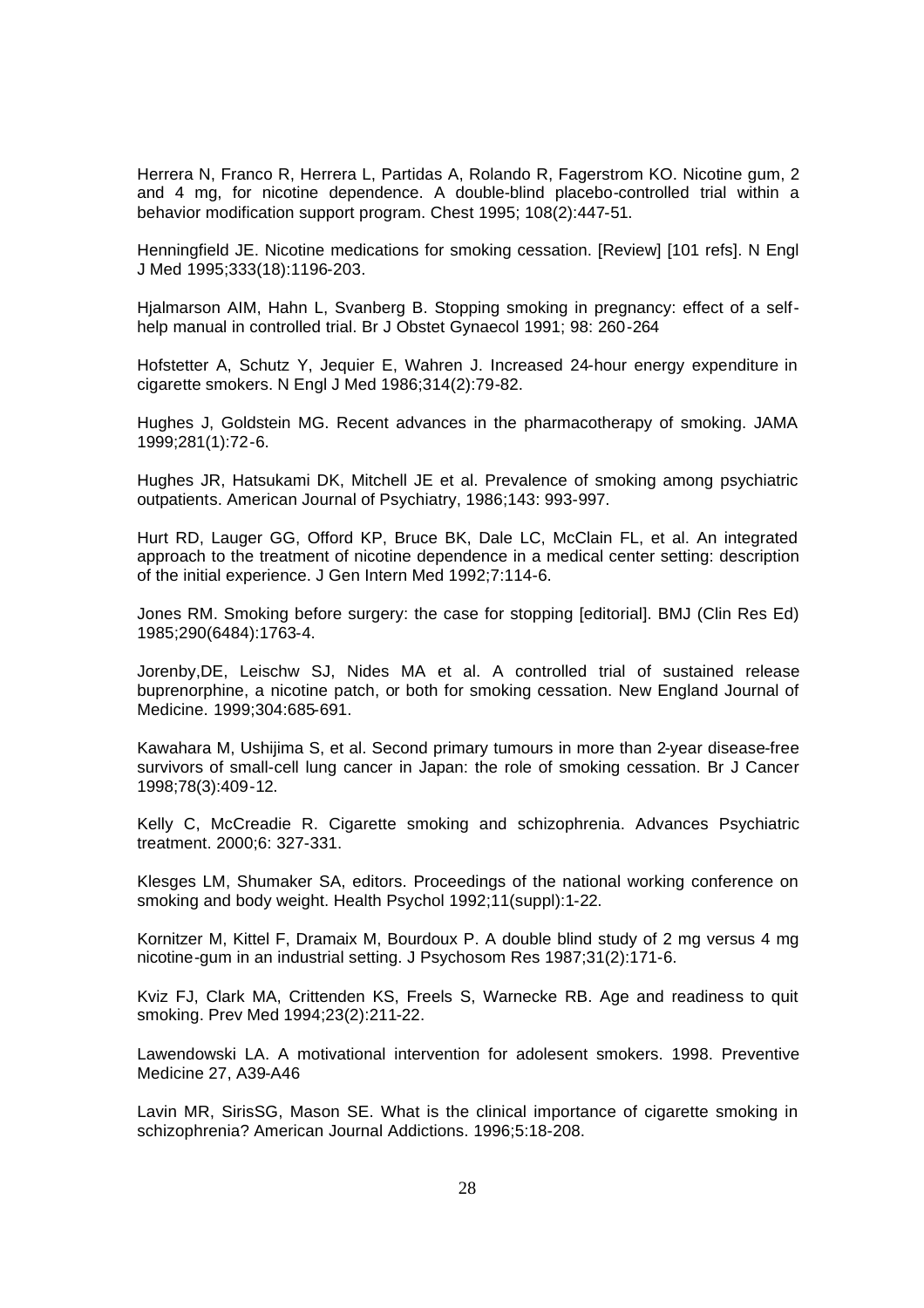Lewin ED, Slotkin TA. Developmental neurotoxicity of nicotine. In: Slider W, Chang LW. Handbook of developmental neurotoxicity. San Diego, California; Academic Press; 1998; 587-615.

Lilley J and Forster DP. A randomized controlled trial of individual counselling of smokers in pregnancy. Public Health 1986; 100: 309-315

Lightwood JM, Glantz SA. Short-term economic and health benefits of smoking cessation: myocardial infarction and stroke. Circulation 1997;96(4):1089-96. In primary care practices. Arch Fam Med 1997;6(2):165-72.

Lumley J. Advice as a strategy for reducing smoking in pregnancy. In Pregnancy and Childbirth Module (eds. Enkin MW, Keirse MJNC, Renfrew MJ, Neilson JP), "Cochrane Database of Systematic Reviews": Review No. 03394, 2 October 1993. Published through "Cochrane Updates on Disk", Oxford: Update Software, 1993, Disk Issue 2

Mahmarian JJ, Moye LA, Nasser GA, et al. Nicotine patch therapy in smoking cessation reduces the extent of exercise-induced myocardial ischemia. J Am Coll Cardiol 1997;30(1):125-30.

Mayer JP, Hawkins B, Todd R. A randomized evaluation of smoking cessation interventions for pregnant women at a WIC clinic. Am J Public Health 1990; 80: 76-78

McArthur C, Newton JR, Knox EG. Effect of anti-smoking health education on infant size at birth: a randomized controlled trial. Br J Obstet Gynaecol 1987; 94: 295-300

McCreadie R. Kelly C. Patients with schizophrenia who smoke. Private disaster, public resource. British Journal Psychiatry.2000;176:109.

McEvoy, Joseph P. Schizophrenia, substance misuse and smoking. Current Opinion Psychiatry. 2000;13:15-19.

Meichenbaun D, Turk D. Facilitating treatment adherence: a practitioner's guidebook. New York: Plenum, 1987.

Miller W, Rolnick S. Motivational interviewing: preparing people to change addictive behavior. New York: Guilford, 1991.

Moffatt RJ, Owens SG. Cessation from cigarette smoking: changes in body weight, body composition, resting metabolism, and energy consumption. Metabolism 1991;40(5):465-70.

Morgan GD, Noll EL, Orleans CT, Rimer BK, Amfoh K, Bonney G. Reaching midlife and older smokers: tailored interventions for routine medical care. Prev Med 1996;25(3):346- 54.

NIDA. National Survey Results on Drug Use From Monitoring The Future Survey,1975- 1992 Vol.2.Bathesda ,Md.:US Dept. of Health and Human Services,Public Heath Services ,NIH;1993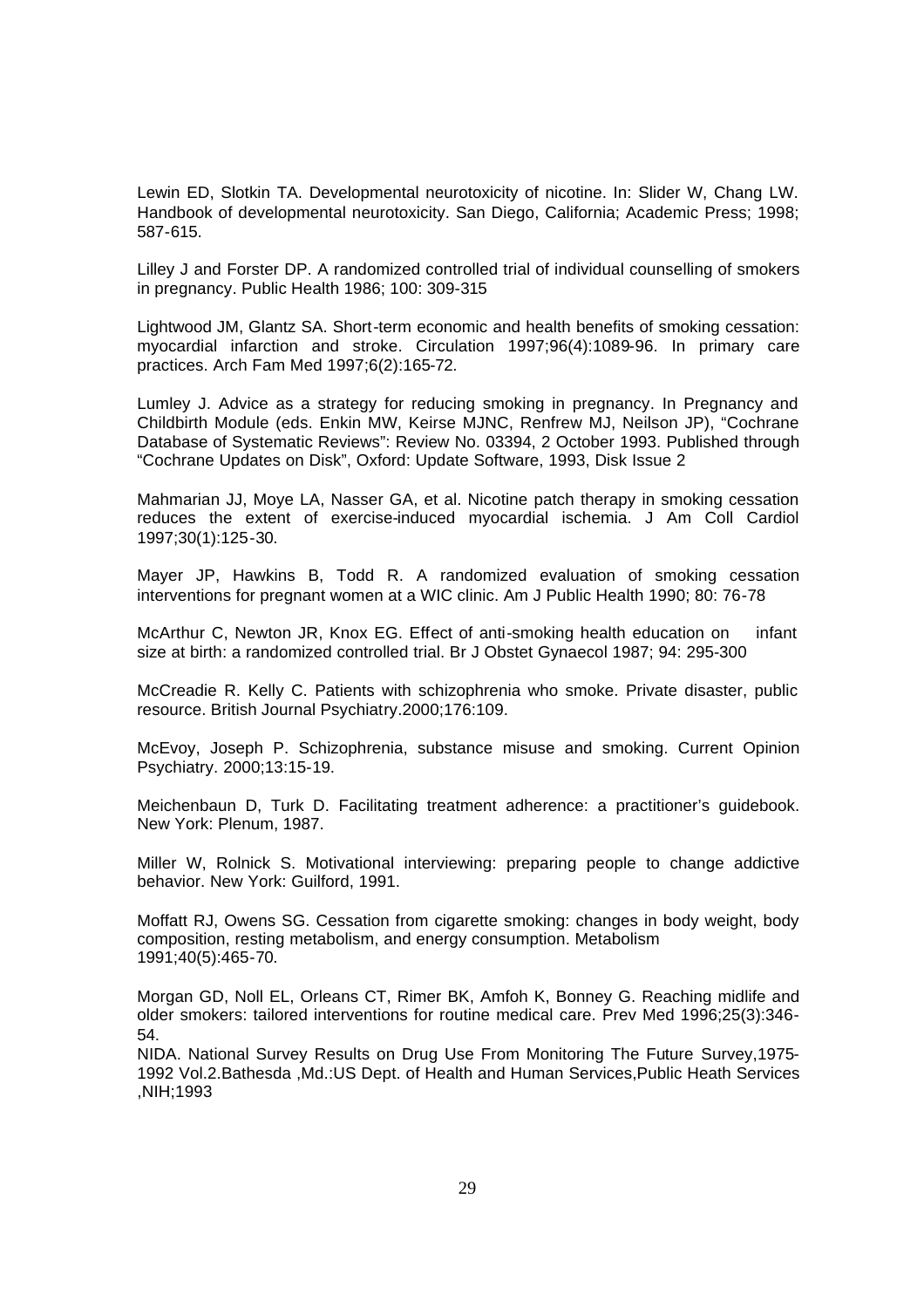Orleans CT, Resch N, Noll E, Keintz MK, Rimer BK, Brown TV, et al. Use of transdermal nicotine in a state-level prescription plan for the elderly. A first look at 'real-world' patch users. JAMA 1994;271(8):601-7.

Ossip-Klein DJ, Carosella AM, Krusch DA. Self-help interventions for older smokers. Tob Control 1997;6(3):188-93.

Perkins KA. Sex differences in nicotine versus nonnicotine reinforcement as determinants of tobacco smoking. Exp Clin Psychopharmacol 1996;4(2):166-77.

Piccittio M. Neurobiology of nicotine, Drugs Alcohol Depend. 1998.

Pierce JP, Choi WS, Gilpin E, Farkas AJ, et al. Tobacco industry promotion of cigarettes and adolescent smoking. JAMA 1998;279(7):511-5.

Platt S, Tannahill A, Watson J, Fraser E. Effectiveness of antismoking telephone helpline: follow up survey. BMJ 1997;314(7091):1371-5.

Prochaska J, Goldstein MG. Process of smoking cessation. Implications for clinicians. Clin Chest Med 1991;12(4):727-35.

Richardson G, Tucker M, Venzon D. Smoking cessation after successful treatment of small-cell lung cancer is associated with fewer smoking-related second primary cancers. Ann Intern Med 1993;119(5):383-90.

Riley WT, KaugersGE.,Grisius et al,Adult smokeless tobaccouse and ageof onset. Addiction behaviour. 1996 ; 21,135-138

Rimer BK, Orleans CT, Fleisher L, Cristinzio S, Resch N, Telepchak J, et al. Does tailoring matter? The impact of a tailored guide on ratings and short-term smokingrelated outcomes for older smokers. Health Educ Res 1994;9(1):69-84.

Robinson MD, Laurent SL, Little JM, Jr. Including smoking status as a new vital sign: it works! J Fam Pract 1995;40(6):556-61.

Rogers RL, Meyer JS, Judd BW, et al. Abstention from cigarette smoking improves cerebral perfusion among elderly chronic smokers. JAMA 1985;253(20):2970-4.

Rundmo T, Smedslund G, Gotestam KG. Motivation for smoking cessation among the Norwegian public. Addict Behav 1997;22(3):377-86.

Schwid SR, Hirvonen MD, Keesey RE. Nicotine effects on body weight: a regulatory perspective. Am J Clin Nutr 1992;55(4):878-884.

Salokangas RKR, Saarijarvi S, Taiminen T et al. Effect of smoking on neuroleptics in schizophrenia. Schizophrenia research. 1997;23:55-60. Second National Healthand Morbidity Survey (NHMS2) 1996. Ministry of Health, Malaysia

Sexton M and Hebel JR: A clinical trial of change in maternal smoking and its effect on birth weight. JAMA 1984; 251: 911-915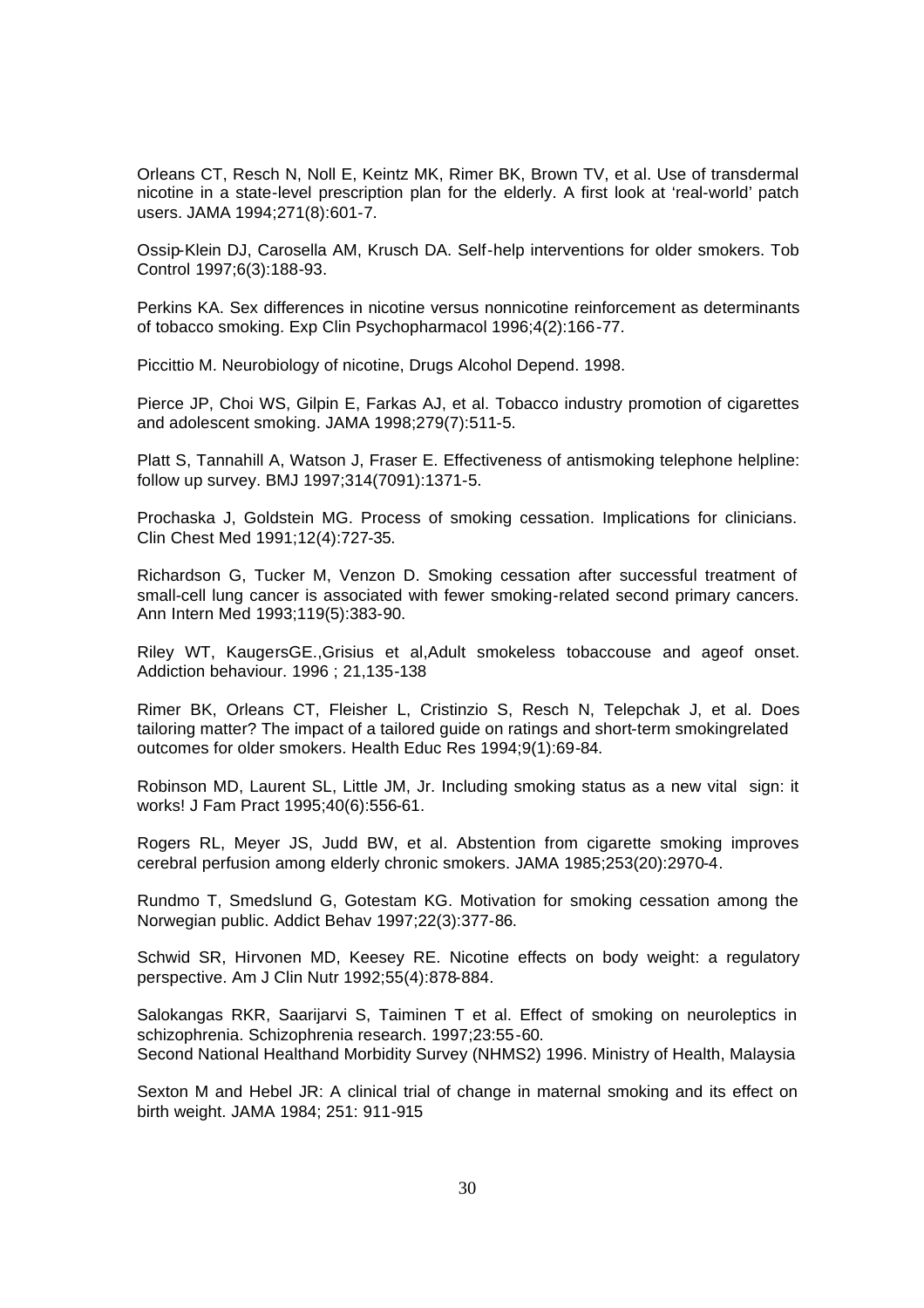Slotkin TA. Fetal nicotine or cocaine exposure; which one is worse? J Pharmacol Exp Ther, 1998; 285(3):931-945

Smith TA, House RFJ, Croghan IT, Gauvin TR, Colligan RC, Offord KP, et al. Nicotine patch therapy in adolescent smokers. Pediatrics 1996;98(4 (Pt 1)):659-67.

Stanton WR, Lowe JB, Gillespie AM 1996. Adolescents experiences of smoking cessation. Drug Alcohol Depend. 43. 63-70

Stevens VJ, Glasgow RE, Hollis JF, Lichtenstein E, Vogt TM. A smoking-cessation intervention for hospital patients. Med Care 1993; 31(1):65-72.

Tengs T, Adams M, Pliskin J, Safran D, Seigel J, Weinstein M, et al. Five-hundred lifesaving interventions and their cost effectiveness. Risk Anal 1995;15(3):369-90.

US Department of Health and Human Services. The health benefits of smoking cessation: A report of the Surgeon General. Atlanta (GA): US Department of Health and Human Services. Public Health Service, Centers for Disease Control, Center for Chronic Disease Prevention and Health Promotion, Office of Smoking and Health. DHHS Publication No. (CDC) 90-8416, 1990.

US Department of Health and Human Services. Public Health. Treating Tobacco Use and Dependence, A System Approach. Nov 2000.

Vetter NJ, Ford D. Smoking prevention among people aged 60 and over: a randomized controlled trial. Age Ageing 1990;19(3):164-8.

Walsh RA, Redman S, Brinsmead MW, Byrne JM, Melmeth A. A smoking cessation program at a public antenatal clinic. Am J Public Health 1997; 87(7):1201-4.

Westman EC, Behm FM, Simel DL, Rose JE. Smoking behavior on the first day of a quit attempt predicts long-term abstinence. Arch Intern Med 1997;157(3):335-40.

Wetter D, Fiore MC, Jorenby D, Kenford S, Smith S, Baker T. Gender differences in smoking. J Consult Clin Psychol 1999;67(4):555-62.

Williamson DF, Madans J, Anda RF, Kleinman JC, Giovino GA, Byers T. Smoking cessation and severity of weight gain in a national cohort. N Engl J Med1991;324(11):739-45.

Windsor RA, Cutter G, Morris J, Reese Y, Manzella B, Bartlett EE, et al. The effectiveness of smoking cessation methods for smokers in public health maternity clinics: a randomized trial. Am J Public Health 1985;75(12):1389-92.

Zhu SH, Stretch V, Balabanis M, Rosbrook B, Sadler G, Pierce JP. Telephone counselling for smoking cessation: effects of single-session and multiple-session interventions. J Consult Clin Psychol 1996;64(1):202-11.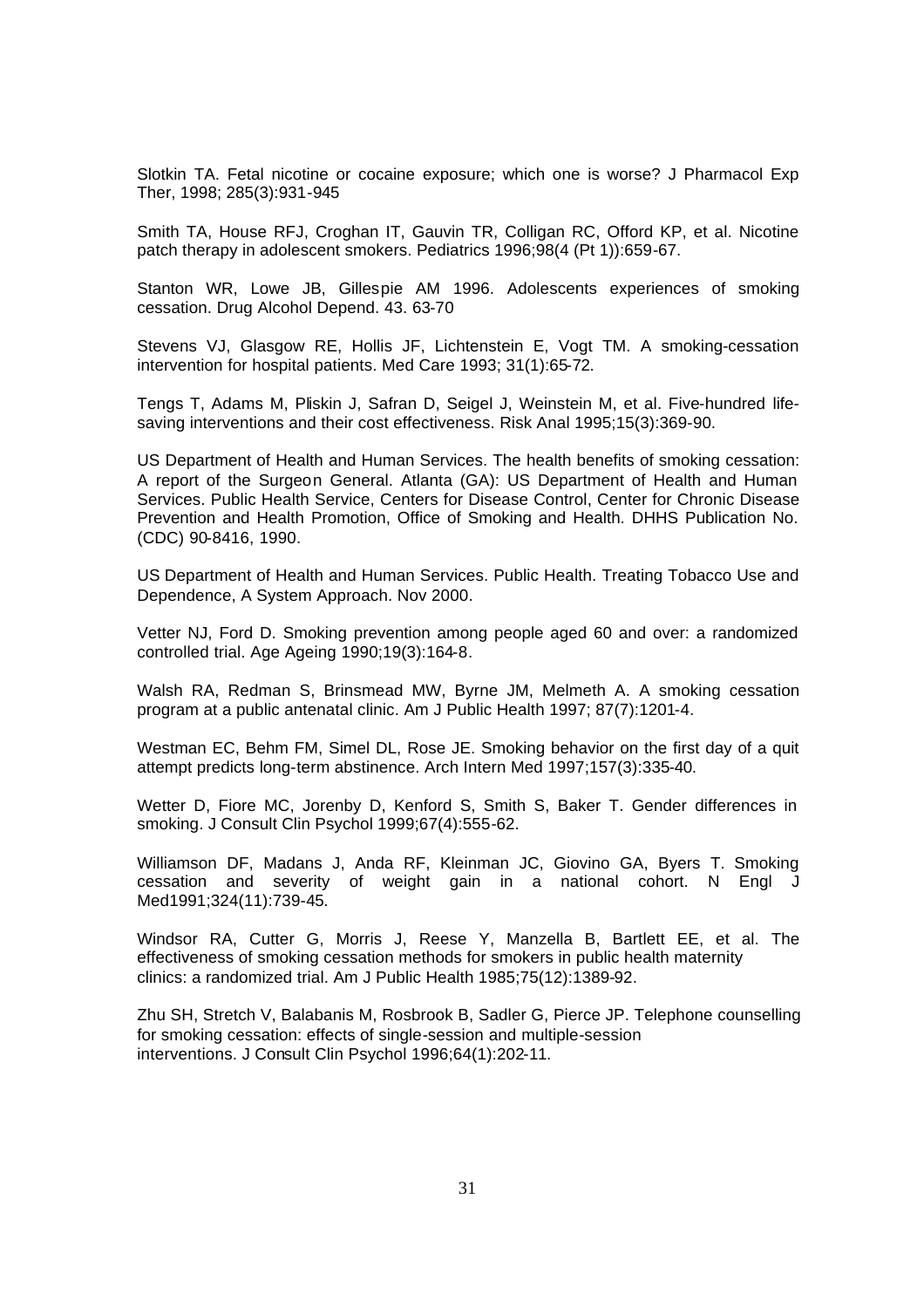



Continuous follow-up and monitoring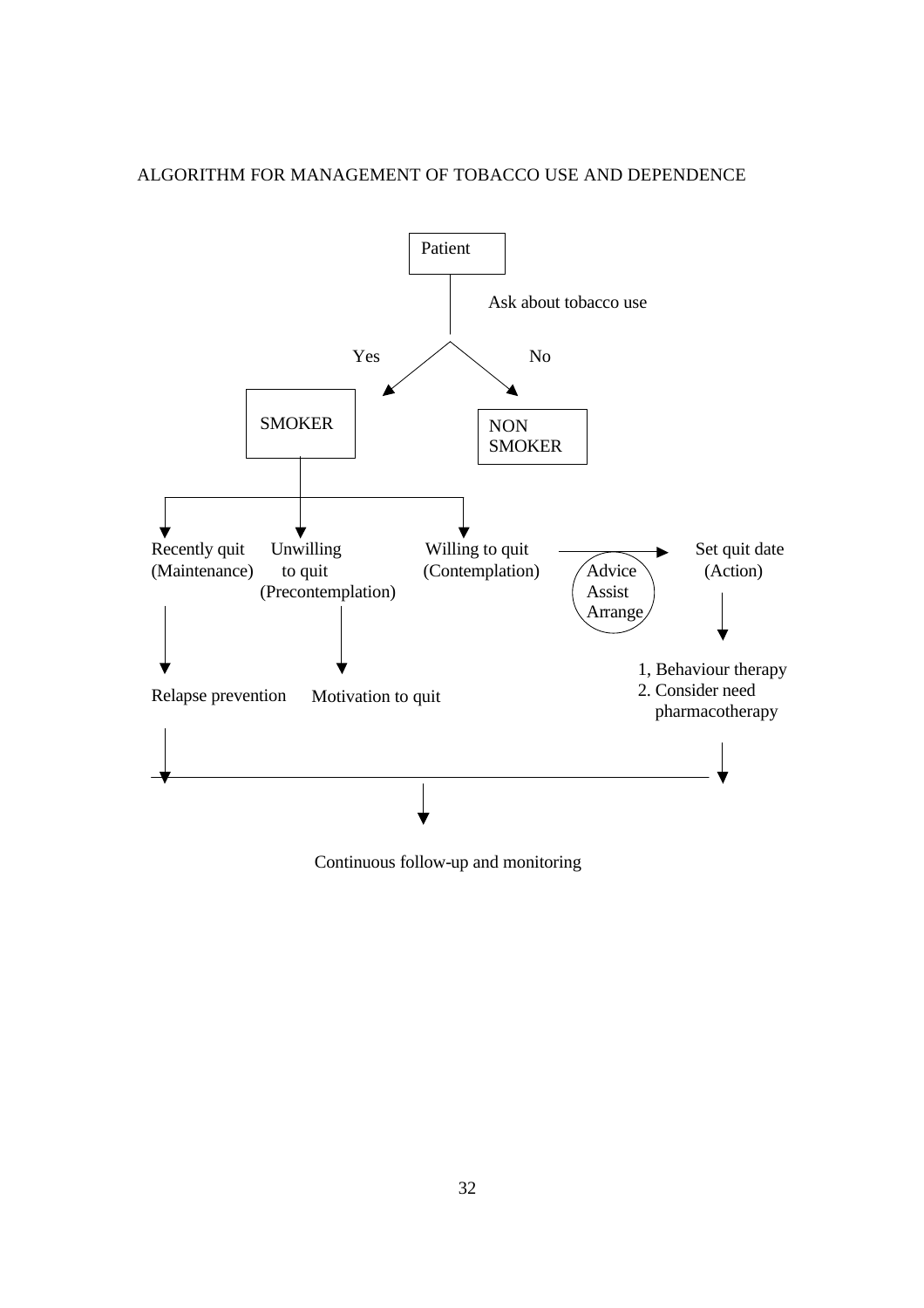#### *GLOSSARY*

Abstinence. Smokers who remain smoking free at follow-up of at least 6 months after quitting date.

Bupropion SR (bupropion sustained-release). A non-nicotine aid to smoking cessation originally developed and marketed as an antidepressant. It is chemically unrelated to tricyclics, tetracyclics, selective serotonin re-uptake inhibitors, or other known antidepressant medications. Its mechanism of action is presumed to be mediated through its capacity to block the re-uptake of dopamine and norepinephrine centrally.

Clinician. A professional directly providing health care services.

Extra-treatment social support component. Interventions or elements of an intervention wherein patients are provided with tools or assistance in obtaining social support outside of treatment. This category is distinct from intra-treatment social support, in which social support is delivered directly by treatment staff.

First-line pharmacotherapy for tobacco dependence. First-line pharmacotherapies have been found to be safe and effective for tobacco dependence treatment and have been approved by the FDA for this use. First-line medications have established empirical record of efficacy, and should be considered first as part of tobacco dependence treatment except in cases of contraindications.

Higher intensity counselling. Refers to interventions that involve extended contact between clinicians and patients. It was coded based on the length of contact between clinicians and patients (greater than 10 minutes). If that information was unavailable, it was coded based on the content of the contact between clinicians and patients.

Intra-treatment social support. Refers to an intervention component that is intended to provide encouragement, a sense of concern, and interested empathic listening as part of the treatment.

Low-intensity counselling. Low-intensity counselling refers to interventions that involve contact between clinicians and patients and that last between 3 and 10 minutes. If the information on length of contact was unavailable, it was coded based on the description of content of the clinical intervention. (not found but should be kept?)

Minimal counselling. Minimal counselling refers to interventions that involve very brief contact between clinicians and patients. It was coded based on the length of contact between clinicians and patients (3 minutes or less). If that information was unavailable, it was coded based on the content of the clinical intervention. (not found either!)

Motivation. A type of intervention designed to bolster patients' resolve to quit through manipulations such as setting a quit date, use of a contract with a specified quit date, reinforcing correspondence (letters mailed from clinical/study staff congratulating the patient on his or her decision to quit or on early success), providing information about the health risks of smoking, and so on. Self-explanatory?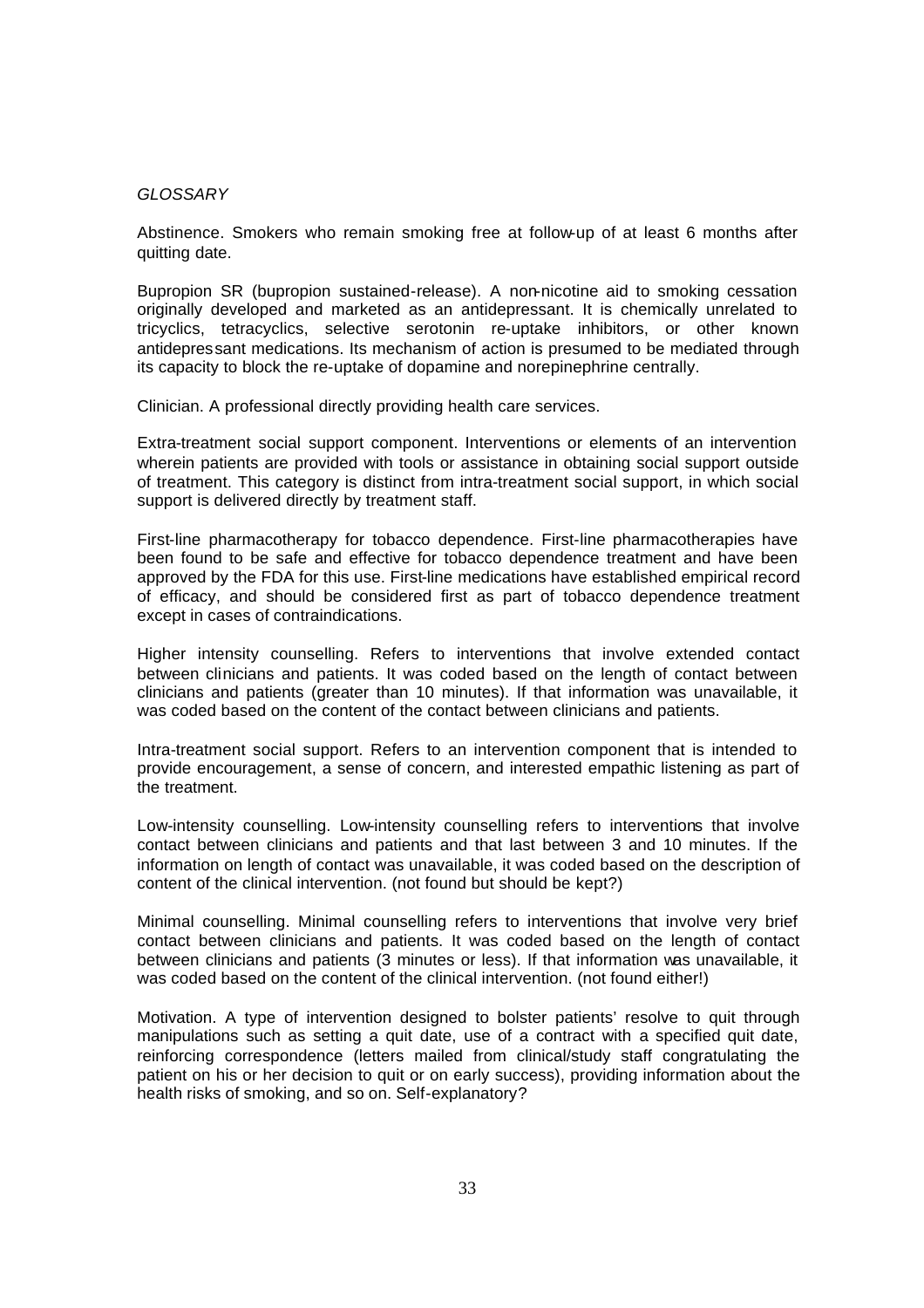Nicotine replacement therapy (NRT). Refers to a medication containing nicotine that is intended to promote smoking cessation. There are a few nicotine replacement therapy delivery systems currently approved for use in Malaysia. These include nicotine chewing gum, nicotine inhaler and nicotine patch, nicotine nasal spray

Person-to-person intervention. In-person, or face-to-face, contact between a clinician and a patient(s) for the purpose of tobacco use intervention or assessment.

Practical counselling(problem solving/skills training). Refers to a tobacco use treatment in which tobacco users are trained to identify and cope with events or problems that increase the likelihood of their tobacco use. For example, quitters might be trained to anticipate stressful events and to use coping skills such as distraction or deep breathing to cope with an urge to smoke. Related and similar interventions are coping skill training, relapse prevention, and stress management.

Primary care clinician. A clinician (e.g., in medicine, nursing, psychology, pharmacology, dentistry/oral health, physical, occupational, and respiratory therapy) who provides basic health care services for problems other than tobacco use per se. Primary care providers are encouraged to identify tobacco users and to intervene, regardless of whether tobacco use is the patient's presenting problem.

Proactive telephone counselling. Treatment initiated by a clinician who telephones and counsels the patient over the telephone.

Psychosocial interventions. Refers to intervention strategies that are designed to increase tobacco abstinence rates due to psychological or social support mechanisms. These interventions comprise such treatment strategies as counselling, self-help, and behavioural treatment like rapid smoking and contingency contracting.

Quit day. The day of a given cessation attempt during which a patient tries to abstain totally from tobacco use. Also refers to a motivational intervention, whereby a patient commits to quit tobacco use on a specified day.

Randomised controlled trial. For the purposes of this guideline, a study in which subjects are assigned to conditions on the basis of chance, and where at least one of the conditions is a control or comparison condition.

Second-hand smoke is a combination of side-stream cigarette smoke and the exhaled main-stream smoke. Those who are exposed to second hand smoke for 15 minutes in two days within a week is defined as second-hand smokers.

Second-line pharmacotherapy for tobacco dependence. Second-line medications are pharmacotherapies for which there is evidence of efficacy for treating tobacco dependence, but they have a more limited role than first-line medications because: (1) the FDA has not approved them for a tobacco dependence treatment indication, and (2) there are more concerns about potential side effects than exist with first-line medications. Second-line treatments should be considered for use on a case-by-case basis after firstline treatments have been used or considered.

Self-help. An intervention strategy in which the patient uses a non-pharmacologic physical aid to achieve abstinence from tobacco. Self-help strategies typically involve little contact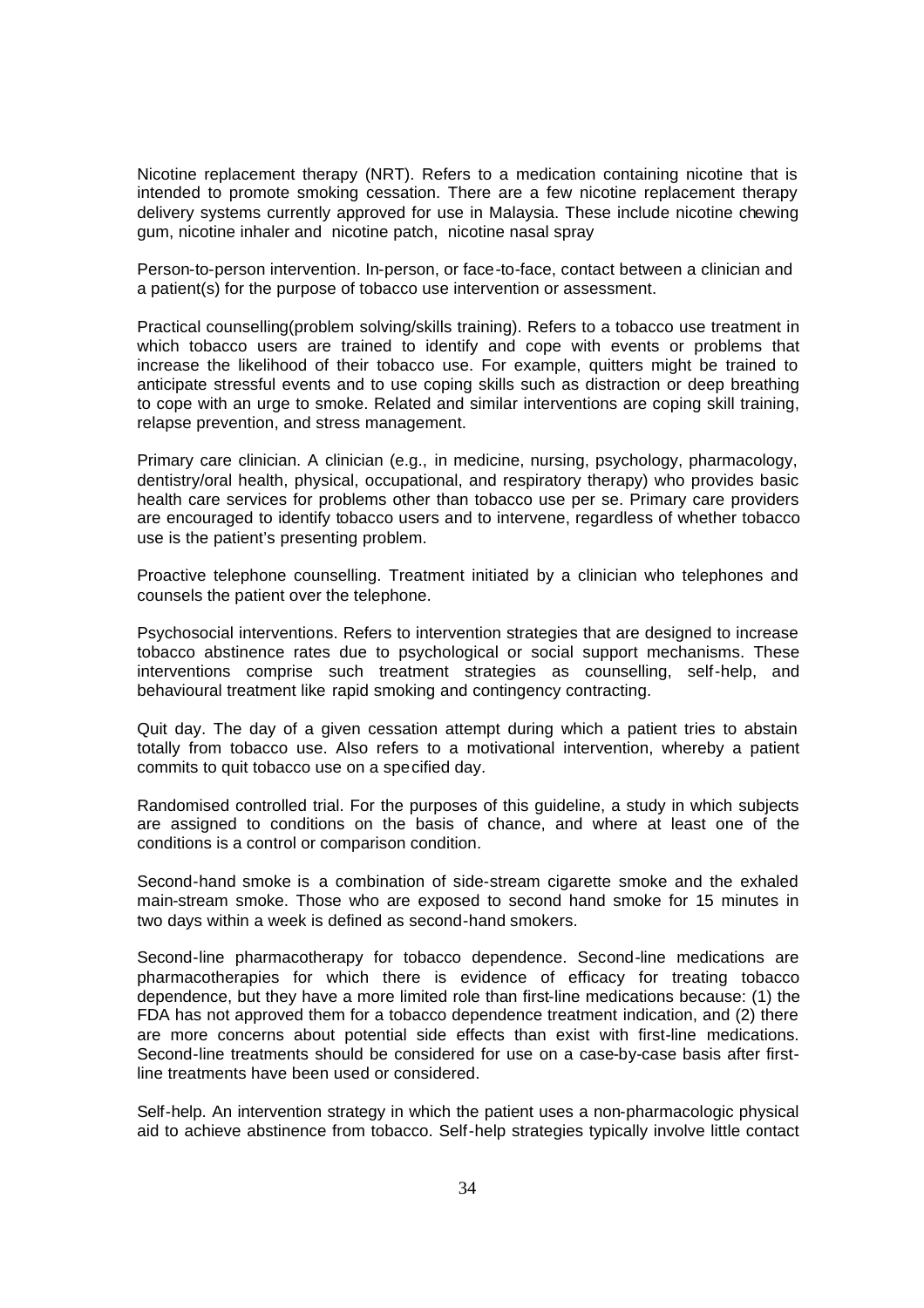with a clinician, although some strategies (e.g., hotline/helpline) involve patient-initiated contact. Examples of types of self-help materials include: pamphlets/booklets/mailings/manuals; videos; audios; referrals to 12-step programs; mass media community-level interventions; lists of community programs; reactive telephone hotlines/helplines; and computer programs/Internet.

Smokeless tobacco. Any used form of unburned tobacco, including chewing tobacco and snuff.

Specialized assessments. Refers to assessment of patient characteristics, such as nicotine dependence and motivation for quitting, that may allow clinicians to tailor interventions to the needs of the individual patient.

Weight/diet/nutrition component. An intervention strategy designed to address weight gain or concerns about weight gain. Interventions that teach diet/weight management strategies, incorporate weekly weight monitoring (for reasons other than routine data collection), require or suggest energy intake maintenance/reduction, and/or convey nutritional information/counselling.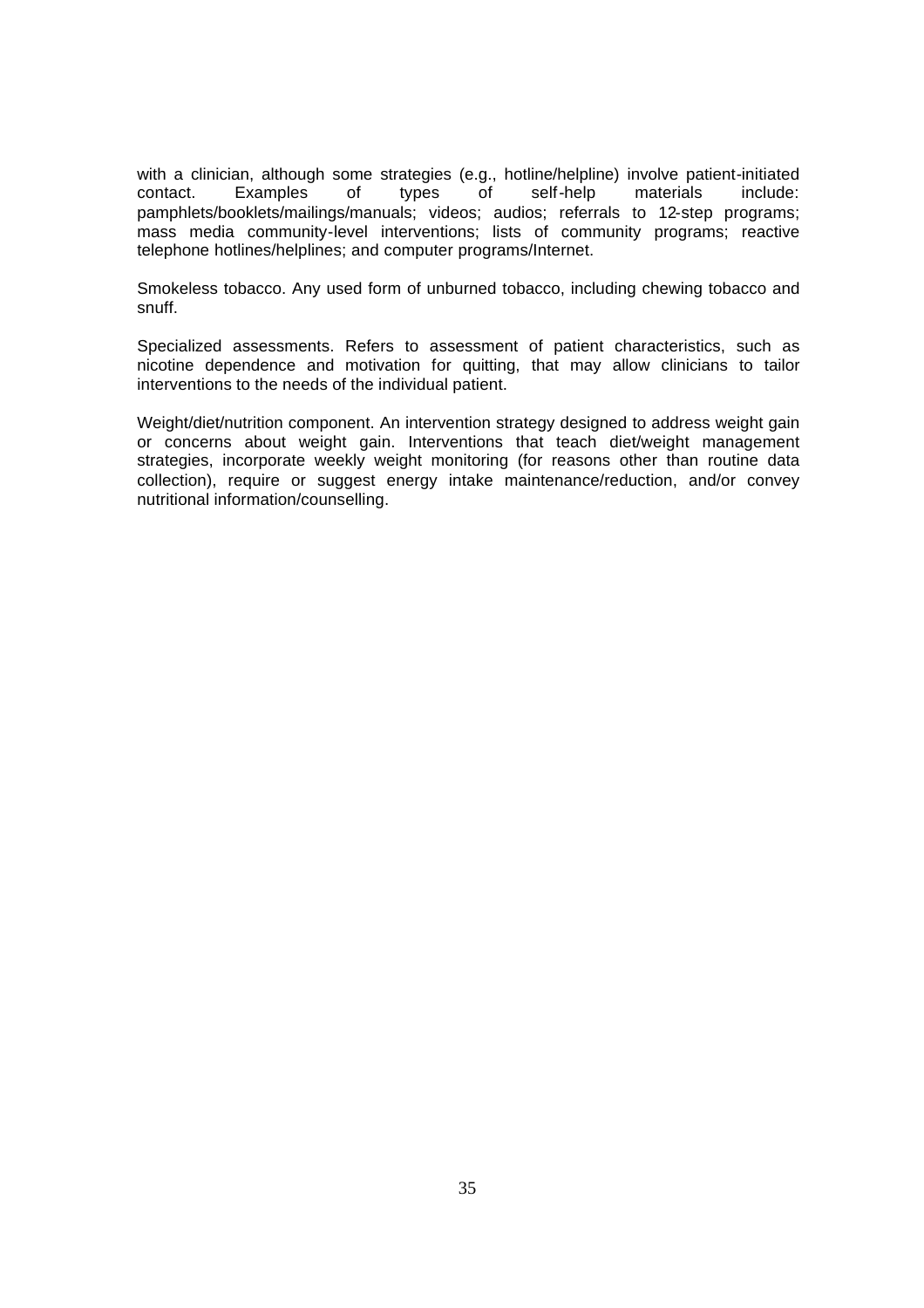#### *APPENDIX 1* Modified Fagerström Test for Nicotine Dependence

- 1. How soon after you wake up do you smoke your first cigarette? Within 5 minutes (3 points) 5 to 30 minutes (2 points) 31 to 60 minutes (1 point) After 60 minutes (0 points)
- 2. Do you find it difficult not to smoke in places where you shouldn't, such as in church or school, in a movie, at the library, on a bus, in court or in a hospital? Yes (1 point) No (0 points)
- 3. Which cigarette would you most hate to give up;which cigarette do you treasure the most? The first one in the morning (1 point) Any other one (0 points)
- 4. How many cigarettes do you smoke each day? 10 or fewer (0 points) 11 to 20 (1 point) 21 to 30 (2 points) 31 or more (3 points)
- 5. Do you smoke more during the first few hours after waking up than during the rest of the day? Yes (1 point) No (0 points)
- 6. Do you still smoke if you are so sick that you are in bed most of the day, or if you have a cold or the flu and have trouble breathing? Yes (1 point) No (0 points)

Scoring: 7 to 10 points = highly dependent; 4 to 6 points = moderately dependent; less than 4 points =minimally dependent.

Modified Fagerström test for evaluating intensity of physical dependence on nicotine.Adapted permission from Heatherton TF, Kozlowski LT, Frecker RC, Fagerström KO. The Fagerström test for nicotine dependence: a revision of the Fagerström Tolerance Questionnaire. Br J Addict 1991;86:1119-27. (PERMISSION NOT YET GRANTED)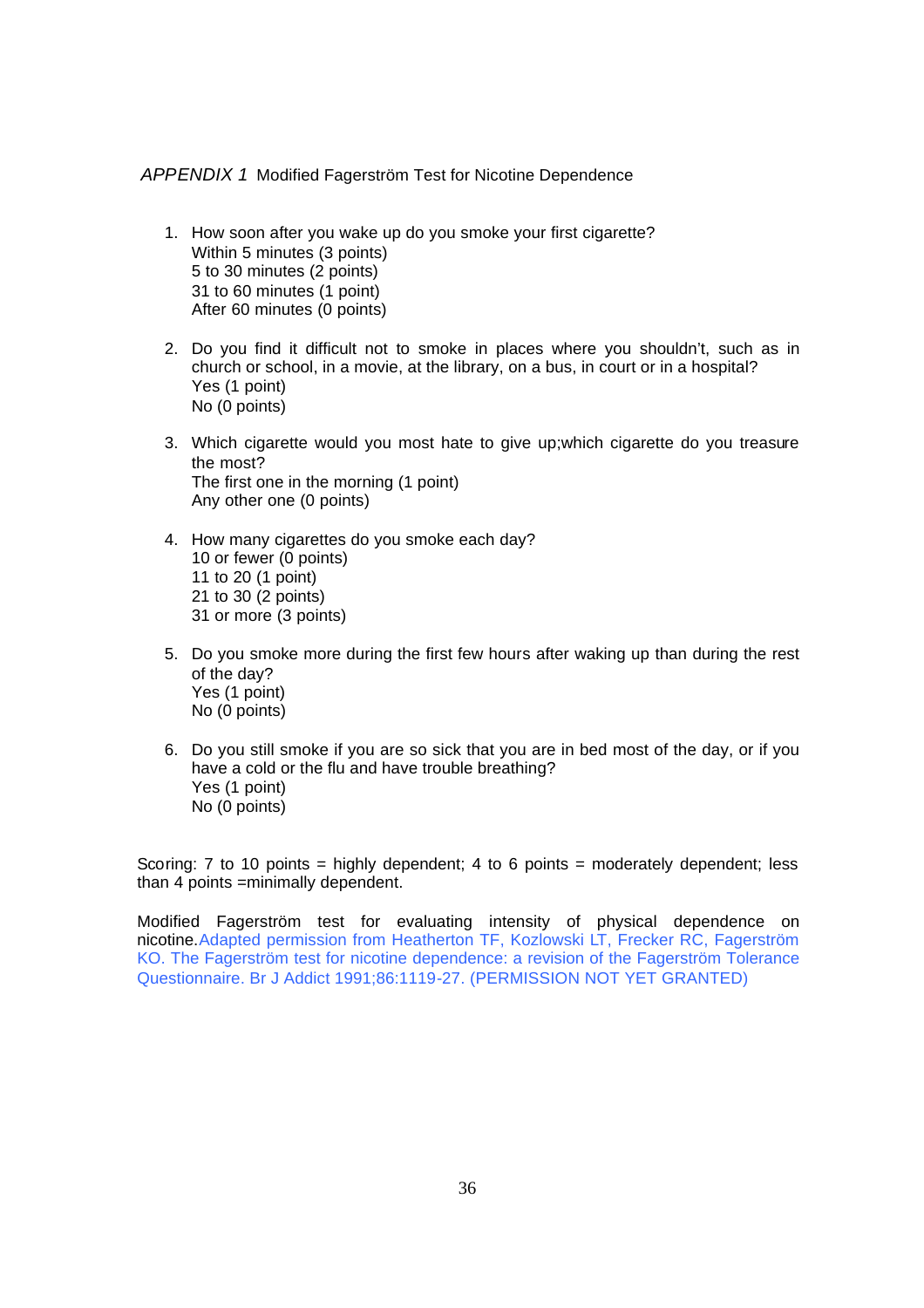## APPENDIX 2 FDA Pregnancy Class

| Category              | Description                                                                                     |
|-----------------------|-------------------------------------------------------------------------------------------------|
| A                     | Medicines are considered safe to be used throughout pregnancy. Medicines have been taken        |
|                       | by a large number of pregnant women and women of childbearing age without any proven            |
|                       | increase in the frequency of malformations or other direct or indirect harmful effects on the   |
|                       | foetus.                                                                                         |
| B                     | Medicines which have been taken by only a limited number of pregnant women and women of         |
|                       | childbearing age, without an increase in the frequency of malformation or other direct or       |
|                       | indirect harmful effects on the human foetus. Studies in animals have not shown evidence of     |
|                       | an increased occurrence of fetal damage, or are inadequate or may be lacking, but available     |
|                       | data show no evidence of an increased occurrence of fetal damage, or there are evidence of      |
|                       | an increased occurrence of fetal damage, but the significance of which is considered uncertain  |
|                       | in humans.                                                                                      |
| $\overline{\text{c}}$ | Medicines which have caused or may be suspected of causing harmful effects on the human         |
|                       | foetus or newborn infant without causing malformations. These effects may be reversible.        |
|                       | Medicines must only be given only if the potential benefits justify the potential risk to the   |
|                       | foetus.                                                                                         |
| D                     | Medicines that have caused, are suspected to have caused or may be expected to cause an         |
|                       | increased incidence of human fetal malformations or irreversible damage. The use is             |
|                       | warranted only in life-threatening situation or for a serious disease for which safer medicines |
|                       | cannot be used or ineffective.                                                                  |
| X                     | Medicines which have such a high risk of causing permanent damage to the foetus that they       |
|                       | should not be used in pregnancy or when there is a possibility of pregnancy.                    |

37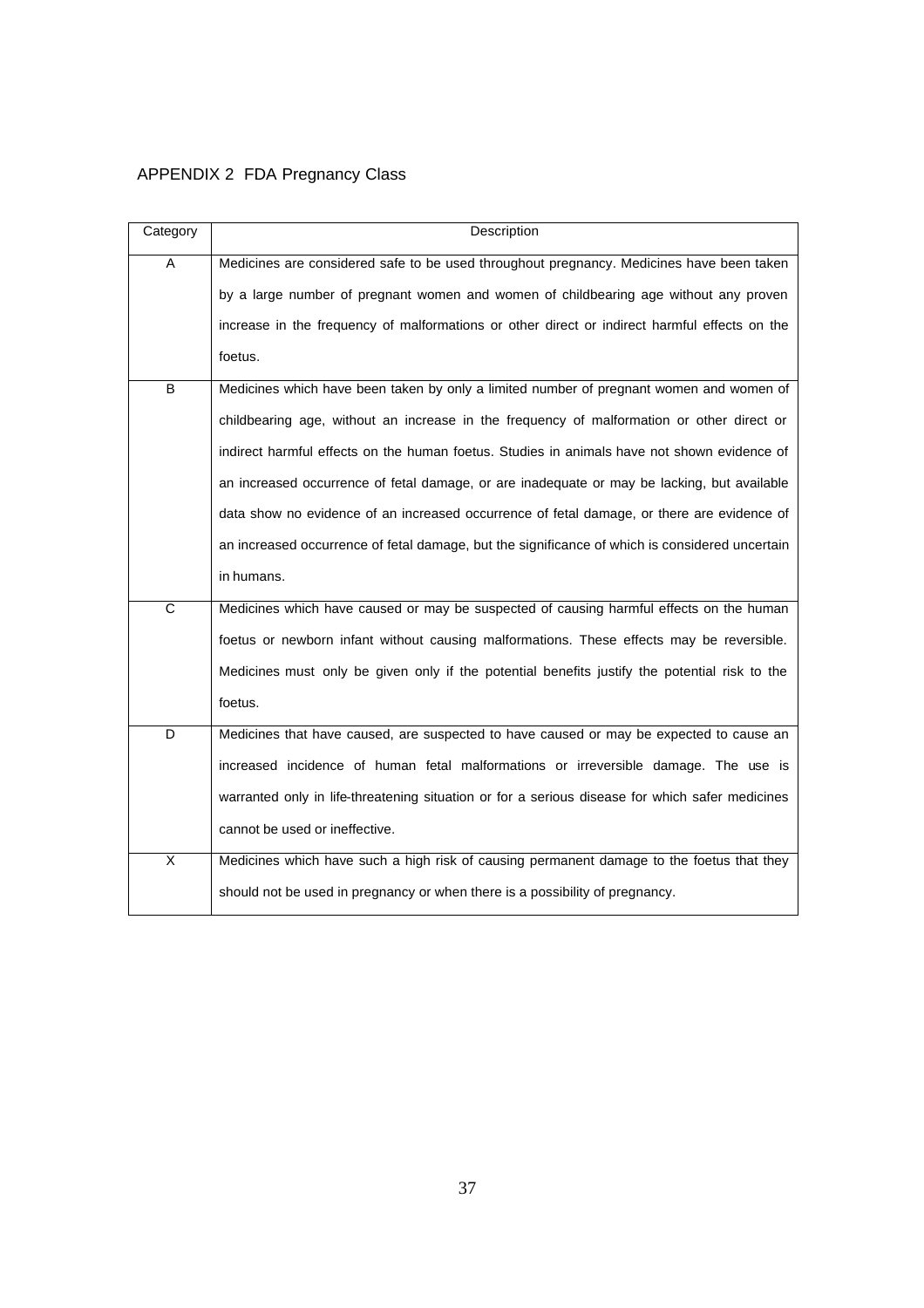## APPENDIX 3 Nicotine gum chewing technique



Adapted with permission from ………….(NEW)